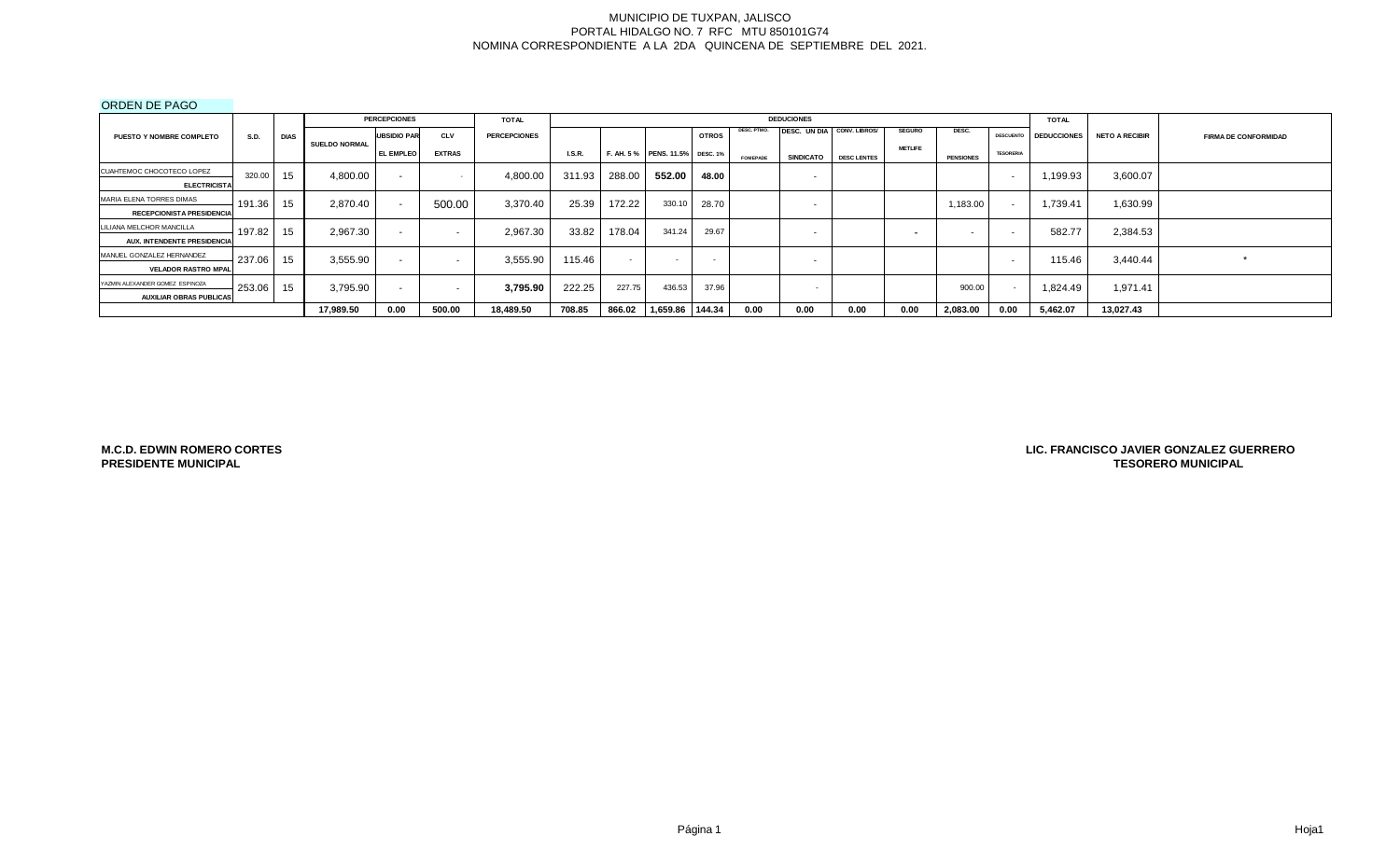ORDEN DE PAGO

|                                     |             |             |                          | <b>PERCEPCIONES</b>      |                          | <b>TOTAL</b>        |               |        |                                    |              |                 | <b>DEDUCIONES</b>        |                     |                |                          |                          | <b>TOTAL</b>       |                       |                             |
|-------------------------------------|-------------|-------------|--------------------------|--------------------------|--------------------------|---------------------|---------------|--------|------------------------------------|--------------|-----------------|--------------------------|---------------------|----------------|--------------------------|--------------------------|--------------------|-----------------------|-----------------------------|
| <b>PUESTO Y NOMBRE COMPLETO</b>     | <b>S.D.</b> | <b>DIAS</b> |                          | UBSIDIO PAR              | <b>CLV</b>               | <b>PERCEPCIONES</b> |               |        |                                    | <b>OTROS</b> | DESC. PTMO.     | <b>DESC. UN DIA</b>      | <b>CONV. LIBROS</b> | <b>SEGURO</b>  | DESC.                    | <b>DESCUENTO</b>         | <b>DEDUCCIONES</b> | <b>NETO A RECIBIR</b> | <b>FIRMA DE CONFORMIDAD</b> |
|                                     |             |             | <b>SUELDO NORMAL</b>     | <b>EL EMPLEO</b>         | <b>EXTRAS</b>            |                     | <b>I.S.R.</b> |        | F. AH. 5% PENS. 11.5% DESC. 1%     |              | <b>FOMEPADE</b> | <b>SINDICATO</b>         | <b>DESC LENTES</b>  | <b>METLIFE</b> | <b>PENSIONES</b>         | <b>TESORERIA</b>         |                    |                       |                             |
| MA DEL CARMEN DIMAS FABIAN          |             |             |                          |                          |                          |                     |               |        |                                    |              |                 |                          |                     |                |                          |                          |                    |                       |                             |
| AUX. DE PROMOCION ECONOMICA         | 225.22      | 15          | 3,378.30                 | $\sim$                   | $\overline{\phantom{a}}$ | 3,378.30            | 85.82         | 202.70 | 388.50                             | 33.78        |                 | $\sim$                   |                     | 323.70         | $\sim$                   | . .                      | 1,034.51           | 2,343.79              |                             |
| <b>RUBEN FABIAN ISABELES</b>        |             |             |                          |                          |                          |                     |               |        |                                    |              |                 |                          |                     |                |                          |                          |                    |                       |                             |
| <b>JARDINERO</b>                    | 160.17      | 15          | 2,402.55                 | 20.78                    |                          | 2,423.33            |               | 144.15 | 276.29                             | 24.03        | $\overline{a}$  | $\overline{\phantom{a}}$ |                     |                |                          | $\sim$                   | 444.47             | 1,978.86              |                             |
| JUAN PABLO MARTINEZ VAZQUEZ         | 220.82      |             | 3,312.30                 | $\sim$                   |                          | 3,312.30            | 80.87         |        |                                    | 33.12        | $\sim$          |                          |                     |                |                          |                          | 113.99             | 3,198.31              |                             |
| <b>AUX. PLANEACION</b>              |             | 15          |                          |                          |                          |                     |               |        |                                    |              |                 |                          |                     |                |                          |                          |                    |                       |                             |
| OSCAR IVAN CERVANTES MEJIA          | 299.96      | 15          | 4,499.40                 | $\sim$                   | $\sim$                   | 4,499.40            | 283.48        |        |                                    |              |                 |                          |                     |                |                          | $\sim$                   | 283.48             | 4,215.92              |                             |
| JEFE DPTO. ARCHIVO Y PATRIMONIC     |             |             |                          |                          |                          |                     |               |        |                                    |              |                 |                          |                     |                |                          |                          |                    |                       |                             |
| JUAN VAZQUEZ PALOMINO               | 165.73      | 15          | 2,485.95                 | 15.44                    |                          | 2,501.39            |               | 149.16 | 285.88                             | 24.86        |                 | $\overline{\phantom{a}}$ |                     |                | 1,148.00                 | $\overline{\phantom{a}}$ | 1,607.90           | 893.49                |                             |
| ENC. EQUIPO DE BOMBEO               |             |             |                          |                          |                          |                     |               |        |                                    |              |                 |                          |                     |                |                          |                          |                    |                       |                             |
|                                     | 170.00      | 0           | $\overline{\phantom{0}}$ | $\overline{\phantom{a}}$ | $\overline{\phantom{a}}$ | $\sim$              |               | $\sim$ |                                    | $\sim$       |                 | $\overline{\phantom{a}}$ |                     |                | $\overline{\phantom{a}}$ | $\sim$                   | $\sim$             | $\sim$                |                             |
| <b>AUX. PLANEACION</b>              |             |             |                          |                          |                          |                     |               |        |                                    |              |                 |                          |                     |                |                          |                          |                    |                       |                             |
| CARLOS ALBERTO MARTINEZ YAÑEZ       | 108.48      | 15          | 1,627.20                 | 110.74                   | 1,053.94                 | 2,791.88            | $\sim$        |        |                                    |              | $\overline{a}$  |                          | $\sim$              |                |                          | $\sim$                   | $\sim$             | 2,791.88              |                             |
| <b>AUX. REGIDORES</b>               |             |             |                          |                          |                          |                     |               |        |                                    |              |                 |                          |                     |                |                          |                          |                    |                       |                             |
| VICTOR MORAN MEZA                   | 159.82      | 15          | 2,397.30                 | 21.12                    | $\overline{\phantom{a}}$ | 2,418.42            |               | 143.84 | 275.69                             | 23.97        |                 |                          |                     |                |                          |                          | 443.50             | 1,974.92              |                             |
| <b>VELARDO AUDITORIO MPAL</b>       |             |             |                          |                          |                          |                     |               |        |                                    |              |                 |                          |                     |                |                          |                          |                    |                       |                             |
| LUCERO JAZMIN LLAMAS OCHOA          | 134.05      | 15          | 2,010.75                 | 74.27                    |                          | 2,085.02            |               |        |                                    |              |                 |                          |                     |                |                          | $\sim$                   |                    | 2,085.02              |                             |
| FONTANERO DELEGACION HIGUERA        |             |             |                          |                          |                          |                     |               |        |                                    |              |                 |                          |                     |                |                          |                          |                    |                       |                             |
| AMELIA FABIAN ARIAS                 | 337.46      | 15          | 5,061.90                 | $\sim$                   | 2,000.00                 | 7,061.90            | 345.46        |        |                                    |              | $\sim$          |                          |                     |                |                          |                          | 345.46             | 6,716.44              |                             |
| <b>AUX. FOMENTO AGROPECUARIO</b>    |             |             |                          |                          |                          |                     |               |        |                                    |              |                 |                          |                     |                |                          |                          |                    |                       |                             |
| VERONICA ALEJANDRA VELAZQUEZ CORTES | 220.85      | 15          | 3,312.75                 | $\sim$                   | $\sim$                   | 3,312.75            | 80.11         | 198.77 | 380.97                             | 33.13        |                 | $\overline{\phantom{a}}$ |                     | $\sim$         | 900.00                   | $\sim$                   | 1,592.97           | 1,719.78              |                             |
| AUX. PADRON Y LICENCIAS             |             |             |                          |                          |                          |                     |               |        |                                    |              |                 |                          |                     |                |                          |                          |                    |                       |                             |
| JUAN CARLOS CHAVEZ FLORES           | 202.14      | 15          | 3,032.10                 | $\sim$                   | 200.00                   | 3,232.10            | 39.46         | 181.93 | 348.69                             | 30.32        |                 | $\sim$                   |                     |                |                          | $\overline{\phantom{a}}$ | 600.40             | 2,631.70              |                             |
| <b>AGUA POTABLI</b>                 |             |             |                          |                          |                          |                     |               |        |                                    |              |                 |                          |                     |                |                          |                          |                    |                       |                             |
|                                     |             |             | 33,520.50                | 242.35                   | 3,253.94                 | 37,016.79           |               |        | 915.20  1,020.54  1,956.03  203.21 |              | 0.00            | 0.00                     | 0.00                | 323.70         | 2,048.00                 | 0.00                     | 6,466.68           | 30,550.11             |                             |

**M.C.D. EDWIN ROMERO CORTES PRESIDENTE MUNICIPAL**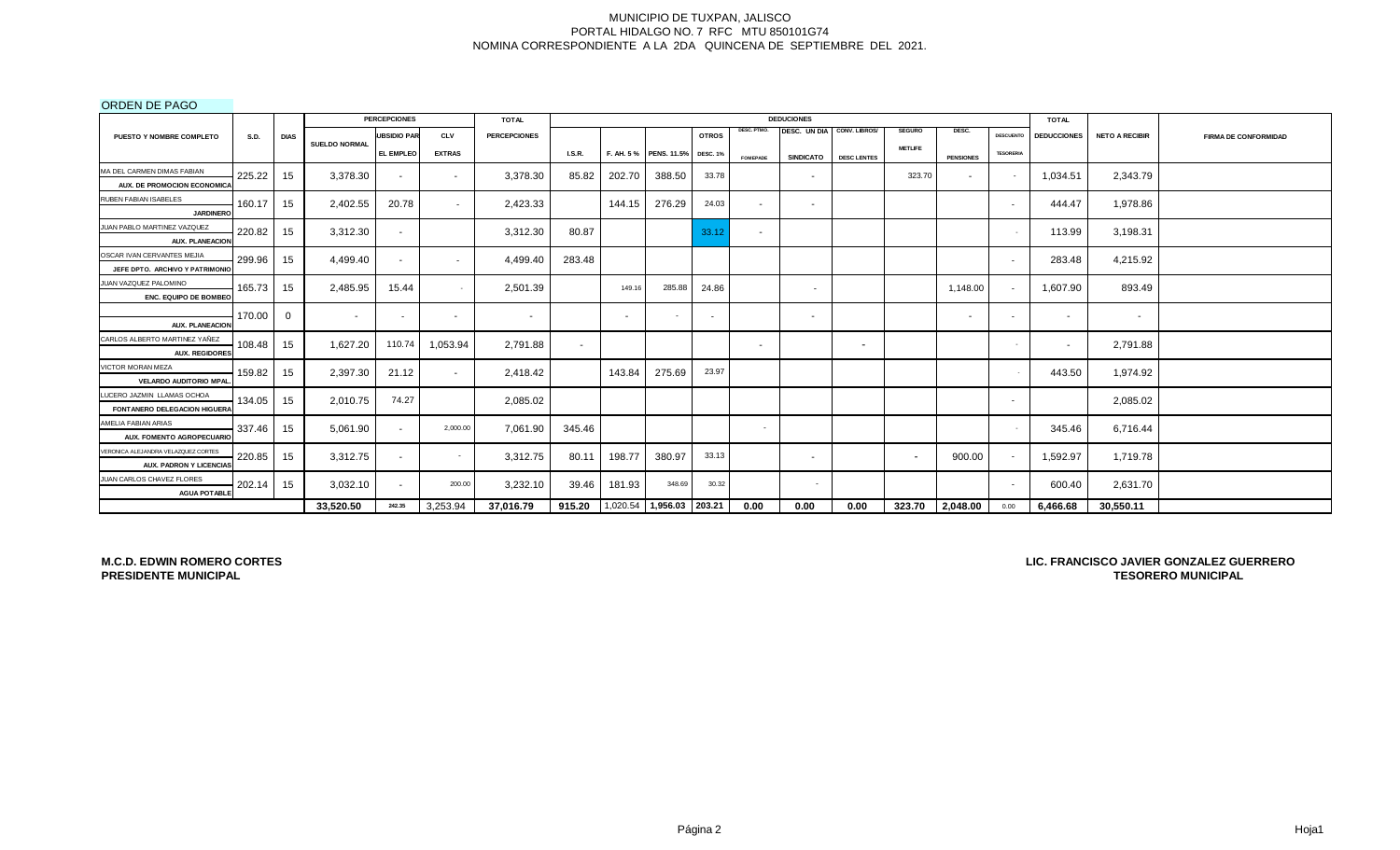ORDEN DE PAGO

|                                         |             |             |                      | <b>PERCEPCIONES</b> |               | <b>TOTAL</b>        |               |        |                       |                                |                 | <b>DEDUCIONES</b>        |                      |                          |                  |                          | <b>TOTAL</b>       |                       |                             |
|-----------------------------------------|-------------|-------------|----------------------|---------------------|---------------|---------------------|---------------|--------|-----------------------|--------------------------------|-----------------|--------------------------|----------------------|--------------------------|------------------|--------------------------|--------------------|-----------------------|-----------------------------|
| PUESTO Y NOMBRE COMPLETO                | <b>S.D.</b> | <b>DIAS</b> |                      | <b>UBSIDIO PAR</b>  | <b>CLV</b>    | <b>PERCEPCIONES</b> |               |        |                       | <b>OTROS</b>                   | DESC. PTMO.     | DESC. UN DIA             | <b>CONV. LIBROS/</b> | <b>SEGURO</b>            | DESC.            | <b>DESCUENTO</b>         | <b>DEDUCCIONES</b> | <b>NETO A RECIBIR</b> | <b>FIRMA DE CONFORMIDAD</b> |
|                                         |             |             | <b>SUELDO NORMAL</b> | <b>EL EMPLEO</b>    | <b>EXTRAS</b> |                     | <b>I.S.R.</b> |        | F. AH. 5% PENS. 11.5% | <b>CUOTA</b><br><b>SIND 1%</b> | <b>FOMEPADE</b> | <b>SINDICATO</b>         | <b>DESC LENTES</b>   | <b>METLIFE</b>           | <b>PENSIONES</b> | <b>TESORERIA</b>         |                    |                       |                             |
| J. FELIX MANZO CEJA                     | 122.32      | 15          | 1,834.80             | 85.53               | $\sim$        | 1,920.33            |               |        |                       |                                |                 |                          |                      |                          |                  | $\sim$                   |                    | 1,920.33              |                             |
| <b>AGUA POTABLE</b>                     |             |             |                      |                     |               |                     |               |        |                       |                                |                 |                          |                      |                          |                  |                          |                    |                       |                             |
| MARIA DEL CARMEN RAMIREZ VELASCO 113.38 |             | 15          | 1,700.70             | 106.04              |               | 1,806.74            |               | 102.04 | 195.58                | 17.01                          |                 | $\overline{\phantom{a}}$ |                      | $\overline{\phantom{0}}$ |                  | $\overline{\phantom{a}}$ | 314.63             | 1,492.11              |                             |
| <b>MECANOGRAFA BUEN PAIS</b>            |             |             |                      |                     |               |                     |               |        |                       |                                |                 |                          |                      |                          |                  |                          |                    |                       |                             |
| SALVADOR MURGUIA CHAVEZ                 | 160.13      | 15          | 2,401.95             | 20.82               |               | 2,422.77            |               |        |                       |                                |                 |                          |                      |                          |                  | $\overline{\phantom{a}}$ |                    | 2,422.77              |                             |
| <b>PARQUES Y JARDINES</b>               |             |             |                      |                     |               |                     |               |        |                       |                                |                 |                          |                      |                          |                  |                          |                    |                       |                             |
| CARLOS ENRIQUE SILVA CASTILLO           | 224.97      | 15          | 3,374.55             | $\sim$              | 674.91        | 4,049.46            | 85.49         |        |                       | $\sim$                         |                 | $\overline{a}$           |                      |                          |                  | $\sim$                   | 85.49              | 3,963.97              | $***$                       |
| <b>MECANICO</b>                         |             |             |                      |                     |               |                     |               |        |                       |                                |                 |                          |                      |                          |                  |                          |                    |                       |                             |
| NANCY ESTHER MARTINEZ MARTINEZ          | 227.50      | 15          | 3,412.50             | $\sim$              | $\sim$        | 3,412.50            | 88.79         |        |                       | 34.13                          |                 |                          |                      |                          |                  | $\sim$                   | 122.92             | 3,289.58              |                             |
| <b>SECRETARIA</b>                       |             |             |                      |                     |               |                     |               |        |                       |                                |                 |                          |                      |                          |                  |                          |                    |                       |                             |
| ABRAHAM HUMBERTO VAZQUEZ VALENCIA       | 210.53      | 15          | 3,157.95             | $\sim$              | 210.53        | 3,368.48            | 66.64         |        |                       |                                |                 |                          |                      |                          |                  | $\sim$                   | 66.64              | 3,301.84              | $\star$                     |
| <b>CHOFER</b>                           |             |             |                      |                     |               |                     |               |        |                       |                                |                 |                          |                      |                          |                  |                          |                    |                       |                             |
| RAMIRO VALENCIA CAMPOS                  | 146.08      | 15          | 2,191.20             | 55.84               |               | 2,247.04            | $\sim$        |        |                       |                                |                 |                          |                      |                          |                  | $\sim$                   | $\sim$             | 2,247.04              |                             |
| AUXILIAR IMAJ                           |             |             |                      |                     |               |                     |               |        |                       |                                |                 |                          |                      |                          |                  |                          |                    |                       |                             |
| SERGIO SALDAÑA GOMEZ                    | 126.54      | 15          | 1,898.10             | 81.48               | $\sim$        | 1,979.58            | $\sim$        |        |                       |                                |                 |                          |                      |                          |                  | $\sim$                   | $\sim$             | 1,979.58              |                             |
| <b>JARDINERO</b>                        |             |             |                      |                     |               |                     |               |        |                       |                                |                 |                          |                      |                          |                  |                          |                    |                       |                             |
| DIANA CRISTINA RIOS LOPEZ               | 173.34      | 15          | 2,600.10             | 8.14                | $\sim$        | 2,608.24            | $\sim$        |        |                       |                                |                 |                          |                      |                          |                  | $\sim$                   | $\sim$             | 2,608.24              |                             |
| TRABAJO SOCIAL IMAJ                     |             |             |                      |                     |               |                     |               |        |                       |                                |                 |                          |                      |                          |                  |                          |                    |                       |                             |
|                                         |             |             | 22,571.85            | 357.85              | 885.44        | 23,815.14           | 240.92        | 102.04 | 195.58                | 51.14                          | 0.00            | 0.00                     |                      |                          | 0.00             | 0.00                     | 589.68             | 23,225.46             |                             |

**M.C.D. EDWIN ROMERO CORTES PRESIDENTE MUNICIPAL**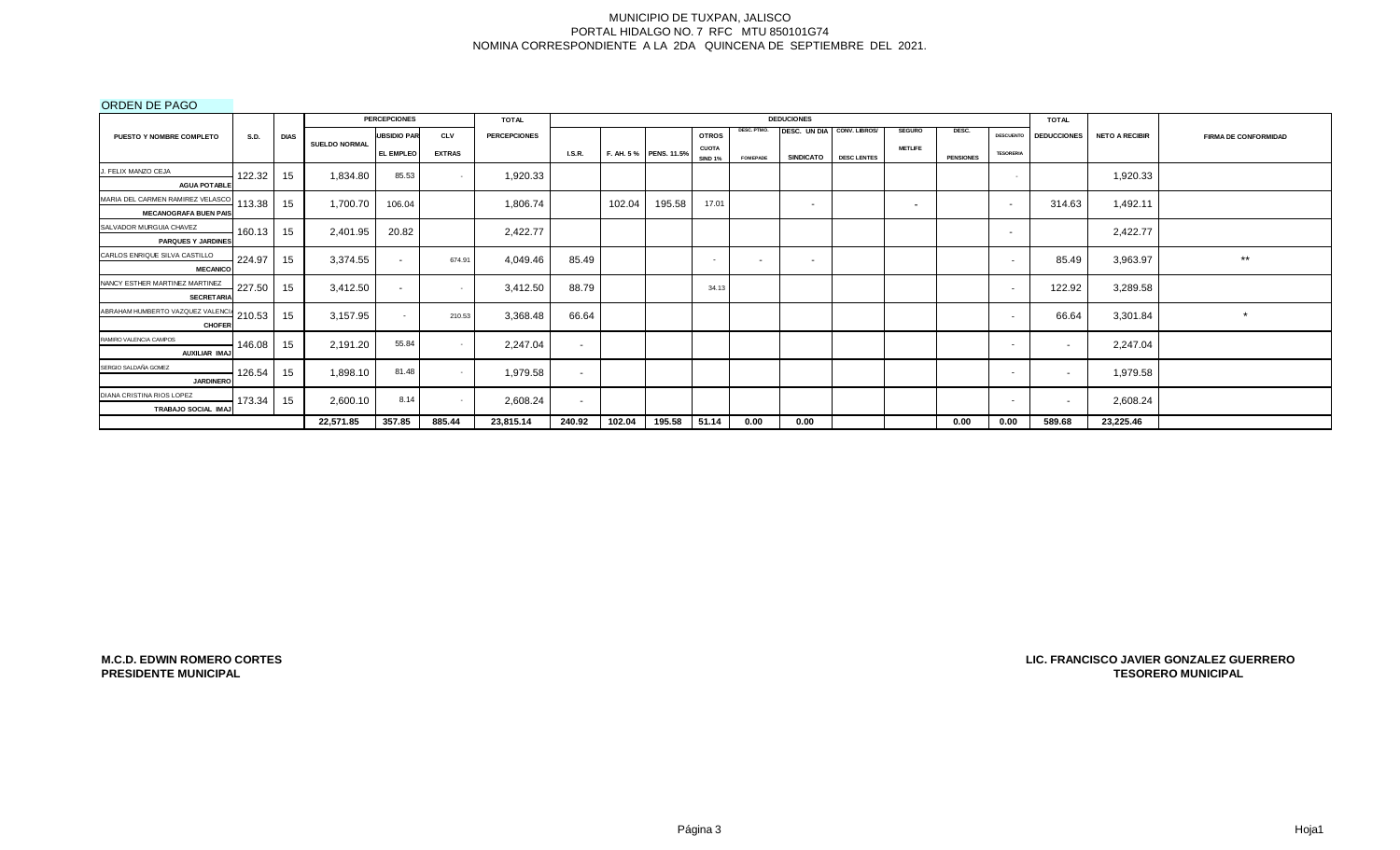ORDEN DE PAGO

|                                                                 |             |              |                          | <b>PERCEPCIONES</b> |                          | <b>TOTAL</b>        |                          |          |                       |                                |                 | <b>DEDUCIONES</b>        |                      |                |                          |                          | <b>TOTAL</b>       |                       |                             |
|-----------------------------------------------------------------|-------------|--------------|--------------------------|---------------------|--------------------------|---------------------|--------------------------|----------|-----------------------|--------------------------------|-----------------|--------------------------|----------------------|----------------|--------------------------|--------------------------|--------------------|-----------------------|-----------------------------|
| PUESTO Y NOMBRE COMPLETO                                        | <b>S.D.</b> | <b>DIAS</b>  |                          | <b>UBSIDIO PAR</b>  | <b>CLV</b>               | <b>PERCEPCIONES</b> |                          |          |                       | <b>OTROS</b>                   | DESC. PTMO.     | DESC. UN DIA             | <b>CONV. LIBROS/</b> | <b>SEGURO</b>  | DESC.                    | <b>DESCUENTO</b>         | <b>DEDUCCIONES</b> | <b>NETO A RECIBIR</b> | <b>FIRMA DE CONFORMIDAD</b> |
|                                                                 |             |              | <b>SUELDO NORMAL</b>     | <b>EL EMPLEO</b>    | <b>EXTRAS</b>            |                     | LS.R.                    |          | F. AH. 5% PENS. 11.5% | <b>CUOTA</b><br><b>SIND 1%</b> | <b>FOMEPADE</b> | <b>SINDICATO</b>         | <b>DESC LENTES</b>   | <b>METLIFE</b> | <b>PENSIONES</b>         | <b>TESORERIA</b>         |                    |                       |                             |
| ALBERTO ISAAC AVILA MURGUIA                                     | 374.95      | 15           | 5,624.25                 |                     |                          | 5,624.25            | 419.12                   | $\sim$   |                       |                                |                 |                          | $\sim$               |                |                          | $\sim$                   | 419.12             | 5,205.13              |                             |
| <b>AUXILIAR OBRAS PUBLICAS</b>                                  |             |              |                          |                     |                          |                     |                          |          |                       |                                |                 |                          |                      |                |                          |                          |                    |                       |                             |
| MA. ISABEL REYNAGA GAYTAN                                       | 134.98      | 15           | 2,024.70                 | 73.38               | $\sim$                   | 2,098.08            |                          |          |                       |                                |                 |                          |                      |                |                          | $\sim$                   |                    | 2,098.08              |                             |
| AUX. CASA DE LA CULTURA                                         |             |              |                          |                     |                          |                     |                          |          |                       |                                |                 |                          |                      |                |                          |                          |                    |                       |                             |
| MUNGUIA ROLON GLENDA                                            | 164.49      | 15           | 2,467.35                 | 16.63               | 300.00                   | 2,783.98            |                          | 148.04   | 283.75                | 24.67                          |                 | $\sim$                   |                      | 150.02         | $\overline{\phantom{a}}$ | $\sim$                   | 606.48             | 2,177.50              |                             |
| <b>INTENDENTE</b>                                               |             |              |                          |                     |                          |                     |                          |          |                       |                                |                 |                          |                      |                |                          |                          |                    |                       |                             |
| <b>AUX AGUA POTABLE</b>                                         | 247.47      | $\mathbf{0}$ | $\overline{\phantom{0}}$ | $\sim$              | $\overline{\phantom{a}}$ | $\sim$              | $\overline{\phantom{a}}$ |          |                       |                                |                 |                          |                      |                |                          | $\sim$                   | $\sim$             | $\sim$                |                             |
| CEBALLOS NUÑEZ MAYRA GRISELDA<br><b>SECRETARIA</b>              | 320.01      | 15           | 4,800.15                 | $\sim$              | 3,423.00                 | 8,223.15            | 311.95                   | 288.01   | 552.02                | 48.00                          |                 | $\sim$                   |                      |                |                          | $\sim$                   | 1,199.98           | 7,023.17              | $\star$                     |
| FRANCISCO JAVIER SANCHEZ GOMEZ<br><b>CULTURA</b>                | 421.77      | 15           | 6,326.55                 | $\sim$              | $\sim$                   | 6,326.55            | 519.80                   | 379.59   | 727.55                | 63.27                          | $\sim$          | $\sim$                   |                      |                | 891.00                   | $\sim$                   | 2,581.21           | 3,745.34              |                             |
| IVAN GUERRERO ALCARAZ<br>AUX. DE ALUMBRADO PUBLICO              | 253.06      | 15           | 3,795.90                 | $\sim$              | $\overline{\phantom{a}}$ | 3,795.90            | 222.25                   |          |                       |                                |                 |                          |                      |                |                          | $\sim$                   | 222.25             | 3,573.65              |                             |
| BEATRIZ ADRIANA SILVA FLORES<br>SECRETARIA PARQUE VEHICULAR     | 134.98      | 14           | 1,889.72                 | 82.02               | $\sim$                   | 1,971.74            | $\overline{\phantom{a}}$ |          |                       |                                |                 |                          |                      |                |                          | $\sim$                   | $\sim$             | 1,971.74              | $***$                       |
| HANNIA ESMERALDA TORRES CISNEROS<br><b>AUX. TESORERIA</b>       | 187.48      | 15           | 2,812.20                 | $\sim$              | 500.00                   | 3,312.20            | 20.32                    |          |                       |                                |                 | $\sim$                   |                      |                |                          |                          | 20.32              | 3,291.88              |                             |
| RUTH CONCEPCION CAMPOS SILVA<br><b>AUXILIAR INTENDENTE</b>      | 159.70      | 15           | 2,395.50                 | 21.23               | $\sim$                   | 2,416.73            |                          | 143.73   | 275.48                | 23.96                          |                 | $\overline{\phantom{a}}$ |                      |                | 740.00                   | $\sim$                   | 1,183.17           | 1,233.56              |                             |
| MARTIN RIOS JIMENEZ<br>AUXILIAR DE ALCANTARILLADO               | 177.14      | 15           | 2.657.10                 | $\sim$              | $\overline{\phantom{a}}$ | 2.657.10            | 8.34                     | 159.43   | 305.57                | 26.57                          |                 | $\sim$                   |                      |                | $\overline{\phantom{a}}$ | $\sim$                   | 499.90             | 2,157.20              |                             |
| ANAEL MUNGUIA CHAVEZ<br><b>AUX, DE SISTEMAS</b>                 | 245.22      | 15           | 3,678.30                 | $\sim$              | 500.00                   | 4,178.30            | 212.01                   | 220.70   | 423.00                | 36.78                          |                 |                          |                      | $\sim$         |                          | $\sim$                   | 892.50             | 3,285.80              |                             |
| DIAZ MENDOZA DIONICIO ALBERTO<br><b>AUXILIAR DE COM. SOCIAL</b> | 228.79      | 15           | 3,431.85                 | $\sim$              | $\sim$                   | 3,431.85            | 109.00                   | 205.91   | 394.66                | 34.32                          | $\sim$          |                          |                      | $\sim$         | 866.00                   | $\sim$                   | 1,609.89           | 1,821.96              |                             |
| IVON RUIZ MALDONADO<br>CAJERA                                   | 250.46      | 15           | 3,756.90                 | $\sim$              | $\sim$                   | 3,756.90            | 218.58                   |          |                       |                                |                 |                          |                      |                |                          | $\sim$                   | 218.58             | 3,538.32              |                             |
| <b>TOTAL</b>                                                    |             |              | 45,660.47                | 193.26              | 4,723.00                 | 50,576.73           | 2,041.37                 | 1,545.41 | 2,962.03              | 257.57                         | $\sim$          | $\sim$                   | $\sim$               | 150.02         | 2,497.00                 | $\overline{\phantom{a}}$ | 9,453.40           | 41,123.33             |                             |

**M.C.D. EDWIN ROMERO CORTES PRESIDENTE MUNICIPAL**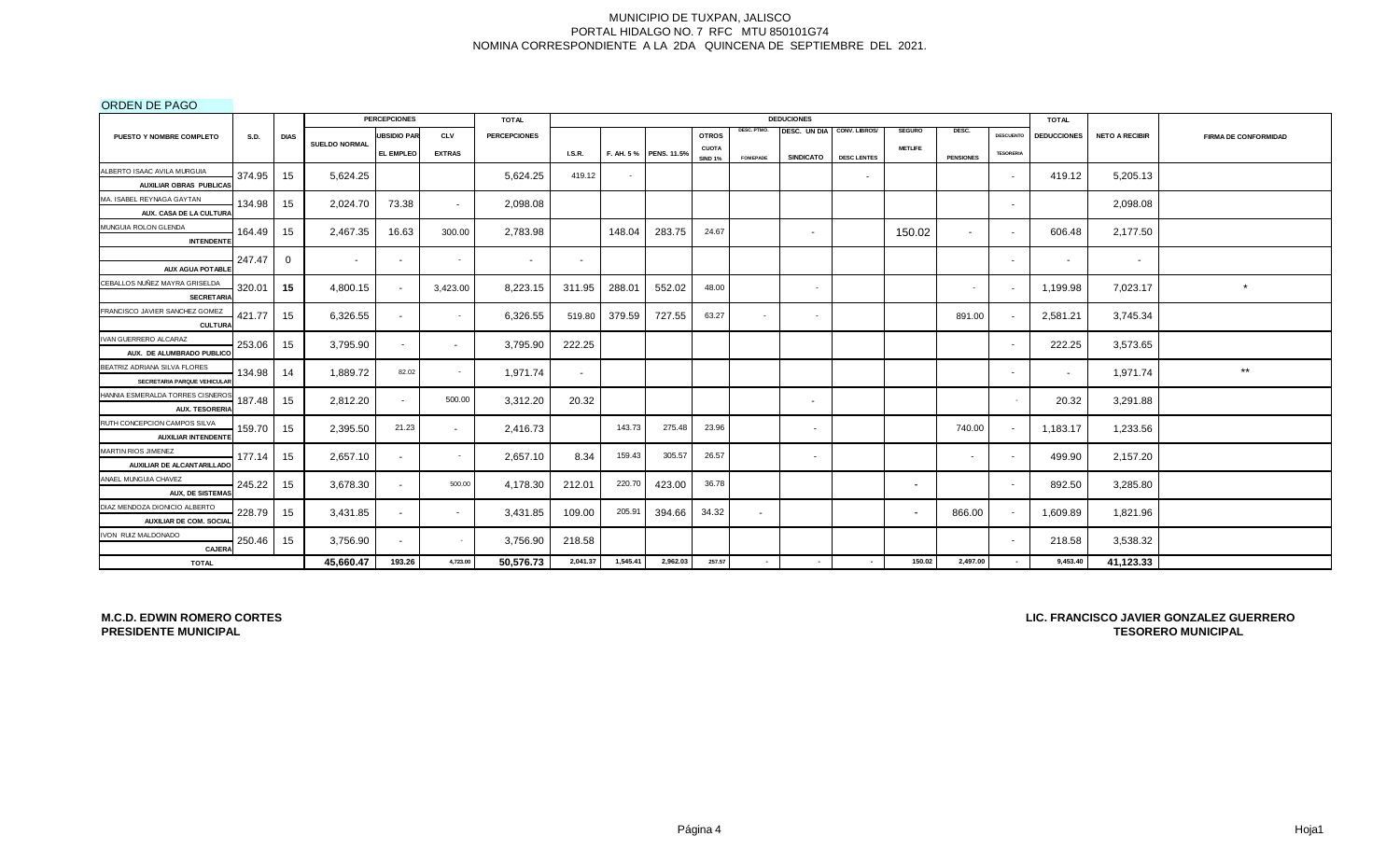### ORDEN DE PAGO

|                                                                 |        |                |                      | <b>PERCEPCIONES</b> |                | <b>TOTAL</b>             |                          |          |                       |                |                          | <b>DEDUCIONES</b>        |                            |                          |                  |                  | <b>TOTAL</b>       |                       |                             |
|-----------------------------------------------------------------|--------|----------------|----------------------|---------------------|----------------|--------------------------|--------------------------|----------|-----------------------|----------------|--------------------------|--------------------------|----------------------------|--------------------------|------------------|------------------|--------------------|-----------------------|-----------------------------|
| PUESTO Y NOMBRE COMPLETO                                        | S.D.   | <b>DIAS</b>    |                      | <b>JBSIDIO PAR</b>  | <b>CLV</b>     | <b>PERCEPCIONES</b>      |                          |          |                       | <b>OTROS</b>   | DESC. PTMO.              |                          | DESC. UN DIA CONV. LIBROS/ | <b>SEGURO</b>            | DESC.            | <b>DESCUENTO</b> | <b>DEDUCCIONES</b> | <b>NETO A RECIBIR</b> | <b>FIRMA DE CONFORMIDAD</b> |
|                                                                 |        |                | <b>SUELDO NORMAL</b> | <b>EL EMPLEO</b>    | <b>EXTRAS</b>  |                          | I.S.R.                   |          | F. AH. 5% PENS. 11.5% | <b>CUOTA</b>   | <b>FOMEPADE</b>          | <b>SINDICATO</b>         | <b>DESC LENTES</b>         | <b>METLIFE</b>           | <b>PENSIONES</b> | <b>TESORERIA</b> |                    |                       |                             |
| ALICIA GUTIERREZ SILVA                                          | 208.00 | 15             | 3,120.00             |                     |                | 3,120.00                 | 63.33                    |          |                       | <b>SIND 1%</b> |                          |                          |                            |                          |                  |                  | 63.33              | 3,056.67              |                             |
| <b>AUX. EVENTOS CIVICOS</b>                                     |        |                |                      |                     |                |                          |                          |          |                       |                |                          |                          |                            |                          |                  |                  |                    |                       |                             |
| EVERARDO GONZALEZ FLORES<br><b>CHOFER</b>                       | 332.03 | 15             | 4,980.45             | $\sim$              | $\sim$         | 4,980.45                 | 335.03                   | 298.83   | 572.75                | 49.80          |                          | $\overline{\phantom{a}}$ |                            |                          | 455.54           |                  | 1.711.95           | 3,268.50              | $***$                       |
| SAMUEL GUZMAN FLORES<br>AUX, ENC. EQ. BOMBEO SN JUAN ESPANATICA | 188.98 | 15             | 2,834.70             | $\sim$              | $\blacksquare$ | 2,834.70                 | 22.28                    |          |                       |                |                          |                          |                            |                          |                  |                  | 22.28              | 2,812.42              |                             |
| MARIA JUDITH VARGAS MARTINEZ                                    | 79.03  | 15             | 1,185.45             | 139.12              |                | 1,324.57                 | $\overline{\phantom{a}}$ |          |                       |                |                          |                          |                            |                          |                  |                  |                    | 1,324.57              |                             |
| INTENDENTE J. DE NIÑOS JEAN PIAGET                              |        |                |                      |                     |                |                          |                          |          |                       |                |                          |                          |                            |                          |                  |                  |                    |                       |                             |
| <b>GRACIELA PADILLA LARIOS</b>                                  | 64.90  | $\overline{0}$ | $\sim$               | $\sim$              |                | $\overline{\phantom{a}}$ | $\overline{\phantom{a}}$ |          |                       |                |                          |                          |                            |                          |                  |                  |                    | $\sim$                |                             |
| AUX, INTENDENTE SAN JUAN ESPANATICA                             |        |                |                      |                     |                |                          |                          |          |                       |                |                          |                          |                            |                          |                  |                  |                    |                       |                             |
| LUZ ROXANA BAUTISTA MARTINEZ                                    | 253.06 | 15             | 3,795.90             | $\sim$              | $\sim$         | 3,795.90                 | 222.25                   | 227.75   | 436.53                | 37.96          |                          |                          |                            |                          | 1,898.00         |                  | 2,822.49           | 973.41                |                             |
| <b>OFICIALIA MAYOR</b>                                          |        |                |                      |                     |                |                          |                          |          |                       |                |                          |                          |                            |                          |                  |                  |                    |                       |                             |
| JOSE DE JESUS MELCHOR CISNEROS<br><b>JARDINERO</b>              | 222.14 | 15             | 3,332.10             | $\sim$              | $\sim$         | 3,332.10                 | 81.80                    | 199.93   | 383.19                | 33.32          |                          | $\sim$                   |                            |                          | 538.01           |                  | 1,236.25           | 2,095.85              |                             |
| ESMERALDA ZAMORA RAMOS                                          | 284.96 | 15             | 4.274.40             | $\sim$              |                | 4,274.40                 | 263.89                   |          |                       |                |                          |                          | $\sim$                     |                          |                  |                  | 263.89             | 4,010.51              |                             |
| JEFE DEL CENTRO DE DIA                                          |        |                |                      |                     |                |                          |                          |          |                       |                |                          |                          |                            |                          |                  |                  |                    |                       |                             |
| BARAJAS MONTAÑO ALEJANDRO<br><b>AUX. SECRETARIO GENERAL</b>     | 468.33 | 15             | 7,024.95             | $\sim$              | 500.00         | 7,524.95                 | 631.54                   | 421.50   | 807.87                | 70.25          |                          | $\overline{\phantom{a}}$ |                            |                          | 454.27           |                  | 2,385.43           | 5,139.52              |                             |
| MARCO ANTONIO ARCE MICHEL                                       | 337.46 | 15             | 5,061.90             | $\sim$              | $\sim$         | 5,061.90                 | 345.46                   |          |                       |                |                          | $\sim$                   |                            |                          |                  |                  | 345.46             | 4,716.44              |                             |
| <b>AUXILIAR DE OBRAS</b>                                        |        |                |                      |                     |                |                          |                          |          |                       |                |                          |                          |                            |                          |                  |                  |                    |                       |                             |
| MATEO GARCIA VAZQUEZ<br><b>AUX. INTENDENTE</b>                  | 113.31 | 15             | 1,699.65             | 106.10              | $\sim$         | 1,805.75                 | $\overline{\phantom{a}}$ |          |                       | 17.00          |                          |                          |                            |                          |                  |                  | 17.00              | 1,788.75              |                             |
| ROSA ELENA GONZALEZ GARCIA                                      | 165.36 | 15             | 2,480.40             | 15.80               | $\sim$         | 2,496.20                 | <b>.</b>                 | 148.82   | 285.25                | 24.80          | $\overline{\phantom{a}}$ | $\overline{\phantom{a}}$ |                            | $\overline{\phantom{a}}$ | 1,064.00         |                  | 1,522.87           | 973.33                |                             |
| AUX. INTENDENTE MERCADO MPAL.                                   |        |                |                      |                     |                |                          |                          |          |                       |                |                          |                          |                            |                          |                  |                  |                    |                       |                             |
| FELIPE TORRES FLORES<br>CHOFER DE LA PIPA                       | 227.75 | 15             | 3,416.25             | $\sim$              | $\sim$         | 3,416.25                 | 89.12                    | 204.98   | 392.87                | 34.16          |                          | $\overline{\phantom{a}}$ |                            |                          | 1,465.00         |                  | 2,186.13           | 1,230.12              |                             |
| <b>TOTAL</b>                                                    |        |                | 43,206.15            | 261.02              | 500.00         | 43,967.17                | 2,054.70                 | 1,501.81 | 2,878.45              | 267.30         |                          |                          |                            |                          | 5,874.82         |                  | 12,577.08          | 31,390.09             |                             |

**M.C.D. EDWIN ROMERO CORTES PRESIDENTE MUNICIPAL**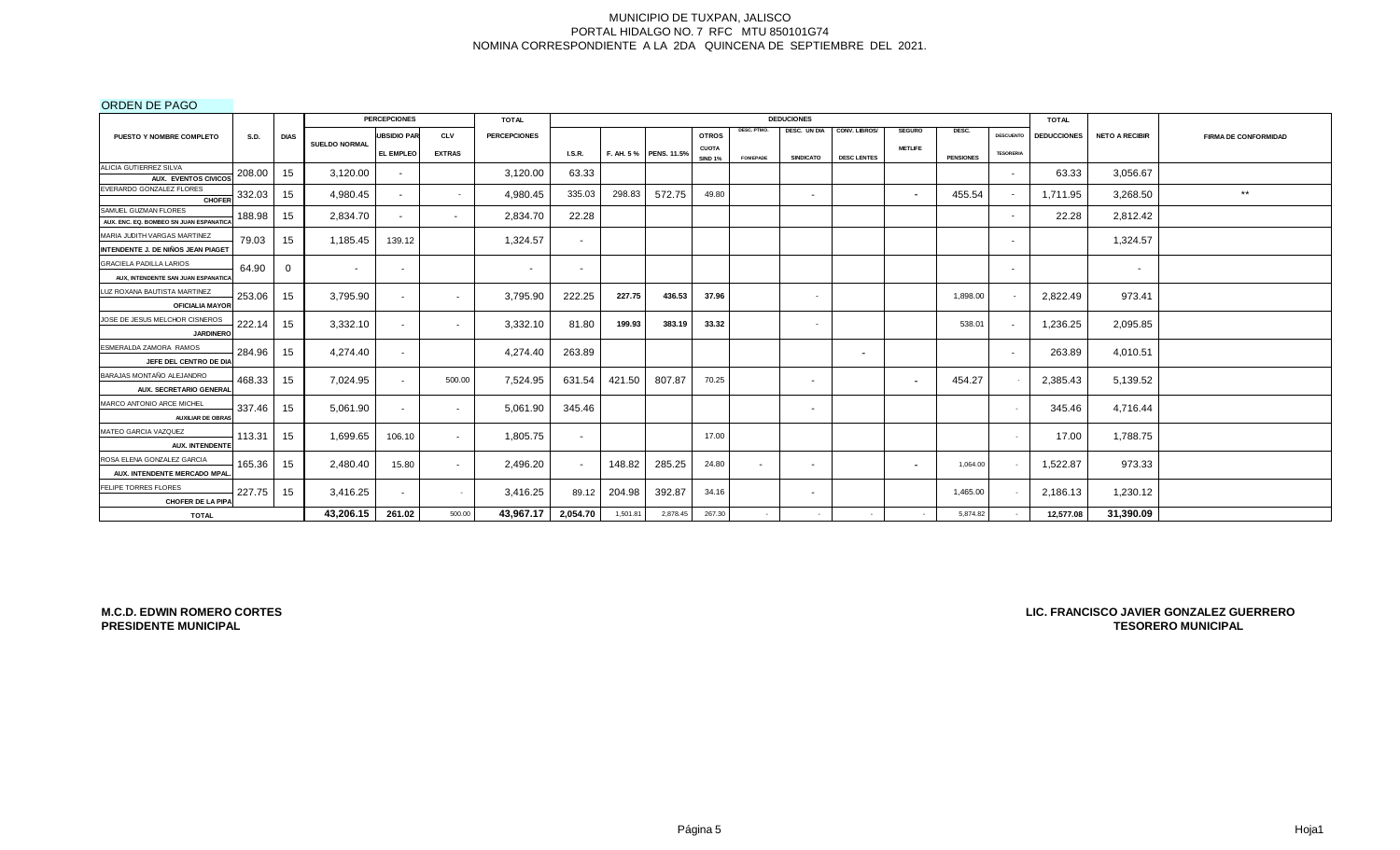ORDEN DE PAGO

|                                                         |             |              |                          | <b>PERCEPCIONES</b> |                          | <b>TOTAL</b>        |          |           |                    |                 |                 | <b>DEDUCIONES</b>   |                      |                |                  |                          | <b>TOTAL</b>             |                          |                             |
|---------------------------------------------------------|-------------|--------------|--------------------------|---------------------|--------------------------|---------------------|----------|-----------|--------------------|-----------------|-----------------|---------------------|----------------------|----------------|------------------|--------------------------|--------------------------|--------------------------|-----------------------------|
| PUESTO Y NOMBRE COMPLETO                                | <b>S.D.</b> | <b>DIAS</b>  |                          | UBSIDIO PAR         | <b>CLV</b>               | <b>PERCEPCIONES</b> |          |           |                    | <b>OTROS</b>    | DESC. PTMO.     | <b>DESC. UN DIA</b> | <b>CONV. LIBROS/</b> | <b>SEGURO</b>  | DESC.            | <b>DESCUENTO</b>         | <b>DEDUCCIONES</b>       | <b>NETO A RECIBIR</b>    | <b>FIRMA DE CONFORMIDAD</b> |
|                                                         |             |              | SUELDO NORMAL            | EL EMPLEO           | <b>EXTRAS</b>            |                     | LS.R.    | F. AH. 5% | <b>PENS. 11.5%</b> | <b>DESC. 2%</b> | <b>FOMEPADE</b> | <b>SINDICATO</b>    | <b>DESC LENTES</b>   | <b>METLIFE</b> | <b>PENSIONES</b> | <b>TESORERIA</b>         |                          |                          |                             |
| CRISTIAN OCTAVIO CARDENAS ROBLES                        |             |              |                          |                     |                          |                     |          |           |                    |                 |                 |                     |                      |                |                  |                          |                          |                          |                             |
| JEFE DPTO. IMAJ                                         | 337.46      | 15           | 5,061.90                 | $\sim$              |                          | 5,061.90            | 345.46   | $\sim$    |                    |                 |                 |                     |                      |                |                  | $\sim$                   | 345.46                   | 4,716.44                 |                             |
| HILDA MORALES MAGAÑA                                    | 337.46      | 15           | 5,061.90                 | $\sim$              |                          | 5,061.90            | 345.46   |           |                    |                 |                 |                     |                      |                |                  | $\sim$                   | 345.46                   | 4,716.44                 |                             |
| JEFE DPTO. CE- MUJER                                    |             |              |                          |                     |                          |                     |          |           |                    |                 |                 |                     |                      |                |                  |                          |                          |                          |                             |
| DAVID CEBALLOS MARTINEZ<br><b>CHOFER DIF MPAL</b>       | 438.04      | 15           | 6,570.60                 | $\sim$              |                          | 6,570.60            | 554.78   | 394.24    | 755.62             | 65.71           |                 | $\sim$              |                      |                |                  | $\sim$                   | 1,770.34                 | 4,800.26                 |                             |
| DANIA GABRIELA CEBALLOS MACIAS                          |             |              |                          |                     |                          |                     |          |           |                    |                 |                 |                     |                      |                |                  |                          |                          |                          |                             |
| SECRETARIA AUX. PRESIDENCIA                             | 227.75      | 15           | 3,416.25                 | $\sim$              |                          | 3,416.25            | 89.12    | 204.98    | 392.87             | 34.16           |                 | 0.00                |                      | 0.00           |                  |                          | 721.13                   | 2,695.12                 |                             |
| CRISTINA ZUÑIGA GARCIA                                  | 75.00       | 15           | 1,125.00                 | 142.99              |                          | 1,267.99            |          |           |                    |                 |                 |                     |                      |                |                  | $\overline{\phantom{a}}$ | $\overline{\phantom{a}}$ | 1,267.99                 |                             |
| DELEGADA NUEVO PUBLADO                                  |             |              |                          |                     |                          |                     |          |           |                    |                 |                 |                     |                      |                |                  |                          |                          |                          |                             |
| SILVINO BUENO VALDOVINOS<br><b>CHOFER</b>               | 248.56      | 15           | 3,728.40                 | $\sim$              | 1,204.41                 | 4,932.81            | 216.37   |           |                    | 37.28           |                 |                     |                      |                |                  | $\sim$                   | 253.65                   | 4,679.16                 | $***$                       |
| CLAUDIA LORENA LOZOYA MUNGUIA                           | 415.00      | 15           | 6,225.00                 | $\sim$              |                          | 6,225.00            | 505.24   | 373.50    | 715.88             | 62.25           |                 | $\sim$              |                      |                |                  |                          | 1,656.87                 | 4,568.14                 | $***$                       |
| <b>AUXILIAR TESORERIA</b>                               |             |              |                          |                     |                          |                     |          |           |                    |                 |                 |                     |                      |                |                  |                          |                          |                          |                             |
| JAIME NOE GONZALEZ DIMAS<br><b>ASEO PUBLICO</b>         | 315.13      | 15           | 4,726.95                 | $\sim$              | 315.13                   | 5,042.08            | 303.28   |           |                    | 47.27           |                 |                     |                      |                |                  | $\overline{\phantom{a}}$ | 350.55                   | 4,691.53                 | $\star$                     |
| GUILLERMO VAZQUEZ VAZQUEZ<br><b>ASEO PUBLICO</b>        | 210.60      | 15           | 3,159.00                 | $\sim$              | 210.60                   | 3,369.60            | 66.73    | 189.54    | 363.29             | 31.59           |                 | $\sim$              |                      | $\sim$         |                  | $\overline{\phantom{a}}$ | 651.15                   | 2,718.46                 | $\star$                     |
| MIRANDELI MIROSLAVA SALAZAR NEGRI<br>ENC. TRANSPARENCIA | 252.25      | 15           | 3,783.75                 | $\sim$              |                          | 3,783.75            | 221.19   |           |                    | 37.84           | $\sim$          | $\sim$              |                      | 120.01         |                  |                          | 379.04                   | 3,404.71                 |                             |
| <b>TABLAJERO</b>                                        | 146.66      | $\mathbf{0}$ | $\overline{\phantom{a}}$ | $\sim$              |                          | $\sim$              | $\sim$   |           | $\sim$             |                 |                 | $\sim$              |                      |                |                  | $\sim$                   | $\sim$                   | $\sim$                   |                             |
| <b>ENC. EQ. BOMBEO</b>                                  | 165.73      |              |                          |                     | $\overline{\phantom{a}}$ | $\sim$              |          |           |                    |                 |                 |                     |                      |                |                  | $\overline{\phantom{a}}$ |                          | $\overline{\phantom{a}}$ |                             |
| HERMELINDA QUIROZ ALVAREZ<br>AUX. INTENDENTE            | 152.24      | 15           | 2,283.60                 | 42.88               |                          | 2,326.48            |          |           |                    |                 |                 |                     |                      |                |                  | $\sim$                   |                          | 2,326.48                 |                             |
| RUBEN VERDUZCO LARIOS                                   |             |              |                          |                     |                          |                     |          |           |                    |                 |                 |                     |                      |                |                  |                          |                          |                          |                             |
| DELEGADO BUEN PAIS                                      | 99.51       | 15           | 1,492.65                 | 119.35              |                          | 1,612.00            | $\sim$   |           |                    |                 | $\sim$          |                     |                      |                |                  | $\sim$                   | $\sim$                   | 1,612.00                 |                             |
| <b>TOTAL</b>                                            |             |              | 46,635.00                | 305.22              | 1,730.14                 | 48,670.36           | 2,647.63 | ######    | 2,227.65           | 316.10          | $\sim$          | $\sim$              | $\sim$               | 120.01         |                  |                          | 6,473.64                 | 42,196.72                |                             |

**M.C.D. EDWIN ROMERO CORTES PRESIDENTE MUNICIPAL**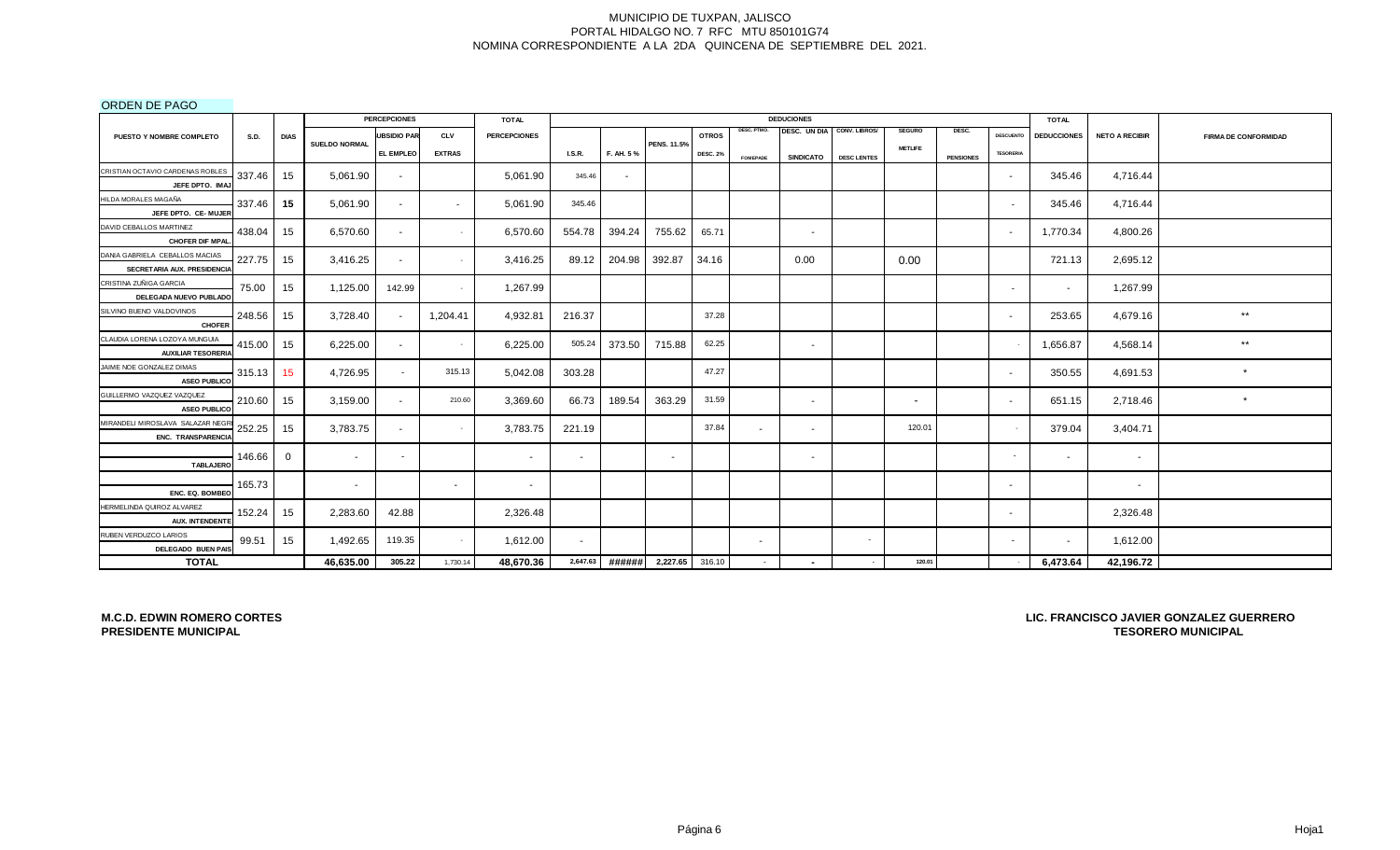ORDEN DE PAGO

|                                   |             |              |                      | <b>PERCEPCIONES</b>      |                          | <b>TOTAL</b>        |                          |                          |                    |                |                  | <b>DEDUCIONES</b>   |                      |                |                  |                  | <b>TOTAL</b>             |                          |                             |
|-----------------------------------|-------------|--------------|----------------------|--------------------------|--------------------------|---------------------|--------------------------|--------------------------|--------------------|----------------|------------------|---------------------|----------------------|----------------|------------------|------------------|--------------------------|--------------------------|-----------------------------|
| PUESTO Y NOMBRE COMPLETO          | <b>S.D.</b> | <b>DIAS</b>  |                      | <b>UBSIDIO PAR</b>       | <b>CLV</b>               | <b>PERCEPCIONES</b> |                          |                          |                    | <b>OTROS</b>   | DESC. PTMO.      | <b>DESC. UN DIA</b> | <b>CONV. LIBROS/</b> | <b>SEGURO</b>  | DESC.            | <b>DESCUENTO</b> | <b>DEDUCCIONES</b>       | <b>NETO A RECIBIR</b>    | <b>FIRMA DE CONFORMIDAD</b> |
|                                   |             |              | <b>SUELDO NORMAL</b> | EL EMPLEO                | <b>EXTRAS</b>            |                     | LS.R.                    | F. AH. 5%                | <b>PENS. 11.5%</b> | <b>CUOTA</b>   | <b>FOM EPADE</b> | <b>SINDICATO</b>    | <b>DESC LENTES</b>   | <b>METLIFE</b> | <b>PENSIONES</b> | <b>TESORERIA</b> |                          |                          |                             |
| J. GUADALUPE MARTINEZ MARTINEZ    |             |              |                      |                          |                          |                     |                          |                          |                    | <b>SIND 1%</b> |                  |                     |                      |                |                  |                  |                          |                          |                             |
| ENC. EQUIPO DE BOMBEO             | 165.73      | 15           | 2,485.95             | 15.44                    |                          | 2,501.39            |                          |                          |                    |                |                  |                     |                      |                |                  |                  |                          | 2,501.39                 |                             |
| <b>BALENTIN BARAJAS GONZALEZ</b>  |             |              |                      |                          |                          |                     |                          |                          |                    |                |                  |                     |                      |                |                  |                  |                          |                          |                             |
| FONTANERO DELEGACION HIGUERA      | 139.77      | 15           | 2,096.55             | 68.78                    | $\sim$                   | 2,165.33            |                          |                          |                    |                |                  |                     |                      |                |                  | $\sim$           |                          | 2,165.33                 |                             |
| RAFAEL REYES MARTINEZ             |             |              |                      |                          |                          |                     |                          |                          |                    |                |                  |                     |                      |                |                  |                  |                          |                          |                             |
| FONTANERO DELEGACION HIGUERA      | 139.77      | 15           | 2,096.55             | 68.78                    | $\sim$                   | 2,165.33            |                          |                          |                    |                |                  |                     |                      |                |                  | $\sim$           |                          | 2,165.33                 |                             |
| DELIA MARGARITA VAZQUEZ HERNANDE  | 163.78      | 15           | 2,456.70             | 17.32                    | $\sim$                   | 2,474.02            |                          |                          |                    | 24.57          |                  |                     |                      |                |                  |                  | 24.57                    |                          |                             |
| <b>INTENDENTE</b>                 |             |              |                      |                          |                          |                     | $\sim$                   |                          |                    |                |                  |                     |                      |                |                  |                  |                          | 2,449.45                 |                             |
| CARLOS IVAN GUZMAN MORALES        | 179.55      | 15           | 2,693.25             | $\overline{\phantom{a}}$ | $\overline{\phantom{a}}$ | 2,693.25            | 10.20                    | $\overline{\phantom{a}}$ |                    |                |                  |                     |                      |                |                  | $\sim$           | 10.20                    | 2,683.05                 |                             |
| AUX. CASA DE LA CULTURA           |             |              |                      |                          |                          |                     |                          |                          |                    |                |                  |                     |                      |                |                  |                  |                          |                          |                             |
| SILVA VALENCIA J JESUS            | 134.05      | 15           | 2.010.75             | 74.27                    | $\overline{\phantom{a}}$ | 2,085.02            | $\sim$                   | $\overline{\phantom{a}}$ |                    |                |                  |                     |                      |                |                  | $\sim$           | $\sim$                   | 2,085.02                 |                             |
| LEGADO DE LA HIGUERA (PENSIONADO) |             |              |                      |                          |                          |                     |                          |                          |                    |                |                  |                     |                      |                |                  |                  |                          |                          |                             |
|                                   | 337.46      | $\mathbf{0}$ | $\sim$               | $\sim$                   | $\overline{\phantom{a}}$ | $\sim$              | $\overline{\phantom{a}}$ |                          |                    |                | $\sim$           | $\sim$              |                      |                |                  |                  | $\overline{\phantom{a}}$ | $\overline{\phantom{a}}$ |                             |
| JEFE DPTO. PARQUE Y JARDINES      |             |              |                      |                          |                          |                     |                          |                          |                    |                |                  |                     |                      |                |                  |                  |                          |                          |                             |
| ROCIO NOEMI OLVERA CERVANTES      | 179.55      | 15           | 2,693.25             | $\overline{\phantom{a}}$ | $\sim$                   | 2,693.25            | 10.20                    |                          |                    |                |                  |                     |                      |                |                  | $\sim$           | 10.20                    | 2,683.05                 |                             |
| <b>AUX. EDUCACION</b>             |             |              |                      |                          |                          |                     |                          |                          |                    |                |                  |                     |                      |                |                  |                  |                          |                          |                             |
| SOFIA MAGDALENA FABIAN GONZALEZ   | 264.17      | 15           | 3,962.55             | $\overline{\phantom{a}}$ |                          | 3,962.55            | 236.75                   | 237.75                   | 455.69             | 39.63          | $\sim$ $-$       | $\sim$              |                      |                | 1,982.00         |                  | 2,951.82                 | 1,010.73                 | $**$                        |
| AUX. MERCADO MUNICIPAL            |             |              |                      |                          |                          |                     |                          |                          |                    |                |                  |                     |                      |                |                  |                  |                          |                          |                             |
| CATARINO PATRICIO DIMAS           | 337.49      | 15           | 5,062.35             | $\overline{\phantom{a}}$ | $\sim$                   | 5,062.35            | 345.46                   |                          |                    |                |                  |                     |                      |                |                  |                  | 345.46                   | 4,716.89                 |                             |
| JEFE PARQUE VEHICULAR             |             |              |                      |                          |                          |                     |                          |                          |                    |                |                  |                     |                      |                |                  |                  |                          |                          |                             |
| HECTOR DE JESUS ALCANTAR PADILLA  | 134.98      | 15           | 2,024.70             | 73.38                    |                          | 2,098.08            | $\sim$                   |                          |                    |                | $\sim$           |                     |                      |                |                  |                  | $\overline{\phantom{a}}$ | 2,098.08                 |                             |
| <b>AUX. COM SOCIAL</b>            |             |              |                      |                          |                          |                     |                          |                          |                    |                |                  |                     |                      |                |                  |                  |                          |                          |                             |
| RAMON NAVARRO RUA                 | 165.73      | 15           | 2,485.95             | 15.44                    | $\sim$                   | 2,501.39            |                          |                          |                    | 24.86          |                  |                     |                      |                |                  |                  | 24.86                    | 2,476.53                 |                             |
| <b>AUXILIAR</b>                   |             |              |                      |                          |                          |                     |                          |                          |                    |                |                  |                     |                      |                |                  |                  |                          |                          |                             |
|                                   |             |              | 30,068.55            | 333.41                   | 0.00                     | 30,401.96           | 602.61                   | 237.75                   | 455.69             | 89.05          | 0.00             | 0.00                |                      |                | 1,982.00         | 0.00             | 3,367.11                 | 27,034.85                |                             |

**M.C.D. EDWIN ROMERO CORTES PRESIDENTE MUNICIPAL**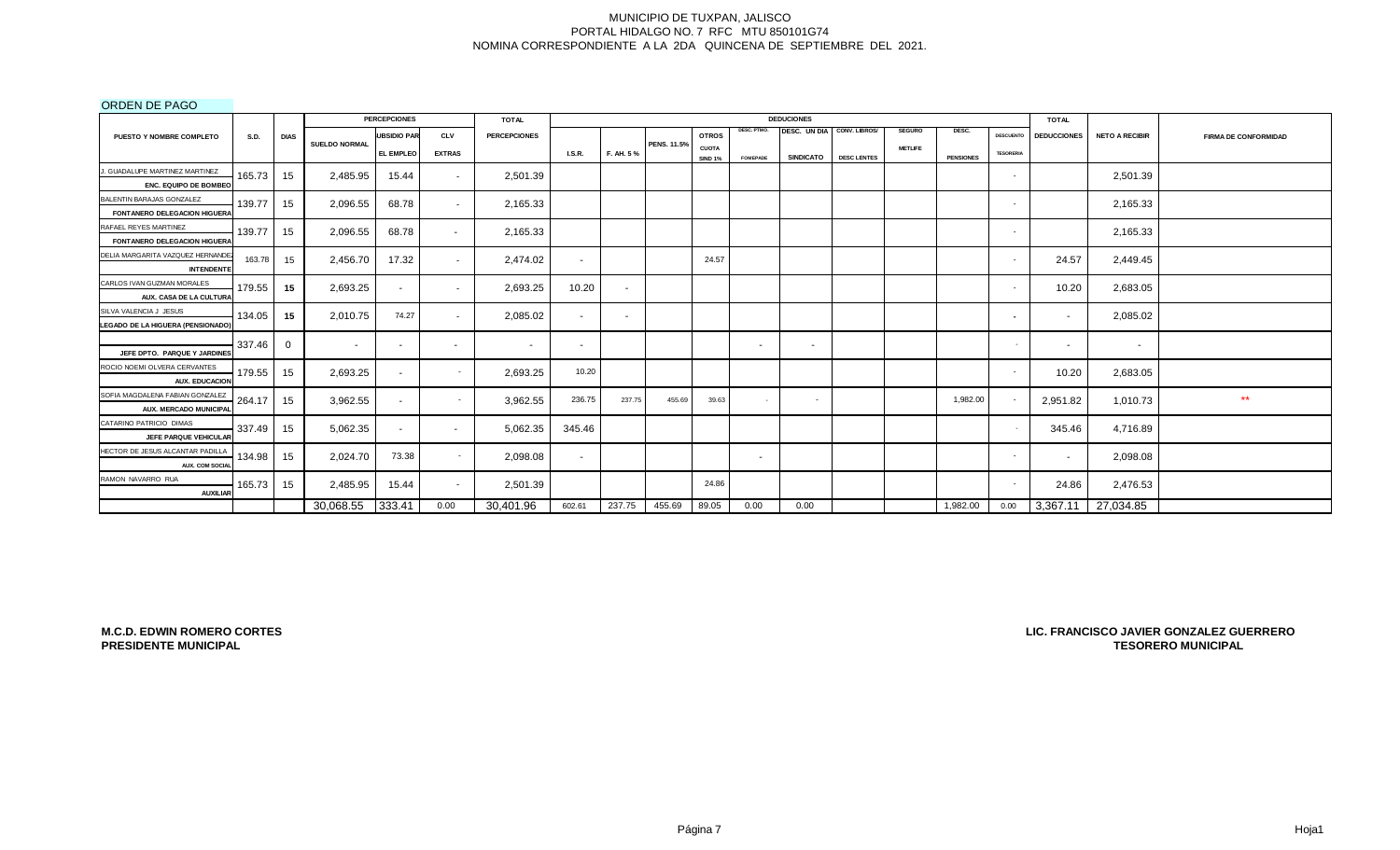ORDEN DE PAGO

|                                                               |             |              |               | <b>PERCEPCIONES</b> |                          | <b>TOTAL</b>        |               |           |                    |                 |                  | <b>DEDUCIONES</b> |                      |                |                  |                          | <b>TOTAL</b>       |                       |                             |
|---------------------------------------------------------------|-------------|--------------|---------------|---------------------|--------------------------|---------------------|---------------|-----------|--------------------|-----------------|------------------|-------------------|----------------------|----------------|------------------|--------------------------|--------------------|-----------------------|-----------------------------|
|                                                               |             |              |               | <b>UBSIDIO PAR</b>  | <b>CLV</b>               | <b>PERCEPCIONES</b> |               |           |                    | <b>OTROS</b>    | DESC. PTMO.      | DESC. UN DIA      | <b>CONV. LIBROS/</b> | <b>SEGURO</b>  | DESC.            | <b>DESCUENTO</b>         | <b>DEDUCCIONES</b> | <b>NETO A RECIBIR</b> |                             |
| PUESTO Y NOMBRE COMPLETO                                      | <b>S.D.</b> | <b>DIAS</b>  | SUELDO NORMAL |                     |                          |                     |               |           | <b>PENS. 11.5%</b> | <b>CUOTA</b>    |                  |                   |                      | <b>METLIFE</b> |                  |                          |                    |                       | <b>FIRMA DE CONFORMIDAD</b> |
|                                                               |             |              |               | <b>EL EMPLEO</b>    | <b>EXTRAS</b>            |                     | <b>I.S.R.</b> | F. AH. 5% |                    | <b>SIND. 1%</b> | <b>FOM EPADE</b> | <b>SINDICATO</b>  | <b>DESC LENTES</b>   |                | <b>PENSIONES</b> | <b>TESORERIA</b>         |                    |                       |                             |
| SERGIO IÑEGUEZ TORRES                                         | 500.00      | 15           | 7,500.00      |                     |                          | 7,500.00            |               |           |                    |                 |                  |                   |                      |                |                  | $\sim$                   |                    | 7,500.00              |                             |
| <b>AUXILIAR TESORERIA</b>                                     |             |              |               | $\sim$              | $\sim$                   |                     |               |           |                    |                 |                  |                   |                      |                |                  |                          |                    |                       |                             |
| MARA SARAI QUINTERO VAZQUEZ                                   | 400.00      | 15           | 6,000.00      | $\sim$              | $\overline{\phantom{a}}$ | 6,000.00            |               |           |                    |                 |                  |                   |                      |                |                  | $\sim$                   |                    | 6,000.00              |                             |
| APOYO AL CENTRO DE SALUD                                      |             |              |               |                     |                          |                     |               |           |                    |                 |                  |                   |                      |                |                  |                          |                    |                       |                             |
|                                                               | 120.00      | $\mathbf{0}$ | $\sim$        | $\sim$              | $\overline{\phantom{a}}$ | $\sim$              |               |           |                    |                 |                  |                   |                      |                |                  | $\sim$                   |                    | $\sim$                |                             |
| APOYO EN PARQUES Y JARDINES                                   |             |              |               |                     |                          |                     |               |           |                    |                 |                  |                   |                      |                |                  |                          |                    |                       |                             |
| CARLA GUADALUPE VERDUZCO MENDO:                               | 20.00       | 15           | 300.00        | $\sim$              | $\sim$                   | 300.00              |               |           |                    |                 |                  |                   |                      |                |                  | $\sim$                   |                    | 300.00                |                             |
| APOYO DELG. BUEN PAIS                                         |             |              |               |                     |                          |                     |               |           |                    |                 |                  |                   |                      |                |                  |                          |                    |                       |                             |
| FERNANDO GONZALEZ CONTRERAS                                   | 666.67      | 6            | 4,000.02      | $\sim$              | $\overline{\phantom{a}}$ | 4,000.02            |               |           |                    |                 |                  |                   |                      |                |                  | $\sim$                   |                    | 4,000.02              |                             |
| APOYO AL CENTRO DE SALUI                                      |             |              |               |                     |                          |                     |               |           |                    |                 |                  |                   |                      |                |                  |                          |                    |                       |                             |
| JUAN MANUEL BERNAL GARCIA                                     | 120.00      | 15           | 1,800.00      | $\sim$              | $\overline{\phantom{a}}$ | 1,800.00            |               |           |                    |                 |                  |                   |                      |                |                  | $\overline{\phantom{a}}$ |                    | 1,800.00              |                             |
| APOYO EN PARQUES Y JARDINES<br>BLANCA ESTELA MORALES ALVARADO |             |              |               |                     |                          |                     |               |           |                    |                 |                  |                   |                      |                |                  |                          |                    |                       |                             |
| APOYO FOMENTO AL DEPORTE                                      | 123.00      | 15           | 1,845.00      | $\sim$              | $\overline{\phantom{a}}$ | 1,845.00            |               |           |                    |                 |                  |                   |                      |                |                  | $\overline{\phantom{a}}$ |                    | 1,845.00              |                             |
| ITZEL MELANIA ORTEGA HERNANDEZ                                |             |              |               |                     |                          |                     |               |           |                    |                 |                  |                   |                      |                |                  |                          |                    |                       |                             |
| APOYO AL CENTRO DE SALUI                                      | 400.00      | 15           | 6,000.00      | $\sim$              | $\overline{\phantom{a}}$ | 6,000.00            |               |           |                    |                 |                  |                   |                      |                |                  | $\overline{\phantom{a}}$ |                    | 6,000.00              |                             |
| MA. MAGDALENA AGUILAR CHOCOTECO                               |             |              |               |                     |                          |                     |               |           |                    |                 |                  |                   |                      |                |                  | $\overline{\phantom{a}}$ |                    |                       |                             |
| APOYO EN LA DEL DE LA HIGUERA                                 | 66.68       | 15           | 1,000.20      | $\sim$              | $\overline{\phantom{a}}$ | 1,000.20            |               |           |                    |                 |                  |                   |                      |                |                  |                          |                    | 1,000.20              |                             |
| JOSE SALOME CASTREJON GAYTAN                                  | 80.00       | 15           | 1,200.00      | $\sim$              | $\overline{\phantom{a}}$ | 1,200.00            |               |           |                    |                 |                  |                   |                      |                |                  | $\sim$                   |                    | 1,200.00              |                             |
| APOYO ESC ATENQUIQUE                                          |             |              |               |                     |                          |                     |               |           |                    |                 |                  |                   |                      |                |                  |                          |                    |                       |                             |
| ROSA ICELA CARDEMAS GUTIERREZ                                 | 120.00      | 15           | 1,800.00      | $\sim$              | $\overline{\phantom{a}}$ | 1,800.00            |               |           |                    |                 |                  |                   |                      |                |                  | $\overline{\phantom{a}}$ |                    | 1,800.00              |                             |
| APOYO EN PARQUES Y JARDINES                                   |             |              |               |                     |                          |                     |               |           |                    |                 |                  |                   |                      |                |                  |                          |                    |                       |                             |
| HUGO BRAYAN MADRIGAL VAZQUEZ                                  | 66.67       | 15           | 1,000.05      | $\sim$              | $\overline{\phantom{a}}$ | 1,000.05            |               |           |                    |                 |                  |                   |                      |                |                  | $\overline{\phantom{a}}$ |                    | 1,000.05              |                             |
| APOYO AL COMEDOR COMUNITARIO                                  |             |              |               |                     |                          |                     |               |           |                    |                 |                  |                   |                      |                |                  |                          |                    |                       |                             |
| ANDREA CAMPOS HERNANDEZ                                       | 53.34       | 15           | 800.10        | $\sim$              | $\sim$                   | 800.10              |               |           |                    |                 |                  |                   |                      |                |                  | $\sim$                   |                    | 800.10                |                             |
| APOYO INTENDENTE SAM JUAN ESPANATIC.                          |             |              |               |                     |                          |                     |               |           |                    |                 |                  |                   |                      |                |                  |                          |                    |                       |                             |
| JENNIFER LINETT OROZCO RIOS                                   | 120.00      | 15           | 1,800.00      | $\sim$              | $\overline{\phantom{a}}$ | 1,800.00            |               |           |                    |                 |                  |                   |                      |                |                  | $\overline{\phantom{a}}$ |                    | 1,800.00              | $\star\star$                |
| APOYO AL ARCHIVO HISTORIC<br>IRENE LOZOYA MUNGUIA             |             |              |               |                     |                          |                     |               |           |                    |                 |                  |                   |                      |                |                  |                          |                    |                       |                             |
| APOYO AL ARCHIVO HISTORICO                                    | 120.00      | 15           | 1,800.00      | $\sim$              | $\overline{\phantom{a}}$ | 1,800.00            |               |           |                    |                 |                  |                   |                      |                |                  | $\sim$                   |                    | 1,800.00              |                             |
| ELBA GARCIA VERDUZCO                                          |             |              |               |                     |                          |                     |               |           |                    |                 |                  |                   |                      |                |                  |                          |                    |                       |                             |
| PENSION DE TRABJADOR DE B PA                                  | 66.67       | 15           | 1,000.05      | $\sim$              | $\overline{\phantom{a}}$ | 1,000.05            |               |           |                    |                 |                  |                   |                      |                |                  | $\overline{\phantom{a}}$ |                    | 1,000.05              |                             |
| <b>TOTAL</b>                                                  |             |              | 37,845.42     | 0.00                | 0.00                     | 37,845.42           | 0.00          | 0.00      | 0.00               | 0.00            | 0.00             | 0.00              | 0.00                 | 0.00           | 0.00             | 0.00                     | 0.00               | 37,845.42             |                             |

**M.C.D. EDWIN ROMERO CORTES PRESIDENTE MUNICIPAL**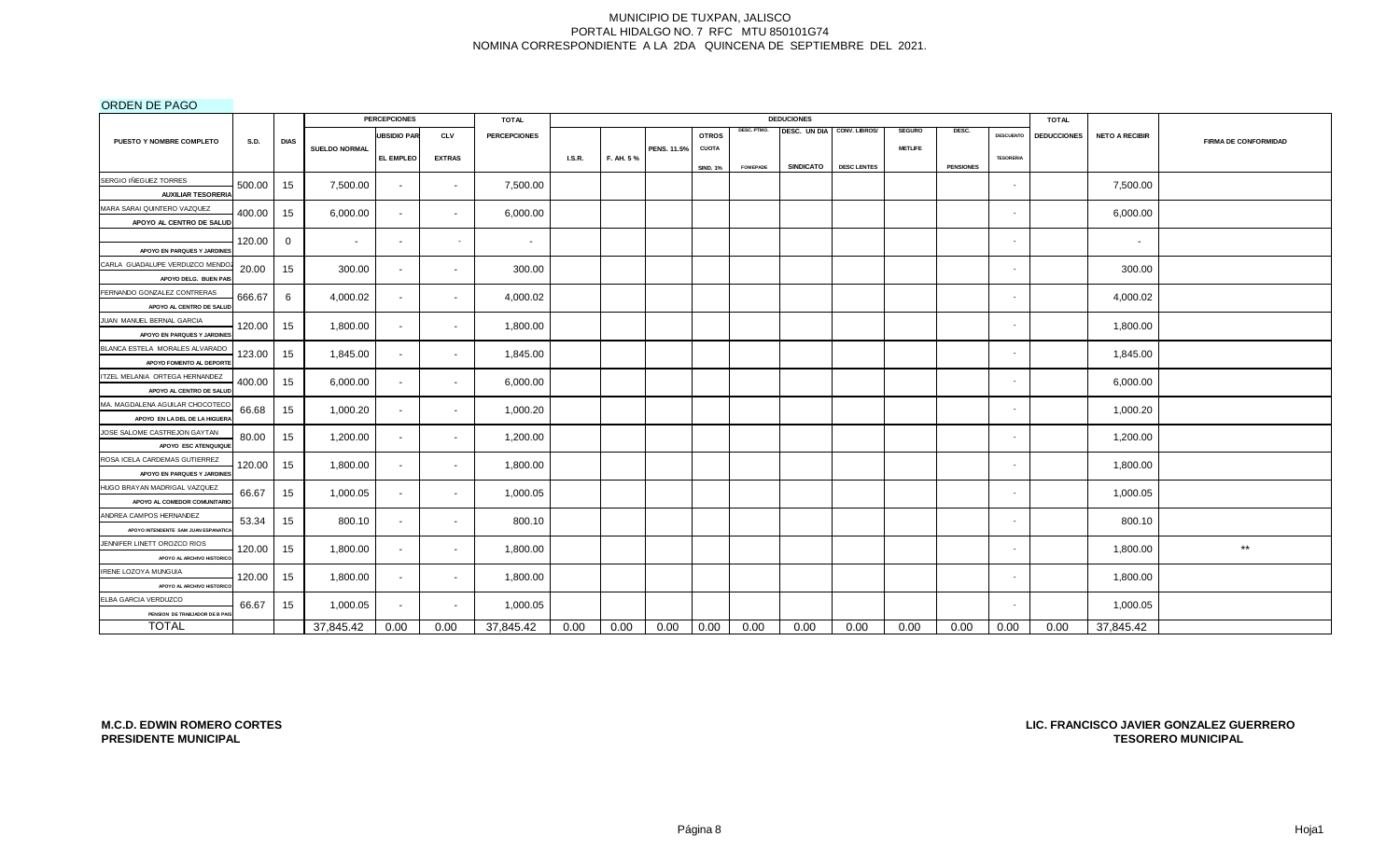### ORDEN DE PAGO

|                                     |             |             |                          | <b>PERCEPCIONES</b>      |                          | <b>TOTAL</b>        |               |           |                    |                 |                 | <b>DEDUCIONES</b> |                      |                |                  |                          | <b>TOTAL</b>             |                          |                             |
|-------------------------------------|-------------|-------------|--------------------------|--------------------------|--------------------------|---------------------|---------------|-----------|--------------------|-----------------|-----------------|-------------------|----------------------|----------------|------------------|--------------------------|--------------------------|--------------------------|-----------------------------|
| PUESTO Y NOMBRE COMPLETO            | <b>S.D.</b> | <b>DIAS</b> |                          | <b>UBSIDIO PAR</b>       | <b>CLV</b>               | <b>PERCEPCIONES</b> |               |           |                    | <b>OTROS</b>    | DESC. PTMO.     | DESC. UN DIA      | <b>CONV. LIBROS/</b> | <b>SEGURO</b>  | DESC.            | <b>DESCUENTO</b>         | <b>DEDUCCIONES</b>       | <b>NETO A RECIBIR</b>    | <b>FIRMA DE CONFORMIDAD</b> |
|                                     |             |             | <b>SUELDO NORMAL</b>     | <b>EL EMPLEO</b>         | <b>EXTRAS</b>            |                     | <b>I.S.R.</b> | F. AH. 5% | <b>PENS. 11.5%</b> | <b>DESC. 2%</b> | <b>FOMEPADE</b> | <b>SINDICATO</b>  | <b>DESC LENTES</b>   | <b>METLIFE</b> | <b>PENSIONES</b> | <b>TESORERIA</b>         |                          |                          |                             |
| JOSE LUIS CORONA GARCIA             | 337.46      | 15          | 5,061.90                 | $\sim$                   |                          | 5,061.90            | 345.46        |           |                    |                 |                 |                   |                      |                |                  | $\overline{\phantom{a}}$ | 345.46                   | 4,716.44                 |                             |
| JEFE DPTO. ESTACIONOMETROS          |             |             |                          |                          |                          |                     |               |           |                    |                 |                 |                   |                      |                |                  |                          |                          |                          |                             |
| VACANTE                             | 135.06      |             |                          | $\overline{\phantom{a}}$ | $\overline{\phantom{a}}$ | $\sim$              |               |           |                    |                 |                 |                   |                      |                |                  | $\sim$                   |                          | $\overline{\phantom{a}}$ |                             |
| AUX. ADMVO. ESTACIONOMETROS         |             |             |                          |                          |                          |                     |               |           |                    |                 |                 |                   |                      |                |                  |                          |                          |                          |                             |
| AIME DE LA PAZ CHAVEZ CALVARIO      | 146.08      | 15          | 2,191.20                 | 62.72                    | 235.65                   | 2,489.57            |               |           |                    | 21.91           |                 |                   |                      |                |                  | $\sim$                   | 21.91                    | 2,467.66                 |                             |
| <b>INSPECTOR DE ESTACIONOMETRO</b>  |             |             |                          |                          |                          |                     |               |           |                    |                 |                 |                   |                      |                |                  |                          |                          |                          |                             |
| MARIA DEL ROCIO LLAMAS GUTIERREZ    | 146.08      | 15          | 2,191.20                 | 62.72                    | 235.65                   | 2,489.57            |               |           |                    |                 | $\sim$          |                   |                      |                |                  | $\sim$                   | $\overline{\phantom{a}}$ | 2,489.57                 |                             |
| <b>INSPECTORA DE ESTACIONOMETRO</b> |             |             |                          |                          |                          |                     |               |           |                    |                 |                 |                   |                      |                |                  |                          |                          |                          |                             |
| VACANTE                             | 128.36      |             |                          | $\overline{\phantom{a}}$ | $\sim$                   | $\sim$              |               |           |                    |                 |                 |                   |                      |                |                  | $\sim$                   |                          | $\overline{\phantom{a}}$ |                             |
| <b>INSPECTORA DE ESTACIONOMETRO</b> |             |             |                          |                          |                          |                     |               |           |                    |                 |                 |                   |                      |                |                  |                          |                          |                          |                             |
| VACANTE                             | 129.87      |             | $\overline{\phantom{a}}$ | $\overline{\phantom{a}}$ | $\sim$                   | $\sim$              |               |           |                    |                 |                 |                   |                      |                |                  | $\sim$                   |                          | $\sim$                   |                             |
| <b>MANTTO. ESTACIONOMETROS</b>      |             |             |                          |                          |                          |                     |               |           |                    |                 |                 |                   |                      |                |                  |                          |                          |                          |                             |
|                                     | 146.08      | $\Omega$    | $\sim$                   | $\overline{\phantom{a}}$ | $\sim$                   | $\sim$              |               |           |                    |                 |                 |                   |                      |                |                  | $\sim$                   |                          | $\sim$                   |                             |
| <b>MANTTO. ESTACIONOMETROS</b>      |             |             |                          |                          |                          |                     |               |           |                    |                 |                 |                   |                      |                |                  |                          |                          |                          |                             |
| <b>TOTAL</b>                        |             |             | 9,444.30                 | 125.44                   | 471.30                   | 10,041.04           | 345.46        | 0.00      | 0.00               | 21.91           | 0.00            | 0.00              | 0.00                 | 0.00           | 0.00             | 0.00                     | 367.37                   | 9,673.67                 |                             |

**M.C.D. EDWIN ROMERO CORTES PRESIDENTE MUNICIPAL**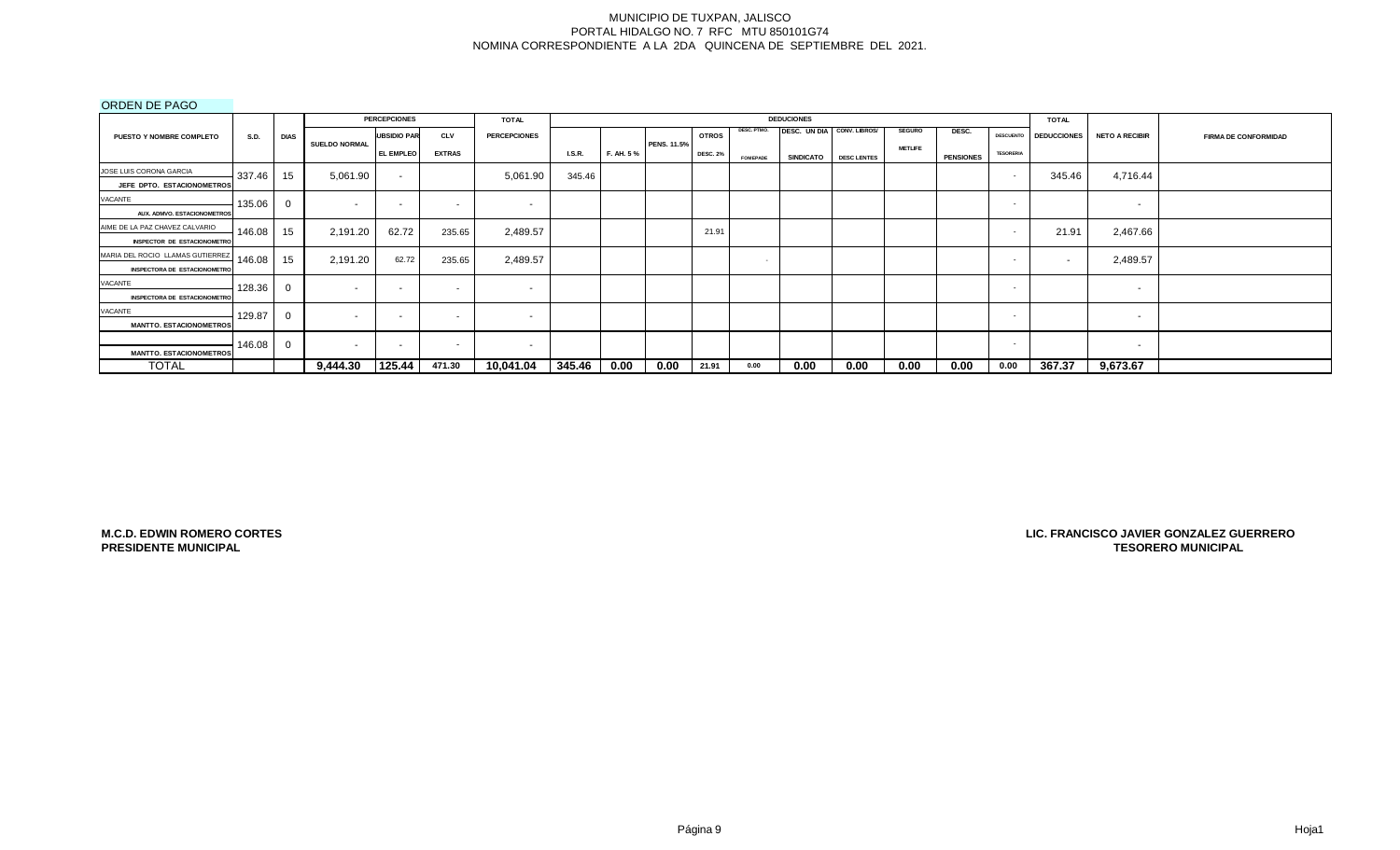ORDEN DE PAGO

|                                                                  |             |             |                          | <b>PERCEPCIONES</b>      |                          | <b>TOTAL</b>        |               |           |                    |                 |                          | <b>DEDUCIONES</b> |                      |                |                  |                          | <b>TOTAL</b>       |                       |                             |
|------------------------------------------------------------------|-------------|-------------|--------------------------|--------------------------|--------------------------|---------------------|---------------|-----------|--------------------|-----------------|--------------------------|-------------------|----------------------|----------------|------------------|--------------------------|--------------------|-----------------------|-----------------------------|
| PUESTO Y NOMBRE COMPLETO                                         | <b>S.D.</b> | <b>DIAS</b> |                          | <b>UBSIDIO PAR</b>       | <b>CLV</b>               | <b>PERCEPCIONES</b> |               |           |                    | <b>OTROS</b>    | DESC. PTMO.              | DESC. UN DIA      | <b>CONV. LIBROS/</b> | <b>SEGURO</b>  | DESC.            | <b>DESCUENTO</b>         | <b>DEDUCCIONES</b> | <b>NETO A RECIBIR</b> | <b>FIRMA DE CONFORMIDAD</b> |
|                                                                  |             |             | SUELDO NORMAL            | <b>EL EMPLEO</b>         | <b>EXTRAS</b>            |                     | <b>I.S.R.</b> | F. AH. 5% | <b>PENS. 11.5%</b> | <b>DESC. 2%</b> | <b>FOMEPADE</b>          | <b>SINDICATO</b>  | <b>DESC LENTES</b>   | <b>METLIFE</b> | <b>PENSIONES</b> | <b>TESORERIA</b>         |                    |                       |                             |
| GABRIELA HUERTA ZAVALA                                           | 337.46      | 15          | 5,061.90                 | $\sim$                   | 600.00                   | 5,661.90            | 345.46        |           |                    |                 | $\sim$                   |                   | $\sim$               |                |                  | $\sim$                   | 345.46             | 5,316.44              |                             |
| JEFE DPTO. APREMIOS Y COBRANZA                                   |             |             |                          |                          |                          |                     |               |           |                    |                 |                          |                   |                      |                |                  |                          |                    |                       |                             |
| JOSE DE JESUS FARIAS ARTEAGA                                     | 146.08      | 15          | 2,191.20                 | 62.72                    | $\overline{\phantom{a}}$ | 2,253.92            |               |           |                    |                 |                          |                   |                      |                |                  | $\sim$                   |                    | 2,253.92              |                             |
| <b>NOTIFICADOR</b>                                               |             |             |                          |                          |                          |                     |               |           |                    |                 |                          |                   |                      |                |                  |                          |                    |                       |                             |
| <b>AUXILIAR EN DIF</b>                                           | 140.46      |             | $\overline{\phantom{0}}$ | $\overline{\phantom{a}}$ | $\overline{\phantom{a}}$ | $\sim$              |               |           |                    |                 | $\overline{\phantom{a}}$ |                   |                      |                |                  | $\sim$                   |                    | $\sim$                |                             |
| EMILIANO OROZCO MARTINEZ<br><b>NOTIFICADOR</b>                   | 179.42      | 15          | 2,691.30                 | $\sim$                   | $\overline{\phantom{a}}$ | 2,691.30            | 10.10         |           |                    |                 |                          |                   |                      |                |                  | $\sim$                   | 10.10              | 2,681.20              |                             |
| KARINA VILLA SANCHEZ<br><b>NOTIFICADOR</b>                       | 146.08      | 15          | 2,191.20                 | 62.72                    | $\overline{\phantom{a}}$ | 2,253.92            |               |           |                    | 21.91           |                          |                   |                      |                |                  | $\overline{\phantom{a}}$ | 21.91              | 2,232.01              |                             |
| <b>AUXILIAR IMAJ</b>                                             | 140.46      |             | $\sim$                   | $\overline{\phantom{a}}$ | $\overline{\phantom{a}}$ | $\sim$              |               |           |                    |                 | $\sim$                   |                   |                      |                |                  | $\sim$                   | $\sim$             | $\sim$                |                             |
| JORGE ORLANDO BAUTISTA FLORES<br><b>AUXILIAR GESTORIA SOCIAL</b> | 253.33      | 15          | 3,799.95                 | $\sim$                   | $\sim$                   | 3,799.95            | 222.60        |           |                    | 38.00           |                          |                   |                      |                |                  | $\overline{\phantom{a}}$ | 260.60             | 3,539.35              | $***$                       |
| <b>TOTAL</b>                                                     |             |             | 15,935.55                | 125.44                   | 600.00                   | 16,660.99           | 578.16        | 0.00      | 0.00               | 59.91           | 0.00                     | 0.00              | 0.00                 |                | 0.00             | 0.00                     | 638.07             | 16,022.92             |                             |

**M.C.D. EDWIN ROMERO CORTES PRESIDENTE MUNICIPAL**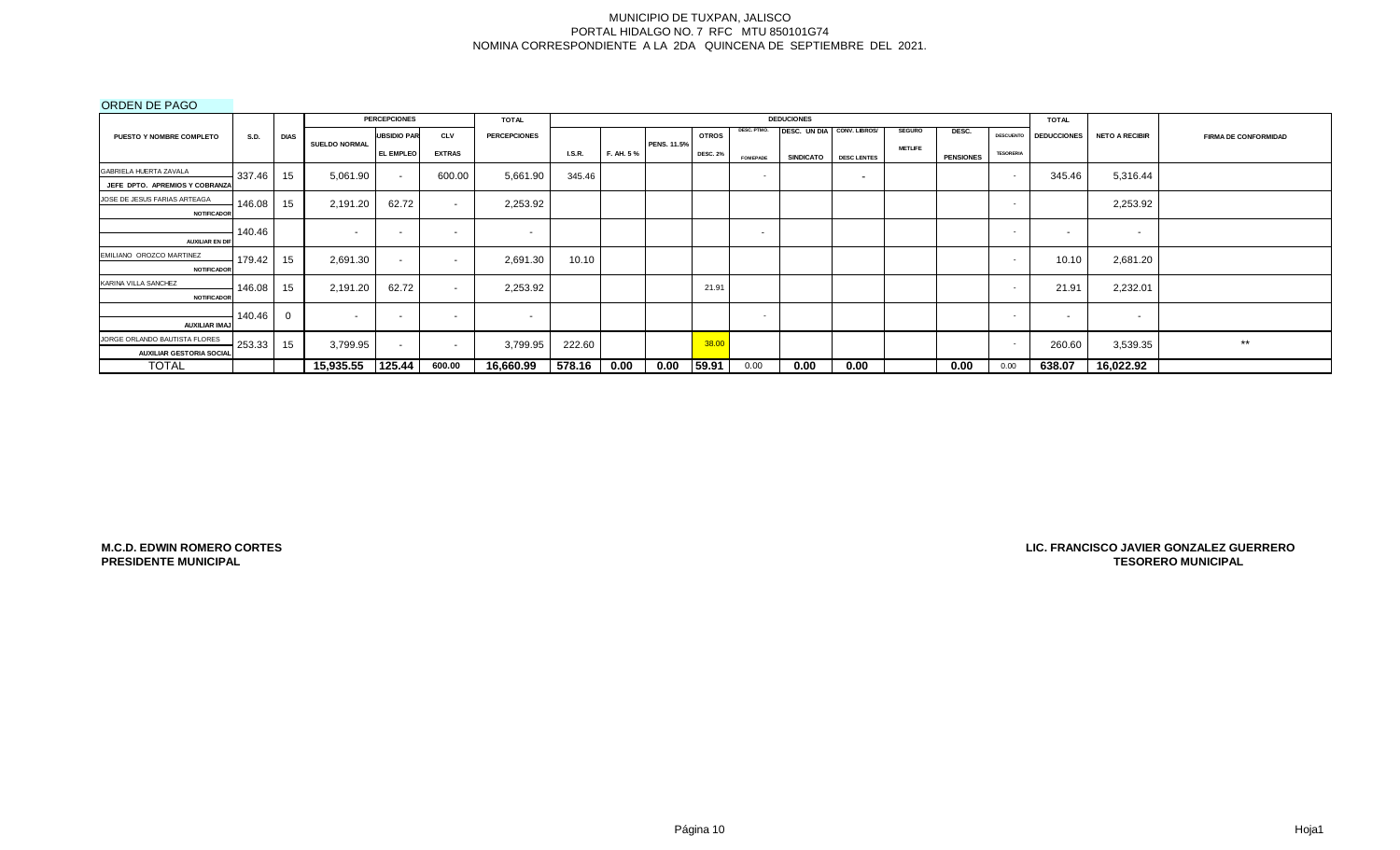ORDEN DE PAGO

|                                  |             |             |                      | <b>PERCEPCIONES</b> |                          | <b>TOTAL</b>        |        |           |                    |                 |                 | <b>DEDUCIONES</b> |                      |                |                  |                  | <b>TOTAL</b>       |                       |                             |
|----------------------------------|-------------|-------------|----------------------|---------------------|--------------------------|---------------------|--------|-----------|--------------------|-----------------|-----------------|-------------------|----------------------|----------------|------------------|------------------|--------------------|-----------------------|-----------------------------|
| PUESTO Y NOMBRE COMPLETO         | <b>S.D.</b> | <b>DIAS</b> | <b>SUELDO NORMAL</b> | <b>UBSIDIO PAR</b>  | <b>CLV</b>               | <b>PERCEPCIONES</b> |        |           |                    | <b>OTROS</b>    | DESC. PTMO.     | DESC. UN DIA      | <b>CONV. LIBROS/</b> | <b>SEGURO</b>  | DESC.            | <b>DESCUENTO</b> | <b>DEDUCCIONES</b> | <b>NETO A RECIBIR</b> | <b>FIRMA DE CONFORMIDAD</b> |
|                                  |             |             |                      | EL EMPLEO           | <b>EXTRAS</b>            |                     | L.S.R  | F. AH. 5% | <b>PENS. 11.5%</b> | <b>DESC. 2%</b> | <b>FOMEPADE</b> |                   | SINDICATO DESCLENTES | <b>METLIFE</b> | <b>PENSIONES</b> | <b>TESORERIA</b> |                    |                       |                             |
| FLORINA CORTES GONZALEZ          | 284.96      |             | 4.274.40             | $\sim$              | $\sim$                   | 4,274.40            | 263.89 |           |                    |                 |                 |                   |                      |                |                  | $\sim$           | 263.89             | 4,010.51              |                             |
| JEFE OPERATIVO ASUNTOS INDIGENAS |             |             |                      |                     |                          |                     |        |           |                    |                 |                 |                   |                      |                |                  |                  |                    |                       |                             |
| MARIA ELENA DIAZ AMBRIZ          | 151.84      | 15          | 2.277.60             | 43.27               | $\overline{\phantom{a}}$ | 2,320.87            |        |           |                    |                 |                 |                   |                      |                |                  |                  |                    | 2,320.87              |                             |
| <b>COCINERA</b>                  |             |             |                      |                     |                          |                     |        |           |                    |                 |                 |                   |                      |                |                  |                  |                    |                       |                             |
| JESSICA MARISOL GARCIA MAGAÑA    | 151.84      |             | 2.277.60             | 43.27               | $\overline{\phantom{a}}$ | 2,320.87            |        |           |                    |                 |                 |                   |                      |                |                  |                  |                    | 2,320.87              |                             |
| <b>AUXILIAR COCINERA</b>         |             |             |                      |                     |                          |                     |        |           |                    |                 |                 |                   |                      |                |                  |                  |                    |                       |                             |
| BEATRIZ MUNGUIA BARAJAS          | 151.84      | 15          | 2.277.60             | 43.27               | 912.00                   | 3,232.87            |        |           |                    | 21.90           |                 |                   |                      |                |                  |                  | 21.90              | 3,210.97              |                             |
| <b>COCINERA</b>                  |             |             |                      |                     |                          |                     |        |           |                    |                 |                 |                   |                      |                |                  |                  |                    |                       |                             |
| ANA ISABEL DOMINGUEZ MORENO      | 151.84      | 15          | 2.277.60             | 43.27               | $\sim$                   | 2,320.87            |        |           |                    |                 |                 |                   |                      |                |                  |                  |                    | 2,320.87              |                             |
| <b>COCINERA</b>                  |             |             |                      |                     |                          |                     |        |           |                    |                 |                 |                   |                      |                |                  |                  |                    |                       |                             |
| <b>TOTAL</b>                     |             |             | 13,384.80            | 173.08              | 912.00                   | 14.469.88           | 263.89 | 0.00      | 0.00               | 21.90           | 0.00            | 0.00              |                      |                |                  | 0.00             | 285.79             | 14,184.09             |                             |

**M.C.D. EDWIN ROMERO CORTES PRESIDENTE MUNICIPAL**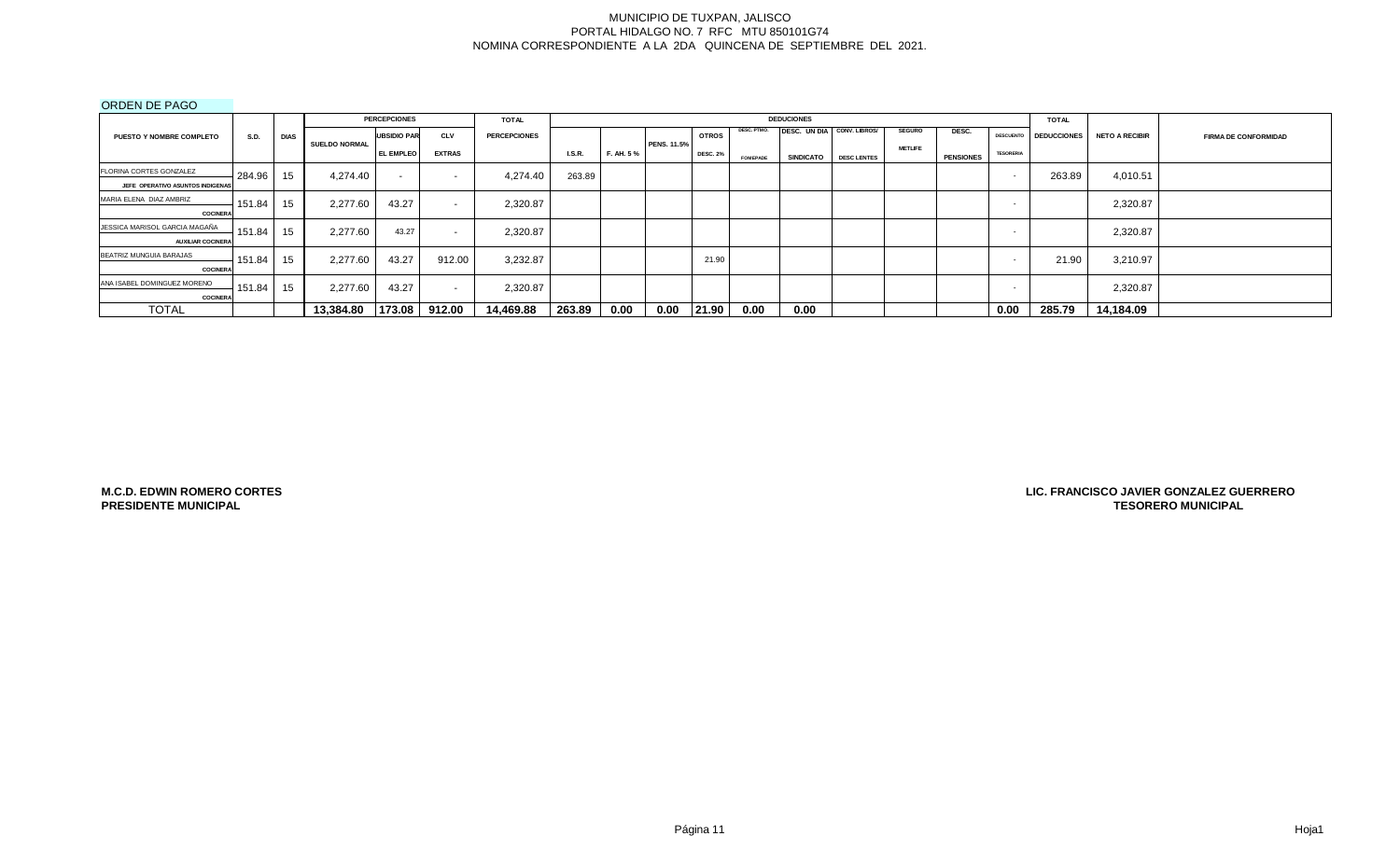|                                                       |             |              |                          | <b>PERCEPCIONES</b> |                          | <b>TOTAL</b>        |               |           |                    |                 |                 | <b>DEDUCIONES</b>          |                       |                |                  |                          | <b>TOTAL</b>       |                                                      |  |
|-------------------------------------------------------|-------------|--------------|--------------------------|---------------------|--------------------------|---------------------|---------------|-----------|--------------------|-----------------|-----------------|----------------------------|-----------------------|----------------|------------------|--------------------------|--------------------|------------------------------------------------------|--|
| PUESTO Y NOMBRE COMPLETO                              | <b>S.D.</b> | <b>DIAS</b>  |                          | <b>UBSIDIO PAR</b>  | <b>CLV</b>               | <b>PERCEPCIONES</b> |               |           |                    | <b>OTROS</b>    | DESC. PTMO.     | DESC. UN DIA CONV. LIBROSI |                       | <b>SEGURO</b>  | DESC.            | <b>DESCUENTO</b>         | <b>DEDUCCIONES</b> | <b>NETO A RECIBIR</b><br><b>FIRMA DE CONFORMIDAD</b> |  |
|                                                       |             |              | <b>SUELDO NORMAL</b>     | EL EMPLEO           | <b>EXTRAS</b>            |                     | <b>I.S.R.</b> | F. AH. 5% | <b>PENS. 11.5%</b> | <b>DESC. 2%</b> | <b>FOMEPADE</b> |                            | SINDICATO DESC LENTES | <b>METLIFE</b> | <b>PENSIONES</b> | <b>TESORERIA</b>         |                    |                                                      |  |
| JOSE ARMANDO CEBALLOS VILLA                           |             |              |                          |                     |                          |                     |               |           |                    |                 |                 |                            |                       |                |                  |                          |                    |                                                      |  |
| JEFE DPTO SISTEMAS                                    | 299.97      | 15           | 4,499.55                 | $\sim$              | $\overline{\phantom{a}}$ | 4,499.55            | 283.49        |           |                    |                 |                 |                            |                       |                |                  | $\sim$                   | 283.49             | 4,216.06                                             |  |
| ARMANDO CORTES LARA                                   | 320.00      | 15           | 4,800.00                 | $\sim$              | $\overline{\phantom{a}}$ | 4,800.00            | 311.93        |           |                    | 48.00           |                 |                            |                       |                |                  | $\overline{\phantom{a}}$ | 359.93             | $\star\star$<br>4,440.07                             |  |
| <b>AUXILIAR DE SISTEMAS</b>                           |             |              |                          |                     |                          |                     |               |           |                    |                 |                 |                            |                       |                |                  |                          |                    |                                                      |  |
| ANA TERESA OROZCO NUÑEZ                               | 134.98      | 15           | 2,024.70                 | 73.38               | $\sim$                   | 2,098.08            | $\sim$        |           |                    |                 |                 |                            |                       |                |                  | $\sim$                   | $\sim$             | 2,098.08                                             |  |
| <b>AUXILIAR DE SISTEMAS</b>                           |             |              |                          |                     |                          |                     |               |           |                    |                 |                 |                            |                       |                |                  |                          |                    |                                                      |  |
| PORFIRIO MATA CARDENAS                                | 179.55      | 15           | 2,693.25                 | $\sim$              | $\overline{\phantom{a}}$ | 2,693.25            | 10.20         |           |                    |                 | $\sim$          |                            |                       |                |                  | $\sim$                   | 10.20              | 2,683.05                                             |  |
| AUX. DESARROLLO RURAL                                 |             |              |                          |                     |                          |                     |               |           |                    |                 |                 |                            |                       |                |                  |                          |                    |                                                      |  |
|                                                       | 379.60      | $\mathbf{0}$ | $\overline{\phantom{a}}$ | $\sim$              | $\sim$                   | $\sim$              | $\sim$        |           |                    |                 |                 |                            |                       |                |                  | $\sim$                   | $\sim$             | $\overline{\phantom{a}}$                             |  |
| <b>MEDICO MUNICIPAL</b>                               |             |              |                          |                     |                          |                     |               |           |                    |                 |                 |                            |                       |                |                  |                          |                    |                                                      |  |
| RAUL URIEL GARCIA AGUAYO                              | 146.08      | 15           | 2,191.20                 | 62.72               | $\overline{\phantom{a}}$ | 2,253.92            | $\sim$        |           |                    |                 |                 |                            |                       |                |                  | $\sim$                   | $\sim$             | 2,253.92                                             |  |
| <b>AUX. MERCADO MUNICIPAL</b>                         |             |              |                          |                     |                          |                     |               |           |                    |                 |                 |                            |                       |                |                  |                          |                    |                                                      |  |
| FULGENCIO CALVARIO MAGAÑA                             | 187.48      | 15           | 2,812.20                 | $\sim$              | $\overline{\phantom{a}}$ | 2,812.20            | 20.32         |           |                    |                 |                 |                            |                       |                |                  | $\overline{\phantom{a}}$ | 20.32              | 2,791.88                                             |  |
| AUX. PARQUE VEHICULAR                                 |             |              |                          |                     |                          |                     |               |           |                    |                 |                 |                            |                       |                |                  |                          |                    |                                                      |  |
| CLAUDIO EMMANUEL SILVA ALCARAZ                        | 126.54      | 15           | 1,898.10                 | 81.48               | $\sim$                   | 1,979.58            | $\sim$        |           |                    |                 |                 |                            |                       |                |                  | $\sim$                   | $\sim$             | 1,979.58                                             |  |
| AUX. IMA.<br>MAVILU ALCARAZ VAZQUEZ                   |             |              |                          |                     |                          |                     |               |           |                    |                 |                 |                            |                       |                |                  |                          |                    |                                                      |  |
| SECRETARIA PARTICULAR PRESIDENCIA                     | 391.64      | 15           | 5,874.60                 | $\sim$              | $\sim$                   | 5,874.60            | 455.01        |           |                    |                 |                 |                            |                       |                |                  | $\sim$                   | 455.01             | 5,419.59                                             |  |
| LUIS ALONSO OSORIO CEJA                               |             |              |                          |                     |                          |                     |               |           |                    |                 |                 |                            |                       |                |                  |                          |                    |                                                      |  |
| <b>AUX. OBRAS PUBLICAS</b>                            | 374.95      | 15           | 5,624.25                 | $\sim$ $-$          | 500.00                   | 6,124.25            | 419.12        |           |                    |                 |                 | $\overline{\phantom{a}}$   |                       |                |                  | $\sim$                   | 419.12             | 5,705.13                                             |  |
| ELIA ESMERALDA URTIZ MANCILLA                         | 122.22      | 15           | 1,833.30                 | 85.63               |                          | 1,918.93            | $\sim$        |           |                    |                 | $\sim$          |                            |                       |                |                  | $\sim$                   |                    | 1,918.93                                             |  |
| <b>AUXILIAR COM SOCIAL</b>                            |             |              |                          |                     | $\overline{\phantom{a}}$ |                     |               |           |                    |                 |                 |                            |                       |                |                  |                          | $\sim$             |                                                      |  |
| MARIA GUADALUPE VAZQUEZ GUZMAN                        | 134.98      | 15           | 2,024.70                 | 73.38               | $\sim$                   | 2,098.08            | $\sim$        |           |                    |                 |                 |                            |                       |                |                  | $\sim$                   | $\sim$             | 2,098.08                                             |  |
| ENC. BAÑOS MERCADO MPAL                               |             |              |                          |                     |                          |                     |               |           |                    |                 |                 |                            |                       |                |                  |                          |                    |                                                      |  |
| ENRIQUE SALVADOR PEREZ VAZQUEZ                        | 133.33      | 15           | 1,999.95                 | 74.96               | $\overline{\phantom{a}}$ | 2,074.91            | $\sim$ $-$    |           |                    |                 | $\sim$          |                            |                       |                |                  | $\overline{\phantom{a}}$ | $\sim$             | 2,074.91                                             |  |
| <b>AUXILIAR TURISMO</b>                               |             |              |                          |                     |                          |                     |               |           |                    |                 |                 |                            |                       |                |                  |                          |                    |                                                      |  |
| JORGE ENRIQUE CORTES MENDOZA<br>AUX. PARQUE VEHICULAR | 162.42      | 15           | 2,436.30                 | 18.62               | $\sim$                   | 2,454.92            | $\sim$        |           |                    | 24.36           |                 |                            |                       |                |                  | $\sim$                   | 24.36              | 2,430.56                                             |  |
| <b>TOTAL</b>                                          |             |              | 40,712.10 470.17         |                     | 500.00                   | 41,682.27           | 1,500.07      | 0.00      | 0.00               | 72.36           | 0.00            | 0.00                       |                       |                |                  | 0.00                     | 1,572.43           | 40,109.84                                            |  |

**M.C.D. EDWIN ROMERO CORTES PRESIDENTE MUNICIPAL**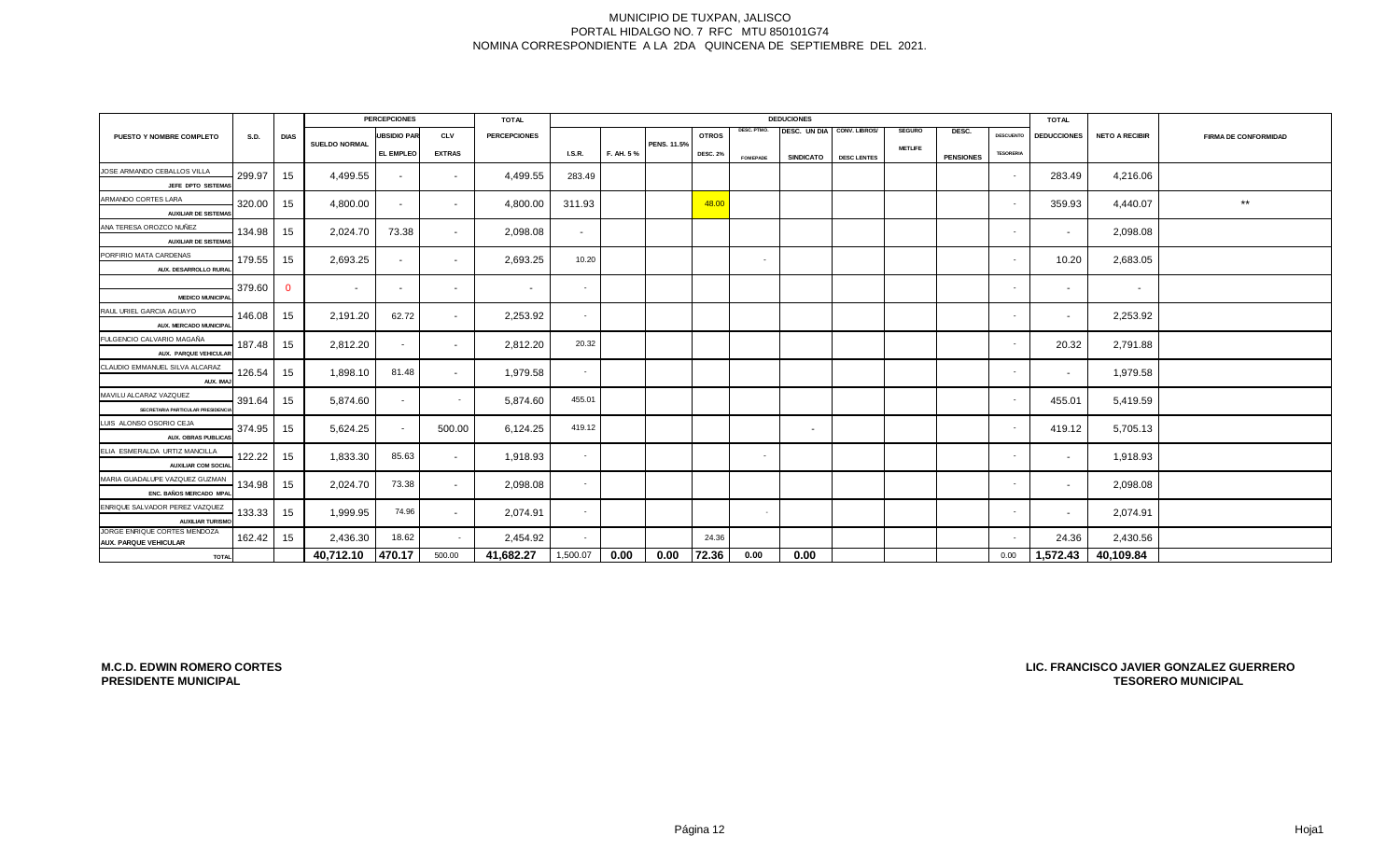|                                                               |        |      |               | <b>PERCEPCIONES</b> |                          | <b>TOTAL</b>        | <b>DEDUCIONES</b> |           |                          |                 |                 |                  |                    |                |                  | <b>TOTAL</b>             |                          |                       |                             |
|---------------------------------------------------------------|--------|------|---------------|---------------------|--------------------------|---------------------|-------------------|-----------|--------------------------|-----------------|-----------------|------------------|--------------------|----------------|------------------|--------------------------|--------------------------|-----------------------|-----------------------------|
| PUESTO Y NOMBRE COMPLETO                                      | S.D.   | DIAS |               | <b>UBSIDIO PAR</b>  | <b>CLV</b>               | <b>PERCEPCIONES</b> |                   |           |                          | <b>OTROS</b>    | DESC. PTMO.     | DESC. UN DIA     | CONV. LIBROS/      | <b>SEGURO</b>  | DESC.            | <b>DESCUENTO</b>         | <b>DEDUCCIONES</b>       | <b>NETO A RECIBIR</b> | <b>FIRMA DE CONFORMIDAD</b> |
|                                                               |        |      | SUELDO NORMAL | <b>EL EMPLEO</b>    | <b>EXTRAS</b>            |                     | <b>I.S.R.</b>     | F. AH. 5% | <b>PENS. 11.5%</b>       | <b>DESC. 1%</b> |                 | <b>SINDICATO</b> | <b>DESC LENTES</b> | <b>METLIFE</b> | <b>PENSIONES</b> | <b>TESORERIA</b>         |                          |                       |                             |
| SANTIAGO PAYEN OLVERA LOPEZ                                   |        |      |               |                     |                          |                     |                   |           |                          |                 | <b>FOMEPADE</b> |                  |                    |                |                  |                          |                          |                       |                             |
| JEFE DPTO EDUCACION                                           | 337.46 | 15   | 5,061.90      | $\sim$              | $\sim$                   | 5,061.90            | 415.00            |           |                          |                 |                 | $\sim$           |                    |                |                  | $\sim$                   | 415.00                   | 4,646.90              |                             |
| FRANCISCO ALEJANDRO SANCHEZ GOME                              | 224.97 | 15   | 3,374.55      | $\sim$              | 400.00                   | 3,774.55            | 85.49             |           |                          |                 |                 | $\sim$           |                    |                |                  |                          | 85.49                    | 3,689.06              |                             |
| AUX. COM SOCIAL                                               |        |      |               |                     |                          |                     |                   |           |                          |                 |                 |                  |                    |                |                  |                          |                          |                       |                             |
| JOSE IGNACIO GONZALEZ VAZQUEZ                                 | 224.97 | 15   | 3,374.55      | $\sim$              | 1,000.00                 | 4,374.55            | 85.49             |           |                          |                 | $\sim$          |                  |                    |                |                  | $\sim$                   | 85.49                    | 4,289.06              |                             |
| JEFE DPTO. COMUSIDA                                           |        |      |               |                     |                          |                     |                   |           |                          |                 |                 |                  |                    |                |                  |                          |                          |                       |                             |
| JOSE IGNACIO GARCIA PEREZ                                     | 268.78 | 15   | 4,031.70      | $\sim$              | $\sim$                   | 4,031.70            | 242.77            |           |                          |                 |                 |                  |                    |                |                  | $\sim$                   | 242.77                   | 3,788.93              |                             |
| PROMOTOR DEPORTES                                             |        |      |               |                     |                          |                     |                   |           |                          |                 |                 |                  |                    |                |                  |                          |                          |                       |                             |
| JOSE DE JESUS GUZMAN ORTIZ                                    | 149.98 | 15   | 2,249.70      | 45.05               | $\sim$                   | 2,294.75            | $\sim$            |           |                          |                 |                 |                  |                    |                |                  | $\sim$                   | $\sim$                   | 2,294.75              |                             |
| PROMOTOR DEPORTES                                             |        |      |               |                     |                          |                     |                   |           |                          |                 |                 |                  |                    |                |                  |                          |                          |                       |                             |
| NICOLAS SANCHEZ CAMPOS                                        | 149.98 | 15   | 2,249.70      | 45.05               | $\sim$                   | 2,294.75            | $\sim$            |           |                          |                 | $\sim$          |                  |                    |                |                  | $\overline{\phantom{a}}$ | $\overline{\phantom{a}}$ | 2,294.75              |                             |
| <b>AUX. RASTRO MUNICIPAL</b>                                  |        |      |               |                     |                          |                     |                   |           |                          |                 |                 |                  |                    |                |                  |                          |                          |                       |                             |
| EDWIN SILVA CASTILLO                                          | 441.62 | 15   | 6,624.30      | $\sim$              | $\overline{\phantom{a}}$ | 6,624.30            | 563.08            |           |                          |                 |                 |                  |                    |                |                  | $\overline{\phantom{a}}$ | 563.08                   | 6,061.22              |                             |
| JEFE OPERATIVO SERV MPALES<br>NORMA ELIZABETH MANRIQUEZ GOMEZ |        |      |               |                     |                          |                     |                   |           |                          |                 |                 |                  |                    |                |                  |                          |                          |                       |                             |
| <b>AUX. RECEPCIOI</b>                                         | 159.88 | 15   | 2,398.20      | 21.06               | $\overline{\phantom{a}}$ | 2,419.26            | $\sim$            |           |                          | 23.98           |                 |                  |                    |                |                  |                          | 23.98                    | 2,395.28              |                             |
| ALMA CELINA CORTES FLORES                                     |        |      |               |                     |                          |                     |                   |           |                          |                 |                 |                  |                    |                |                  |                          |                          |                       |                             |
| <b>SECRETARIA</b>                                             | 140.00 | 15   | 2,100.00      | 68.56               | $\overline{\phantom{a}}$ | 2,168.56            | $\sim$            |           | $\overline{\phantom{a}}$ |                 | $\sim$          |                  |                    |                |                  | $\sim$                   | $\sim$                   | 2,168.56              |                             |
| ALFREDO RAMIREZ GONZALEZ                                      | 337.46 | 15   | 5,061.90      | $\sim$              | $\overline{\phantom{a}}$ | 5,061.90            | 345.46            |           |                          |                 |                 |                  |                    |                |                  | $\sim$                   | 345.46                   | 4,716.44              |                             |
| JEFE DPTO. MECADO MUNICIPAL                                   |        |      |               |                     |                          |                     |                   |           |                          |                 |                 |                  |                    |                |                  |                          |                          |                       |                             |
| ALEJANDRO MARTINEZ MARTINEZ                                   | 304.17 | 15   | 4,562.55      | $\sim$              | $\overline{\phantom{a}}$ | 4,562.55            | 288.98            |           | $\sim$                   | $\sim$          |                 | $\sim$           |                    |                |                  | $\sim$                   | 288.98                   | 4,273.57              |                             |
| OFICIAL ALBAÑIL OBRAS PUBLICAS                                |        |      |               |                     |                          |                     |                   |           |                          |                 |                 |                  |                    |                |                  |                          |                          |                       |                             |
| . CRUZ GONZALEZ GOMEZ                                         | 156.12 | 15   | 2,341.80      | 24.67               | $\sim$                   | 2,366.47            | $\sim$            |           |                          |                 |                 |                  |                    |                |                  | $\sim$                   | $\overline{\phantom{a}}$ | 2,366.47              |                             |
| RECAUDADOR MERCADO MPAL                                       |        |      |               |                     |                          |                     |                   |           |                          |                 |                 |                  |                    |                |                  |                          |                          |                       |                             |
| CESAR RENE GARCIA BARAJAS                                     | 252.37 | 15   | 3,785.55      | $\sim$              | $\overline{\phantom{a}}$ | 3,785.55            | 221.35            |           |                          |                 |                 |                  |                    |                |                  | $\sim$                   | 221.35                   | 3,564.20              |                             |
| <b>INSPECTOR FISCAL</b>                                       |        |      |               |                     |                          |                     |                   |           |                          |                 |                 |                  |                    |                |                  |                          |                          |                       |                             |
| TRANQUILINO FLORIAN CRUZ                                      | 68.38  | 15   | 1,025.70      | 149.39              | $\sim$                   | 1,175.09            | $\sim$            |           |                          |                 |                 |                  |                    |                |                  | $\sim$                   | $\sim$                   | 1,175.09              |                             |
| OFICIAL DE REG. CIVIL DELEG. PLATANAR                         |        |      |               |                     |                          |                     |                   |           |                          |                 |                 |                  |                    |                |                  |                          |                          |                       |                             |
| ELSA ALVAREZ GONZALEZ                                         | 133.32 | 15   | 1,999.80      | 74.97               | $\sim$                   | 2,074.77            | $\sim$            |           |                          |                 |                 |                  |                    |                |                  | $\sim$                   | $\sim$                   | 2,074.77              |                             |
| ASISTENTE DEL CONSULTORIO MEDICO                              |        |      |               |                     |                          |                     |                   |           |                          |                 |                 |                  |                    |                |                  |                          |                          |                       |                             |
| PEDRO SANDOVAL DEL TORO<br><b>INTENDENTE</b>                  | 139.18 | 15   | 2,087.70      | 69.35               | $\sim$                   | 2,157.05            | $\sim$            |           |                          |                 |                 |                  |                    |                |                  | $\sim$                   | $\overline{\phantom{a}}$ | 2,157.05              |                             |
| <b>TOTAL</b>                                                  |        |      | 52,329.60     |                     | 498.10 1,400.00          | 54,227.70           | 2,247.62          | 0.00      | 0.00                     | 23.98           | 0.00            | 0.00             |                    |                |                  | 0.00                     | 2,271.60                 | 51.956.10             |                             |

**M.C.D. EDWIN ROMERO CORTES PRESIDENTE MUNICIPAL**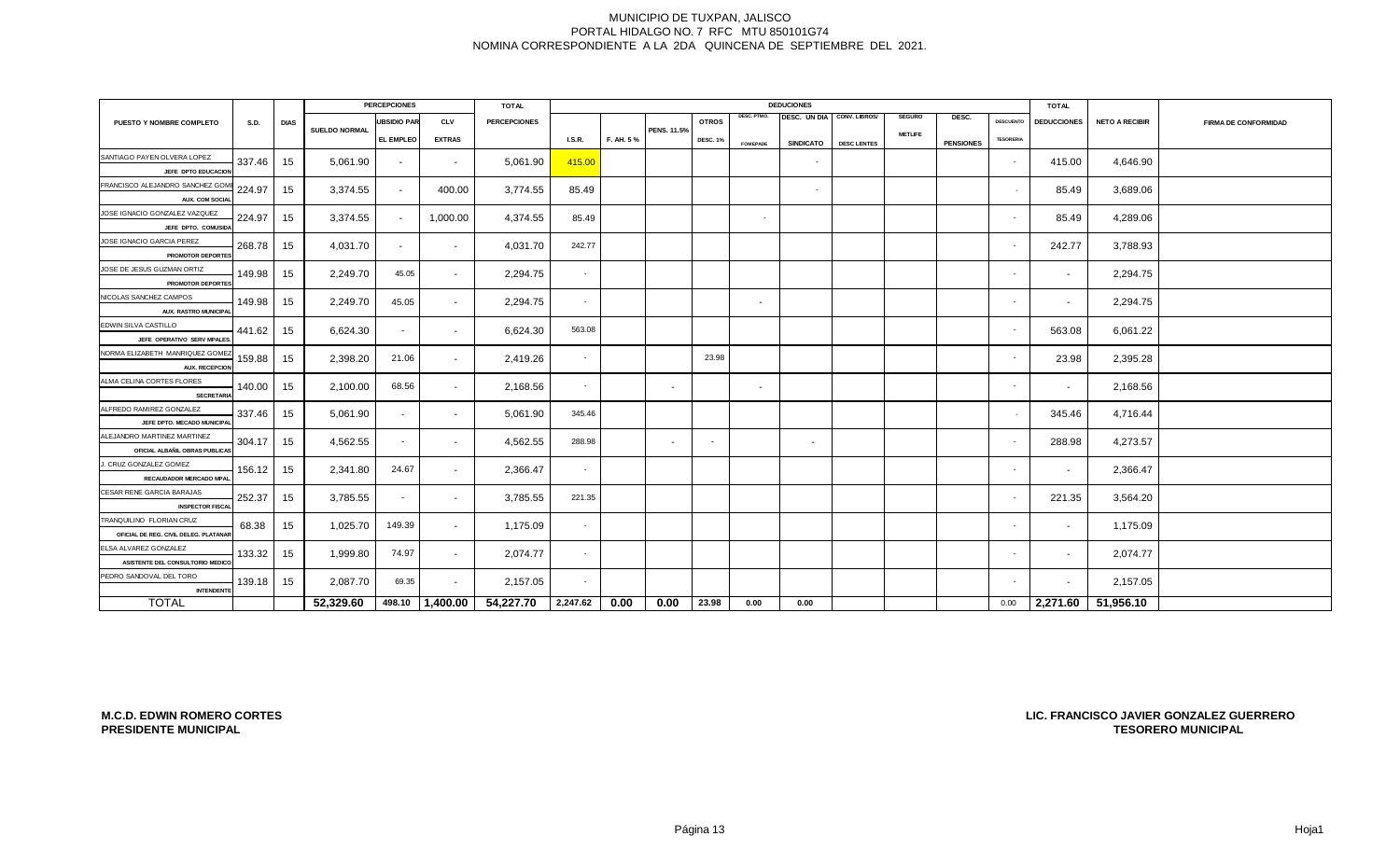|                                                                    |        |             |                      | <b>PERCEPCIONES</b>      |                          | <b>TOTAL</b>        |           |               | <b>DEDUCIONES</b> |                 |                  |                           |                          |                |                  | <b>TOTAL</b>             |                          |                       |                                         |
|--------------------------------------------------------------------|--------|-------------|----------------------|--------------------------|--------------------------|---------------------|-----------|---------------|-------------------|-----------------|------------------|---------------------------|--------------------------|----------------|------------------|--------------------------|--------------------------|-----------------------|-----------------------------------------|
| PUESTO Y NOMBRE COMPLETO                                           | S.D.   | <b>DIAS</b> |                      | <b>UBSIDIO PAR</b>       | <b>CLV</b>               | <b>PERCEPCIONES</b> |           |               |                   | <b>OTROS</b>    | DESC. PTMO.      | DESC. UN DIA              | <b>CONV. LIBROS/</b>     | <b>SEGURO</b>  | DESC.            | <b>DESCUENTO</b>         | <b>DEDUCCIONES</b>       | <b>NETO A RECIBIR</b> | <b>FIRMA DE CONFORMIDAD</b>             |
|                                                                    |        |             | <b>SUELDO NORMAL</b> | <b>EL EMPLEO</b>         | <b>EXTRAS</b>            |                     | LS.R.     | F. AH. 5%     | PENS. 11.5%       | <b>DESC. 2%</b> | <b>FOM FPADE</b> | <b>SINDICATO</b>          | <b>DESC LENTES</b>       | <b>METLIFE</b> | <b>PENSIONES</b> | <b>TESORERIA</b>         |                          |                       |                                         |
| HECTOR GERMAN VELARDE LLAMAS                                       | 636.86 | 15          | 9,552.90             | $\overline{\phantom{a}}$ | $\overline{\phantom{a}}$ | 9,552.90            | 1,063.52  |               | 1,098.58          |                 |                  | $\overline{\phantom{a}}$  |                          |                |                  | $\overline{\phantom{a}}$ | 2,162.10                 | 7,390.80              | $\star$                                 |
| AUX. DE DIRECCION JURIDICA                                         |        |             |                      |                          |                          |                     |           |               |                   |                 |                  |                           |                          |                |                  |                          |                          |                       |                                         |
| CESAR GABRIEL VELARDE LLAMAS<br><b>AUX. APREMIOS</b>               | 554.30 | 15          | 8,314.50             | $\sim$                   | 877.00                   | 9,191.50            | 851.90    | 498.87        | 956.17            | 83.15           |                  | $\sim$                    |                          |                |                  | $\sim$                   | 2,390.08                 | 6,801.42              |                                         |
| MARIA JOSE NARANJO ALCARAZ                                         | 187.48 | 15          | 2,812.20             | $\sim$                   | $\sim$                   | 2,812.20            | 20.32     |               |                   |                 |                  | $\overline{\phantom{a}}$  |                          |                |                  | $\overline{\phantom{a}}$ | 20.32                    | 2,791.88              |                                         |
| <b>ASISTENTE DE REGIDOI</b><br>ROBERTO VAZQUEZ MENDOZA             |        |             |                      |                          |                          |                     |           |               |                   |                 |                  |                           |                          |                |                  |                          |                          |                       |                                         |
| <b>ASISTENTE DE REGIDOR</b>                                        | 187.48 | 15          | 2,812.20             | $\overline{\phantom{a}}$ | $\sim$                   | 2,812.20            | 20.32     |               |                   |                 |                  | $\overline{\phantom{a}}$  |                          |                |                  | $\sim$                   | 20.32                    | 2,791.88              |                                         |
| HUMBERTO RENE ROLON VALENCIA<br><b>ASISTENTE DE REGIDOR</b>        | 187.48 | 15          | 2,812.20             | $\sim$                   | $\sim$                   | 2,812.20            | 20.32     |               |                   |                 |                  | $\overline{\phantom{a}}$  |                          |                |                  | $\sim$                   | 20.32                    | 2,791.88              |                                         |
| ALFREDO VELAZQUEZ BARAJAS                                          | 187.48 | 15          | 2,812.20             | $\sim$                   | $\overline{\phantom{a}}$ | 2,812.20            | 20.31     |               |                   |                 |                  | $\sim$                    |                          |                |                  | $\sim$                   | 20.31                    | 2,791.89              |                                         |
| <b>ASISTENTE DE REGIDOR</b><br>YADIRA ANALY NAJAR MARTINEZ         |        |             |                      |                          |                          |                     |           |               |                   |                 |                  |                           |                          |                |                  |                          |                          |                       |                                         |
| <b>ASISTENTE DE REGIDOR</b>                                        | 187.48 | 15          | 2,812.20             | $\overline{\phantom{a}}$ | $\overline{\phantom{a}}$ | 2,812.20            | 20.31     |               |                   |                 |                  | $\sim$                    | $\overline{\phantom{a}}$ |                |                  | $\overline{\phantom{a}}$ | 20.31                    | 2,791.89              |                                         |
| EDGAR OMAR CALVARIO SANCHEZ<br>ORGANO DE CONTROL INTERNO           | 299.97 | 15          | 4,499.55             | $\sim$                   | $\sim$                   | 4,499.55            | 283.49    |               |                   |                 |                  | $\sim$                    |                          |                |                  |                          | 283.49                   | 4,216.06              |                                         |
| CALEB ISRAEL GOMEZ MARTINEZ                                        | 299.97 | 15          | 4,499.55             | $\sim$                   | $\sim$                   | 4,499.55            | 283.49    |               |                   |                 |                  | $\sim$                    |                          |                |                  | $\sim$                   | 283.49                   | 4,216.06              |                                         |
| ORGANO DE CONTROL INTERNO<br>PEDRO ANTONIO HERNANDEZ CORONA        |        |             |                      |                          |                          |                     |           |               |                   |                 |                  |                           |                          |                |                  |                          |                          |                       |                                         |
| OFICIAL DE REG. CIVIL                                              | 337.46 | 15          | 5,061.90             | $\overline{\phantom{a}}$ | $\overline{\phantom{a}}$ | 5,061.90            | 345.46    |               |                   |                 |                  | $\overline{\phantom{a}}$  |                          |                |                  | $\overline{\phantom{a}}$ | 345.46                   | 4,716.44              |                                         |
| ELVA CRISTINA VARGAS MARTINEZ<br><b>COORDINADORA DE COM. SOCIA</b> | 224.97 | 15          | 3,374.55             | $\sim$                   | $\sim$                   | 3,374.55            | 85.49     |               |                   | 33.75           |                  | $\overline{\phantom{a}}$  |                          |                |                  | $\sim$                   | 119.24                   | 3,255.31              |                                         |
| MIGUEL ANGEL MEJIA MANRIQUEZ<br>AUX. CASA DE LA CULTURA            | 262.46 | 15          | 3,936.90             | $\sim$                   | 2,000.00                 | 5,936.90            | 234.52    |               |                   |                 |                  | $\blacksquare$            |                          |                |                  | $\sim$                   | 234.52                   | 5,702.38              |                                         |
| ANA ELSA LIZARDI FLORES                                            | 152.34 | 15          | 2,285.10             | 42.79                    | $\sim$                   | 2,327.89            | $\sim$    |               |                   | 22.85           |                  | $\overline{\phantom{a}}$  |                          |                |                  | $\overline{\phantom{a}}$ | 22.85                    | 2,305.04              |                                         |
| <b>AUX. PLANEACION</b><br>NADIA LIZBETH FIGUEROA TORRES            |        |             |                      |                          |                          |                     |           |               |                   |                 |                  |                           |                          |                |                  |                          |                          |                       |                                         |
| <b>SECRETARIA CEMENTERIOS</b>                                      | 106.86 | 15          | 1,602.90             | 112.30                   | $\sim$                   | 1,715.20            | $\sim$    |               |                   |                 |                  | $\sim$                    |                          |                |                  | $\sim$                   | $\overline{\phantom{a}}$ | 1,715.20              |                                         |
| MARIA XOCHITL BOJADO VENEGAS<br><b>ASISTENTE JURIDICO</b>          | 187.48 | 15          | 2,812.20             | $\sim$                   | $\sim$                   | 2,812.20            | 20.32     |               |                   | 28.12           |                  | $\overline{\phantom{a}}$  |                          |                |                  | $\sim$                   | 48.44                    | 2,763.76              |                                         |
|                                                                    |        |             |                      | 155.09                   | 2,877.00                 | 63,033.14           | 3,269.77  | 498.87        | 2,054.75          | 167.86          | $\sim$           | $\sim$                    |                          |                | $\sim$           |                          | 5,991.25                 | 57,041.89             |                                         |
|                                                                    |        |             | 469,304.84           | 3,240.43                 | 18,352.82                | 490,898.09          | 17,416.25 | 6,934.68      | 14,390.05         | 1,696.63        | $\sim$           |                           | $\sim$                   | 593.73         | 14,484.82        |                          | 55,516.17                | 435,381.92            |                                         |
|                                                                    |        |             |                      |                          |                          |                     |           |               | Martha            | 1%<br>743.51    |                  |                           | <b>JOSE MANUEL</b>       | 6%<br>4,059.83 |                  |                          | UN DIA                   |                       |                                         |
|                                                                    |        |             |                      |                          |                          |                     |           | ROXAN/ 784.54 |                   |                 |                  | <b>BRENDA</b>             | 2,874.86                 |                |                  | <b>PATY</b>              |                          |                       |                                         |
|                                                                    |        |             |                      |                          |                          |                     |           |               |                   |                 |                  |                           |                          | 6,934.68       |                  |                          | <b>MARTHA</b>            | $\sim$                |                                         |
|                                                                    |        |             |                      |                          |                          |                     |           |               | NVO. SIND         | 232.10          |                  |                           |                          |                |                  |                          |                          |                       |                                         |
| <b>M.C.D. EDWIN ROMERO CORTES</b>                                  |        |             |                      |                          |                          |                     |           |               | <b>TOTAL</b>      | 1,760.15        |                  | $\sim$                    |                          |                |                  |                          |                          |                       | LIC. FRANCISCO JAVIER GONZALEZ GUERRERO |
| <b>PRESIDENTE MUNICIPAL</b>                                        |        |             |                      |                          |                          |                     |           |               |                   |                 |                  | <b>TESORERO MUNICIPAL</b> |                          |                |                  |                          |                          |                       |                                         |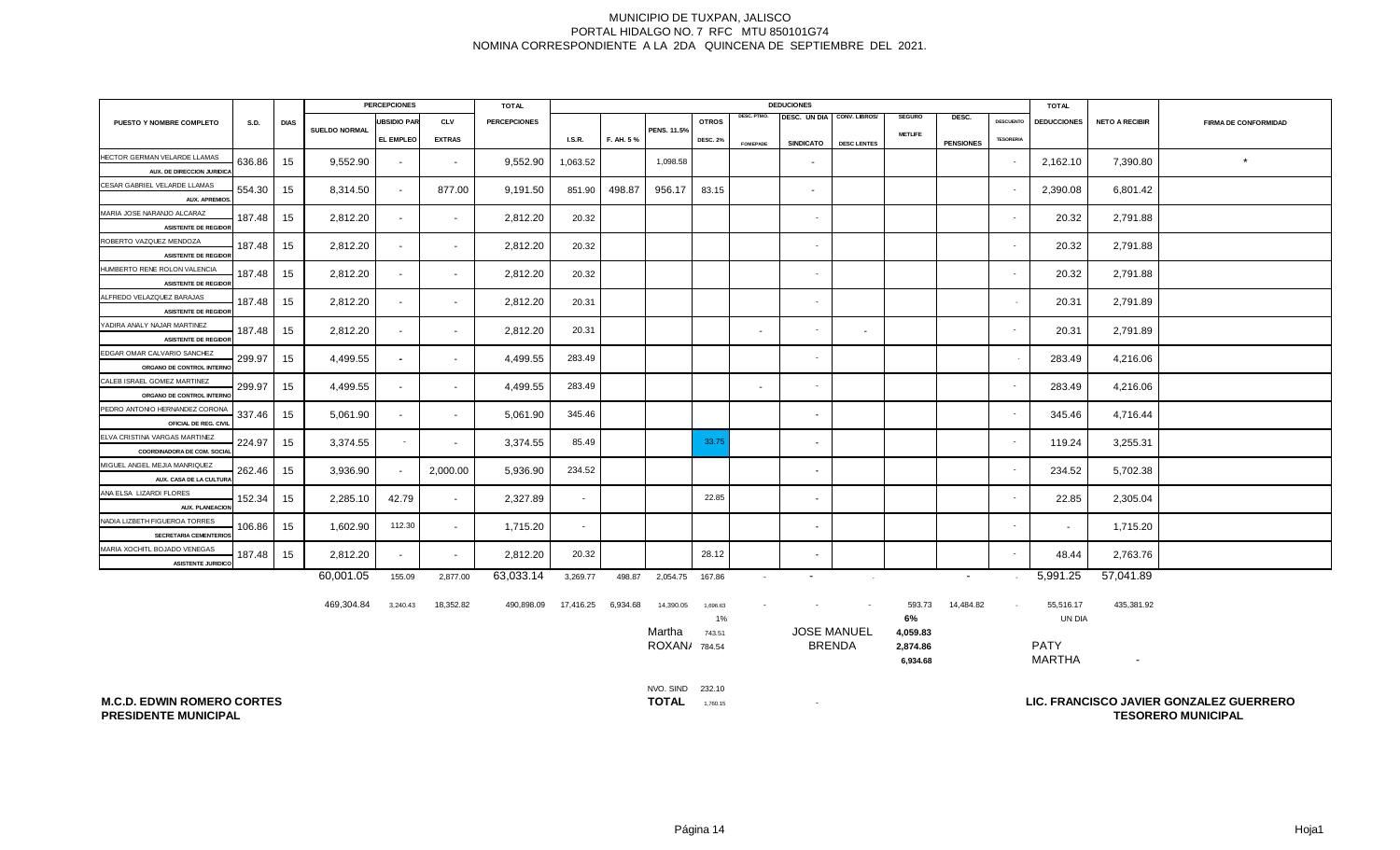|                                                        |             |             | <b>PERCEPCIONES</b>      |                    | <b>DEDUCIONES</b><br><b>TOTAL</b> |                     |        |           |             |                          |                 |                  |                      |                                      |                          |                          |                       |                             |
|--------------------------------------------------------|-------------|-------------|--------------------------|--------------------|-----------------------------------|---------------------|--------|-----------|-------------|--------------------------|-----------------|------------------|----------------------|--------------------------------------|--------------------------|--------------------------|-----------------------|-----------------------------|
| PUESTO Y NOMBRE COMPLETO                               | <b>S.D.</b> | <b>DIAS</b> |                          | <b>UBSIDIO PAR</b> | <b>CLV</b>                        | <b>PERCEPCIONES</b> |        |           |             | <b>OTROS</b>             | DESC. PTMO.     | DESC. UN DIA     | <b>CONV. LIBROS/</b> | <b>SEGURO</b><br>DESC.               | <b>DESCUENTO</b>         | <b>DEDUCCIONES</b>       | <b>NETO A RECIBIR</b> | <b>FIRMA DE CONFORMIDAD</b> |
|                                                        |             |             | <b>SUELDO NORMAL</b>     | <b>EL EMPLEO</b>   | <b>EXTRAS</b>                     |                     | I.S.R  | F. AH. 5% | PENS. 11.5% | <b>DESC. 2%</b>          | <b>FOMEPADE</b> | <b>SINDICATO</b> | <b>DESC LENTES</b>   | <b>METLIFE</b><br><b>PENSIONES</b>   | <b>TESORERIA</b>         |                          |                       |                             |
| <b>TABLAJERO</b>                                       | 146.66      | $\Omega$    | $\overline{\phantom{a}}$ |                    | $\overline{\phantom{a}}$          | $\sim$              | $\sim$ |           |             |                          |                 | $\sim$           |                      | $\overline{\phantom{a}}$             | $\sim$                   | $\overline{\phantom{a}}$ | $\sim$                |                             |
| <b>JARDINERO</b>                                       | 115.50      | 0           | $\overline{\phantom{0}}$ |                    | $\overline{\phantom{a}}$          | $\sim$              | . .    |           |             | $\sim$                   |                 | $\sim$           |                      |                                      | $\overline{\phantom{a}}$ | $\overline{\phantom{a}}$ | $\sim$                |                             |
| ERNESTO ANGUIANO BAUTISTA<br><b>JARDINERO</b>          | 115.50      |             | 231.00                   | 196.40             | $\overline{\phantom{a}}$          | 427.40              | . .    | $\sim$    |             | $\overline{\phantom{a}}$ |                 | $\sim$           |                      | . .                                  | $\overline{\phantom{a}}$ |                          | 427.40                | $***$                       |
| HECTOR CAMPOS GONZALEZ<br><b>AUXILIAR EDUCACION</b>    | 211.71      | 15          | 3,175.65                 | $\sim$             | 500.00                            | 3,675.65            | 68.18  |           | 365.20      | 31.76                    |                 | $\sim$           |                      | 1,527.00                             |                          | ,992.14                  | 1,683.51              |                             |
| JOSE LUIS HERNANDEZ BUENO<br><b>AUXILIAR EDUCACION</b> | 211.71      | 15          | 3,175.65                 | $\sim$             |                                   | 3,175.65            | 68.18  |           | 365.20      | 31.76                    |                 | $\sim$           |                      | 1,309.00                             |                          | ,774.14                  | 1,401.51              |                             |
|                                                        |             |             | 6,582.30                 | 196.40             | 500.00                            | 7,278.70            | 136.36 | $\sim$    | 730.40      | 63.5                     |                 | $\,$ $\,$        | . .                  | 2,836.00<br>$\overline{\phantom{0}}$ | $\sim$                   | 3,766.27                 | 3,512.43              |                             |

TOTAL

475,887.14 3,436.83 18,852.82 498,176.79 17,552.61 6,934.68 15,120.45 1,760.15 - - - 593.73 17,320.82 - 59,282.44 438,894.35

**PRESIDENTE MUNICIPAL** M.C.D. EDWIN ROMERO CORTES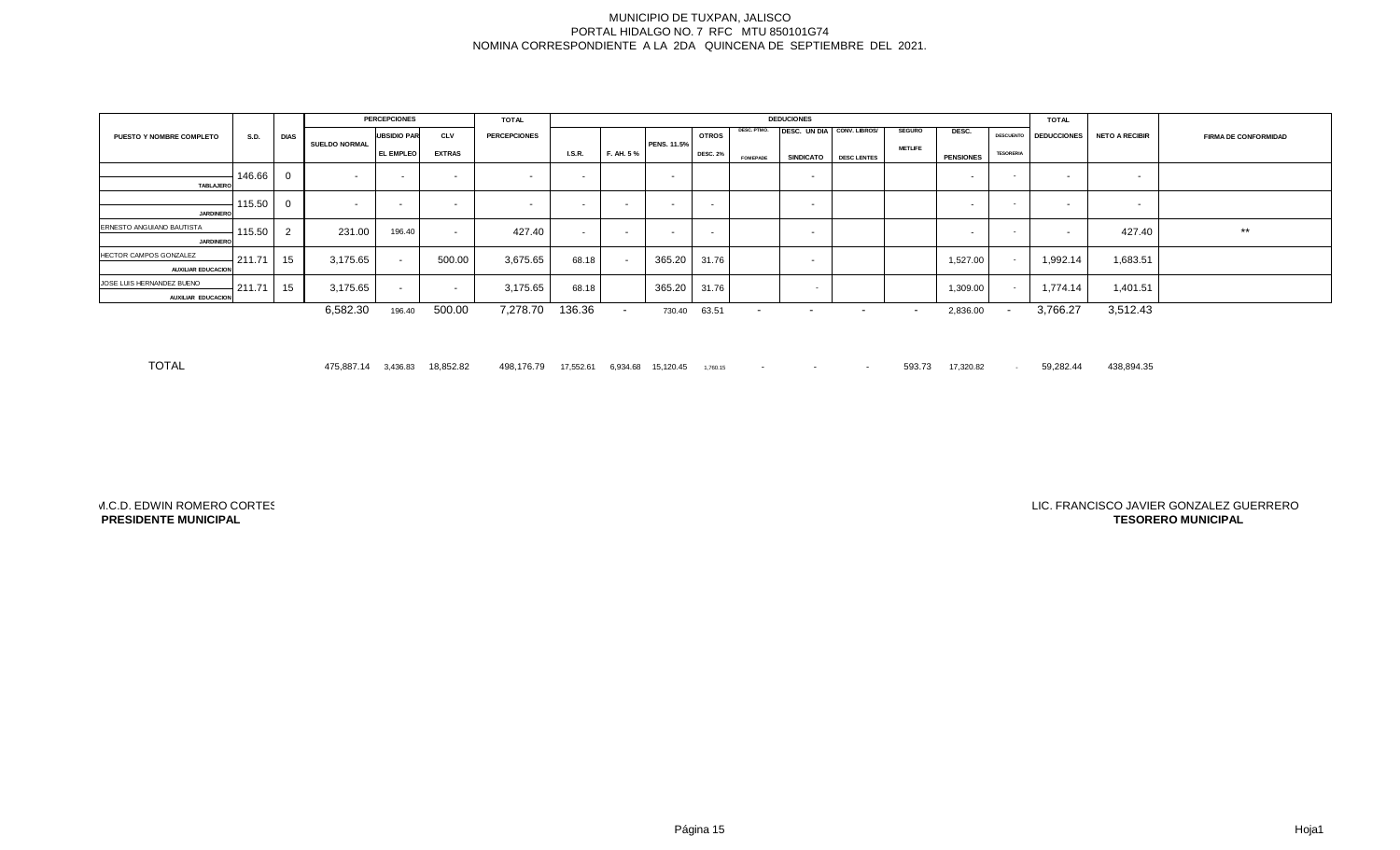- 1990 - 1991<br>1991 - 1992 - 1992 - 1990 - 1991<br>1991 - 1992 - 1992 - 100 pm - 100 pm

 144.00 86.11 - 89.02 - - - 113.88 -

- 1990 - 1991<br>1991 - 1992 - 1992 - 1990 - 1991<br>1991 - 1992 - 1992 - 1990 - 1991<br>1991 - 1992 - 1992 - 1990 - 1991<br>1991 - 1992 - 1992 - 100 pm - 100 pm

- 1990 - 1991<br>1991 - 1992 - 1992 - 1990 - 1991<br>1991 - 1992 - 1992

- 1990 - 1990 -

- 1990 - 1991<br>1991 - 1992 - 1992

- 100 pm - 1990 - 1990 -- 1990 - 1991<br>1991 - 1992 - 1992

- 1990 - 1991<br>1991 - 1992 - 1992 - 1990 - 1991<br>1991 - 1992 - 1992

- 1990 - 1991<br>1991 - 1992 - 1992

- 100 pm

- 100 pm

Página 16 hoja1 hoja1 hoja1 hoja1 hoja1 hoja1 hoja1 hoja1 hoja1 hoja1 hoja1 hoja1 hoja1 hoja1 hoja1 hoja1 hoja1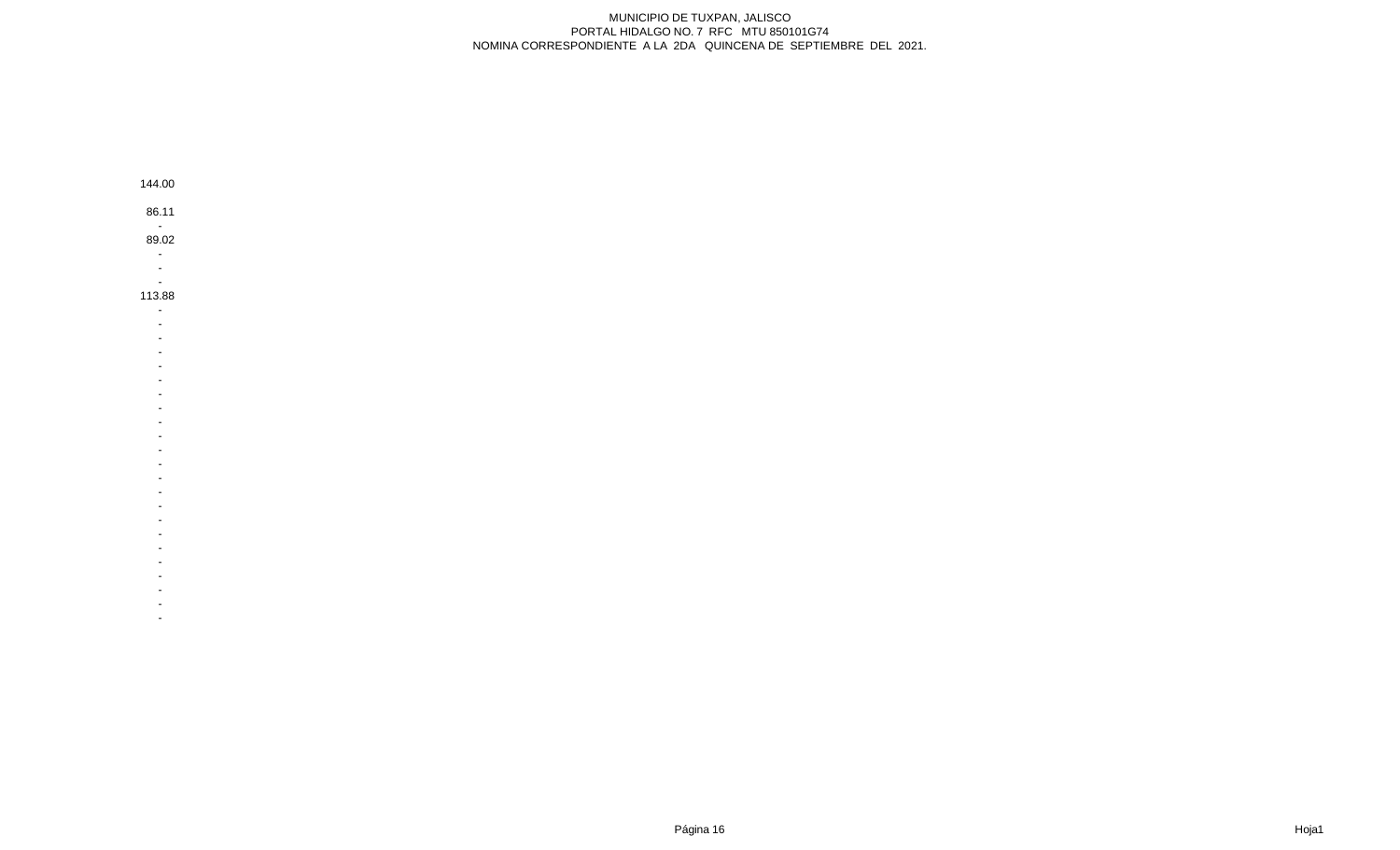- 
- 
- 
- -
- 
- 
- 1990 1991<br>1991 1992 1992
- -
- 
- 

# -

### - 100 pm 71.92

 - 99.38 - 90.96 -

- 1990 - 1991<br>1991 - 1992 - 1992 - 1990 - 1991<br>1991 - 1992 - 1992 - 1990 - 1991<br>1991 - 1992 - 1992 - 1990 - 1991<br>1991 - 1992 - 1992 - 1990 - 1991<br>1991 - 1992 - 1992 - 1990 - 1991<br>1991 - 1992 - 1992 - 100 pm - 100 pm

- 1990 - 1991<br>1991 - 1992 - 1992

-

- 
- -
- 
- 
- -
- -

### - 74.58 -

- 
- 
- 1990 1990 -
- - 100 pm
- 72.08
- -
- 101.35
- -
- 
- 1990 1991<br>1991 1992 1992 - 100 pm
-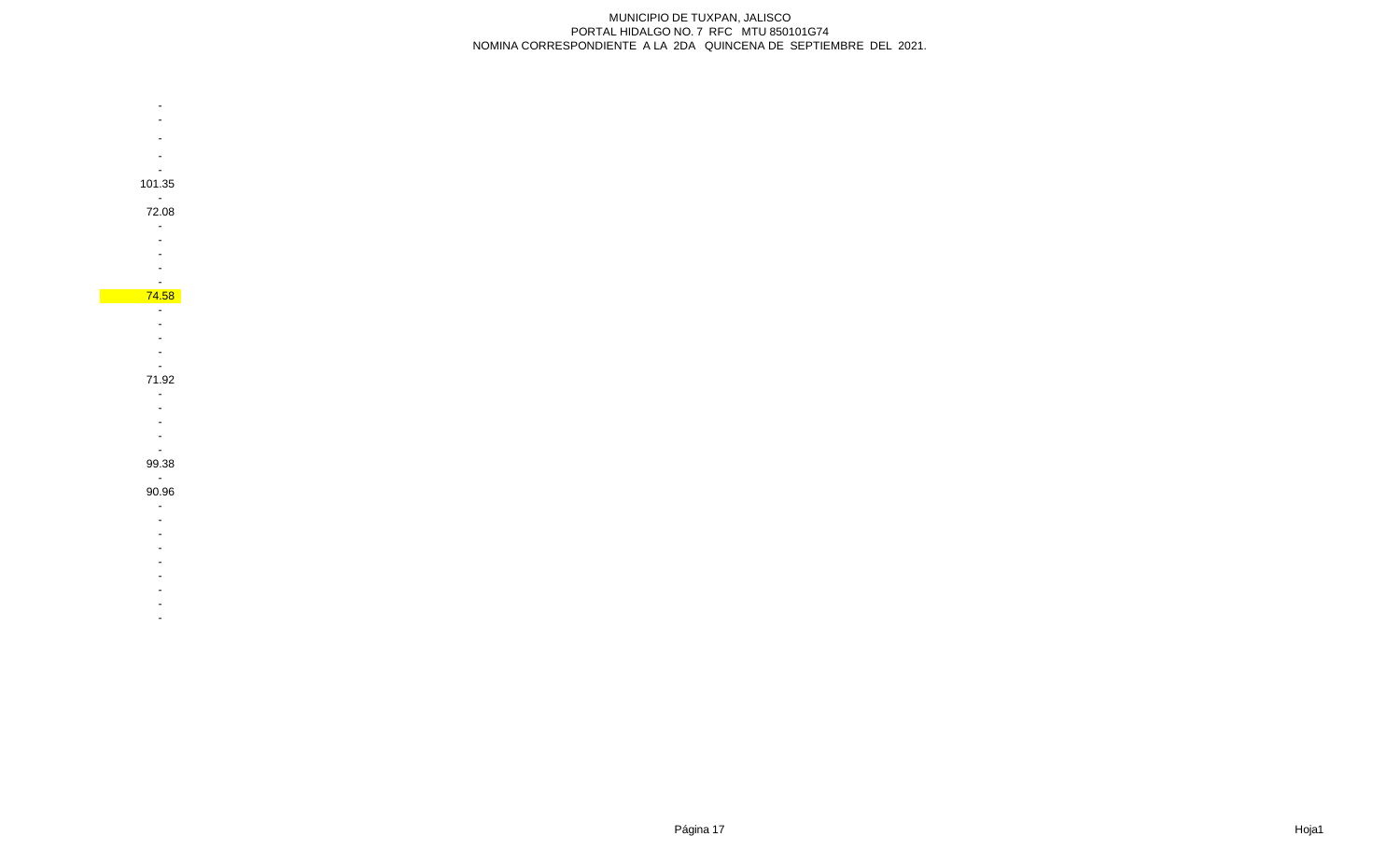### Página 18 Hoja1

- 1990 1991<br>1991 1992 1992 - 1990 - 1991<br>1991 - 1992 - 1992 - 1990 - 1991<br>1991 - 1992 - 1992
	-
- 
- 
- 
- 1990 1991<br>1991 1992 1992 - 1990 - 1991<br>1991 - 1992 - 1992
- 1990 1991<br>1991 1992 1992 - 1990 - 1991<br>1991 - 1992 - 1992 - 1990 - 1991<br>1991 - 1992 - 1992
- 100 pm - 1990 - 1990 -- 1990 - 1991<br>1991 - 1992 - 1992
- 1990 1991<br>1991 1992 1992 - 100 pm - 100 pm
- 1990 1991<br>1991 1992 1992 - 1990 - 1991<br>1991 - 1992 - 1992
- 1990 1991<br>1991 1992 1992 - 1990 - 1991<br>1991 - 1992 - 1992
- 100 pm - 100 pm - 1990 - 1990 -
- 1990 1991<br>1991 1992 1992 - 1990 - 1991<br>1991 - 1992 - 1992
- 1990 1991<br>1991 1992 1992 - 1990 - 1991<br>1991 - 1992 - 1992
- 1990 1990 -- 1990 - 1991<br>1991 - 1992 - 1992 - 1990 - 1991<br>1991 - 1992 - 1992

51.02

- 100 pm - 100 pm - 1990 - 1990 -

- 1990 - 1991<br>1991 - 1992 - 1992 - 1990 - 1990<br>1990 - 1990 - 1990 - 1990 - 1990 - 1990 - 1990 - 1990 - 1990 - 1990 - 1990 - 1990 - 1990 - 1990 - 1990 - 1990 - 1990 - 1990<br>1990 - 1990 - 1990 - 1990 - 1990 - 1990 - 1990 - 1990 - 1990 - 1990 - 1990 - 1990 - 1990 - 1990 - 1990 - 1990 - 1990 - 1990 - 1991<br>1991 - 1992 - 1992 - 1992 - 1992 - 1992 - 1992 - 1992 - 1992 - 1992 - 1992 - 1992 - 1992 - 1992 - 1992 - 1992<br>1992 - 1992 - 1992 - 1992 - 1992 - 1992 - 1992 - 1992 - 1992 - 1992 - 1992 - 1992 - 1992 -

- - 1990 - 1990 - 1991<br>1991 - 1992 - 1992 - 1992 - 1992 - 1992 - 1992 - 1992 - 1992 - 1992 - 1992 - 1992 - 1992 - 1992 - 1992 - 1992<br>1992 - 1992 - 1992 - 1992 - 1992 - 1992 - 1992 - 1992 - 1992 - 1992 - 1992 - 1992 - 1992 -
- -
- 1990 1990 1991<br>1991 1992 1992 1992 1992 1992 1992 1992 1992 1992 1992 1992 1992 1992 1992 1992<br>1992 1992 1992 1992 1992 1992 1992 1992 1992 1992 1992 1992 1992 - 1990 - 1990<br>1990 - 1990 - 1990 - 1990 - 1990 - 1990 - 1990 - 1990 - 1990 - 1990 - 1990 - 1990 - 1990 - 1990 - 1990 - 1990 - 1990 - 1990<br>1990 - 1990 - 1990 - 1990 - 1990 - 1990 - 1990 - 1990 - 1990 - 1990 - 1990 - 1990 - 1990 - 1990 - 1990 - 1990
- - 1990 - 1990<br>1990 - 1990 - 1990 - 1990 - 1990 - 1990 - 1990 - 1990 - 1990 - 1990 - 1990 - 1990 - 1990 - 1990 - 1990 - 1990
- MUNICIPIO DE TUXPAN, JALISCO PORTAL HIDALGO NO. 7 RFC MTU 850101G74 NOMINA CORRESPONDIENTE A LA 2DA QUINCENA DE SEPTIEMBRE DEL 2021.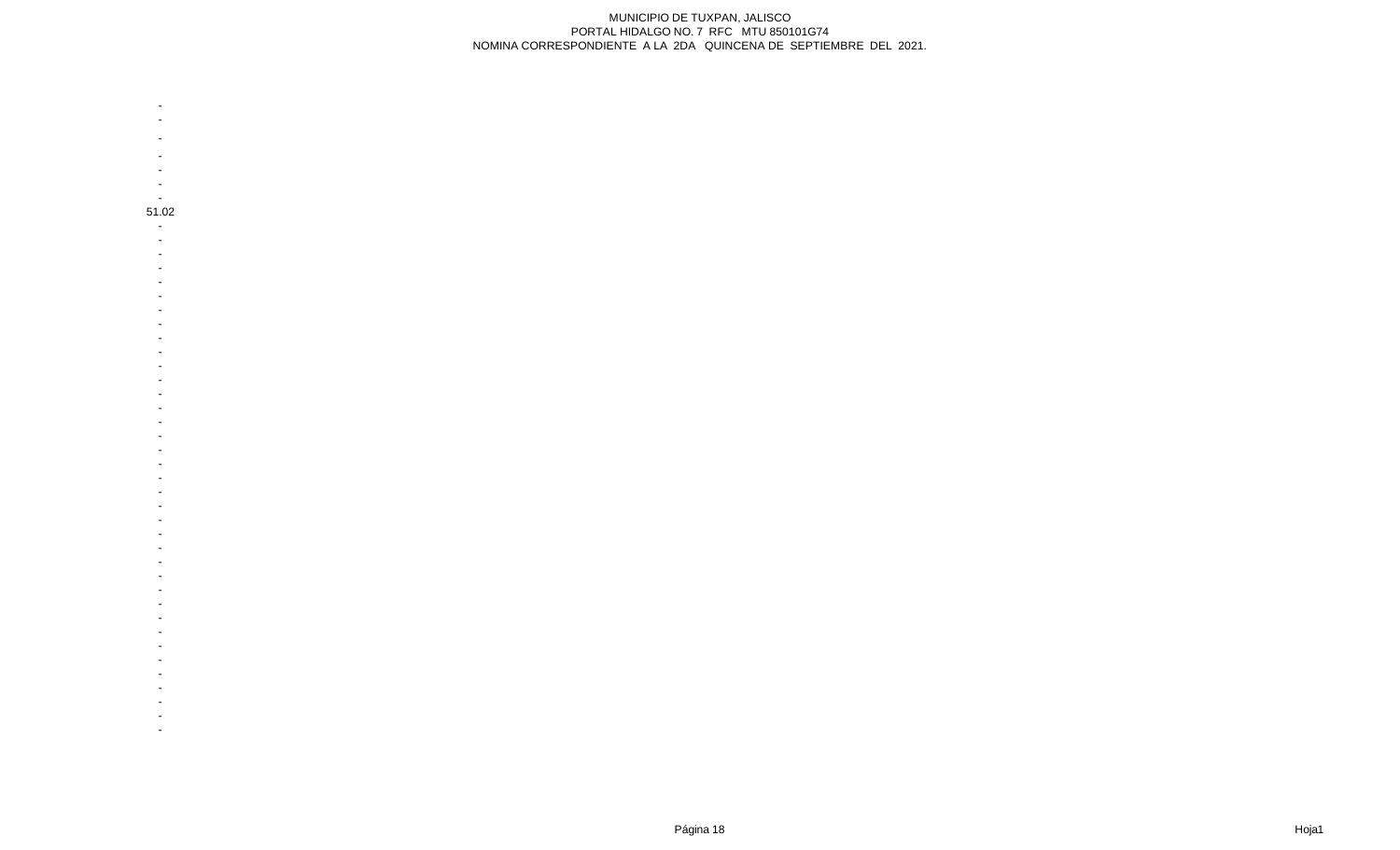### 71.87 -

### - -

# 189.80

# 74.02

### - -

# - 1990 - 1990<br>1990 - 1990 - 1990 - 1990 - 1990 - 1990 - 1990 - 1990 - 1990 - 1990 - 1990 - 1990 - 1990 - 1990 - 1990 - 1990

# - 1990 - 1990<br>1990 - 1990 - 1990 - 1990 - 1990 - 1990 - 1990 - 1990 - 1990 - 1990 - 1990 - 1990 - 1990 - 1990 - 1990 - 1990

# - 1990 - 1990<br>1990 - 1990 - 1990 - 1990 - 1990 - 1990 - 1990 - 1990 - 1990 - 1990 - 1990 - 1990 - 1990 - 1990 - 1990 - 1990

### - 1990 - 1990 - 1991<br>1991 - 1992 - 1992 - 1992 - 1992 - 1992 - 1992 - 1992 - 1992 - 1992 - 1992 - 1992 - 1992 - 1992 - 1992 - 1992<br>1992 - 1992 - 1992 - 1992 - 1992 - 1992 - 1992 - 1992 - 1992 - 1992 - 1992 - 1992 - 1992 - - 1990 - 1990<br>1990 - 1990 - 1990 - 1990 - 1990 - 1990 - 1990 - 1990 - 1990 - 1990 - 1990 - 1990 - 1990 - 1990 - 1990 - 1990

 - - - 144.00 -

> - -

 79.71 - 110.35 - 102.96 - -

> - -

- 1990 - 1991<br>1991 - 1992 - 1992

- 100 pm - 1990 - 1990 -- 1990 - 1991<br>1991 - 1992 - 1992

- 1990 - 1991<br>1991 - 1992 - 1992 - 1990 - 1991<br>1991 - 1992 - 1992 - 1990 - 1991<br>1991 - 1992 - 1992 - 100 pm

- 
- 
- 
- 
- 
- 
- 
- 
- 
- 
- 
- 
- 
- 
- 
- 
- 
- 
- 
- 
- 
- 
- 
- 
- 
- 
- 
- 
- 
- -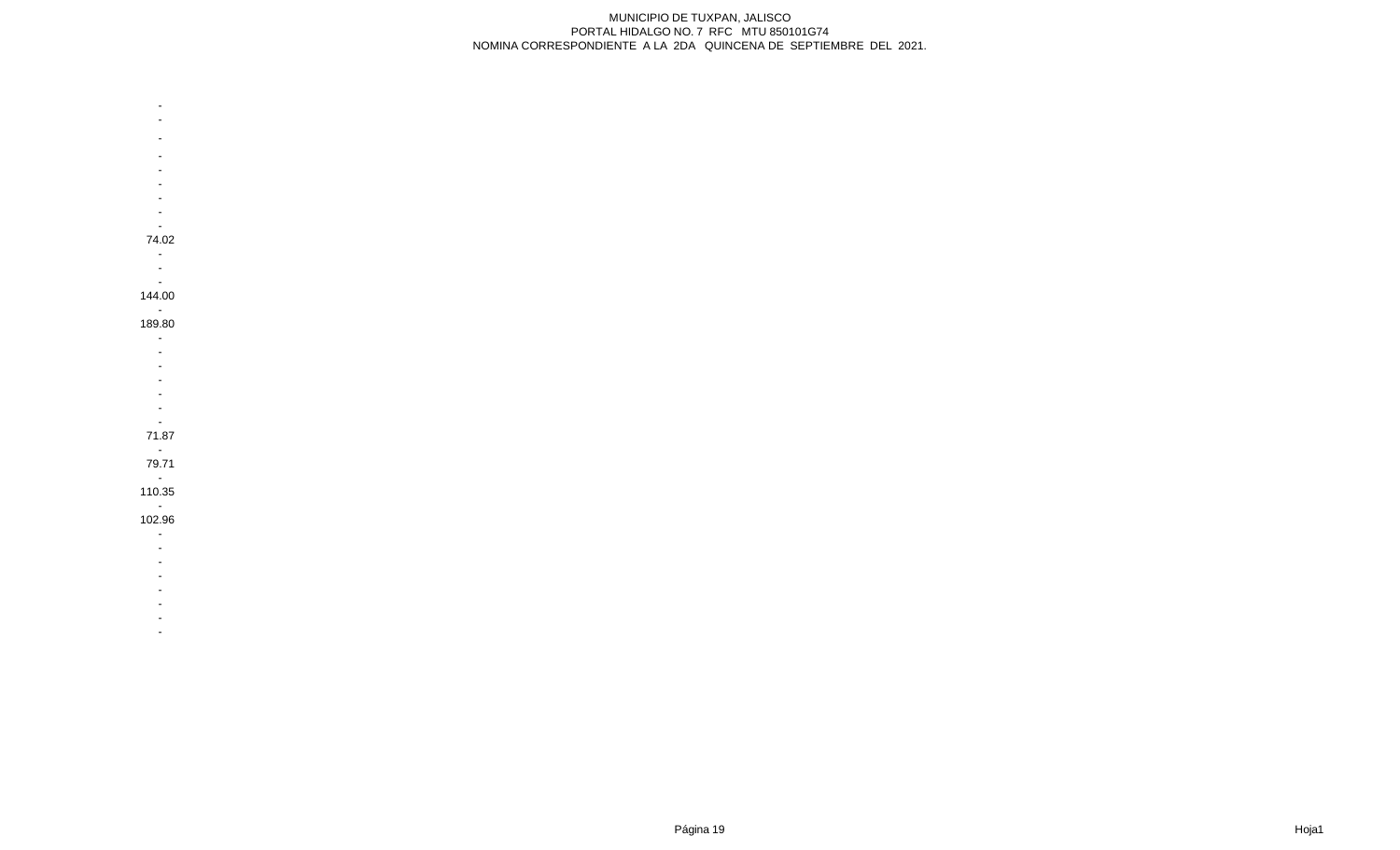### Página 20 **Hoja1 Andrea Andrea Andrea Andrea Andrea** Andrea Andrea Andrea Andrea Andrea Andrea Andrea Andrea Andr

### MUNICIPIO DE TUXPAN, JALISCO PORTAL HIDALGO NO. 7 RFC MTU 850101G74 NOMINA CORRESPONDIENTE A LA 2DA QUINCENA DE SEPTIEMBRE DEL 2021.

- 
- 

## 210.75

 - - - 74.41 - 102.49 - -

- 100 pm - 1990 - 1990 -- 1990 - 1990 -- 1990 - 1991<br>1991 - 1992 - 1992 - 1990 - 1991<br>1991 - 1992 - 1992 - 1990 - 1991<br>1991 - 1992 - 1992 - 1990 - 1991<br>1991 - 1992 - 1992

99.96

 - -

- 1990 - 1991<br>1991 - 1992 - 1992 - 1990 - 1991<br>1991 - 1992 - 1992

-

- 149.41

- 
- -
- 
- 
- 
- 
- 1990 1991<br>1991 1992 1992
- 
- 
- 100 pm

- 
- 
- 
- 1990 1991<br>1991 1992 1992
- 
- 
-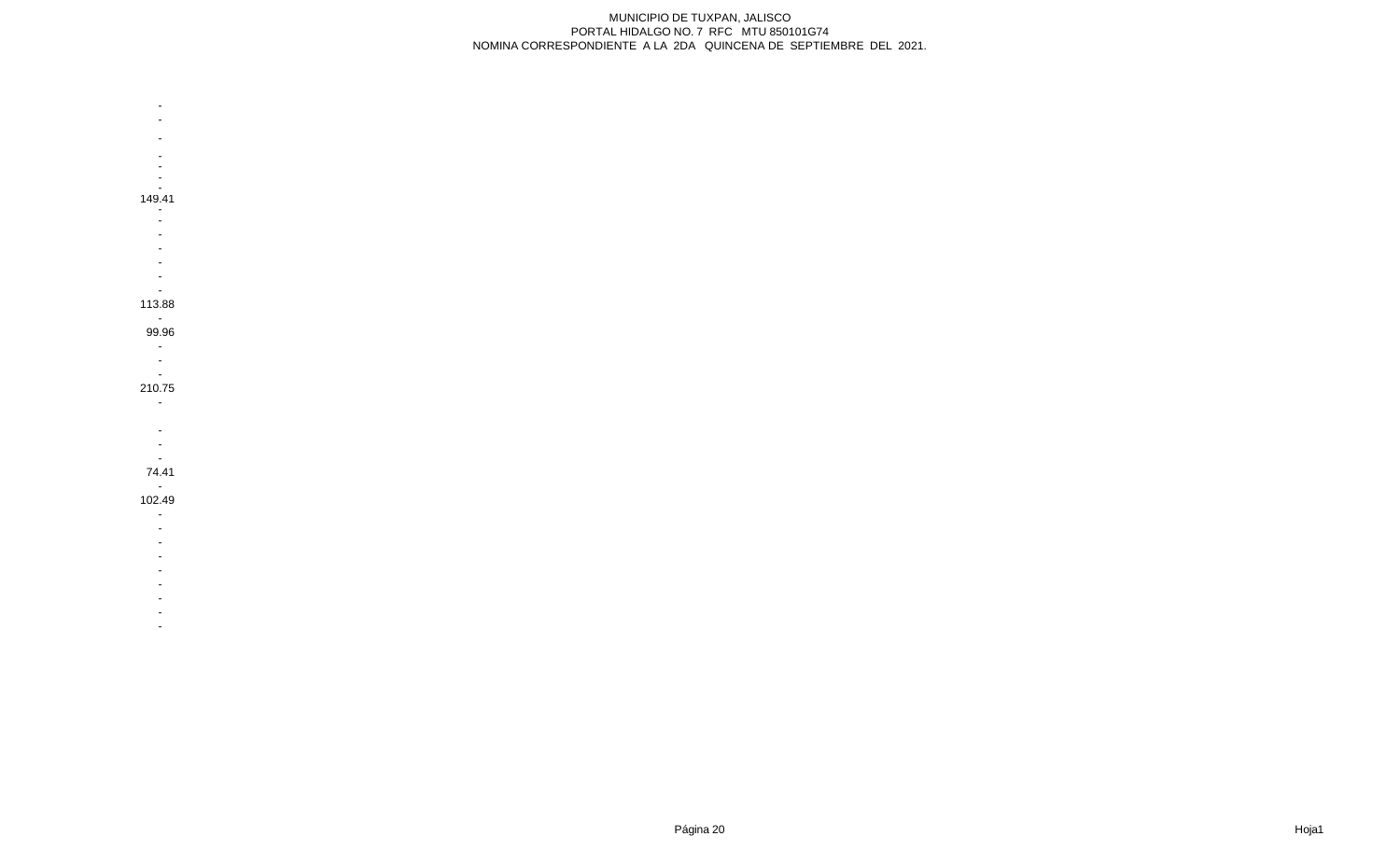## - 102.49 -

 - -

-

- 1990 - 1991<br>1991 - 1992 - 1992 - 100 pm - 1990 - 1991<br>1991 - 1992 - 1992

- 1990 - 1991<br>1991 - 1992 - 1992

- 1990 - 1991<br>1991 - 1992 - 1992

- 1990 - 1991<br>1991 - 1992 - 1992 - 100 pm - 100 pm - 100 pm - 1990 - 1990 -- 1990 - 1991<br>1991 - 1992 - 1992 - 1990 - 1991<br>1991 - 1992 - 1992 - 1990 - 1991<br>1991 - 1992 - 1992 - 1990 - 1991<br>1991 - 1992 - 1992 - 1990 - 1991<br>1991 - 1992 - 1992 - 1990 - 1991<br>1991 - 1992 - 1992 - 100 pm - 100 pm - 1990 - 1990 -

 - - - 186.75 - - - 94.77

-

- 
- 
- 
- 
- 
- 
- 
- 
- 
- 
- 
- 
- 1990 1991<br>1991 1992 1992
	-
- 
- - -
	-
	-
- 1990 1991<br>1991 1992 1992
	-
	-
	-
	-
	-
- 1990 1991<br>1991 1992 1992
	-
	-
	-
	-
	-
	-
	-
- -
	-
	- -
	-
	-
	-
- -
- 
- -
	-
	-
	-
	-
	-
	-
	-
	-
	-
	-
	-
	-
	- 197.12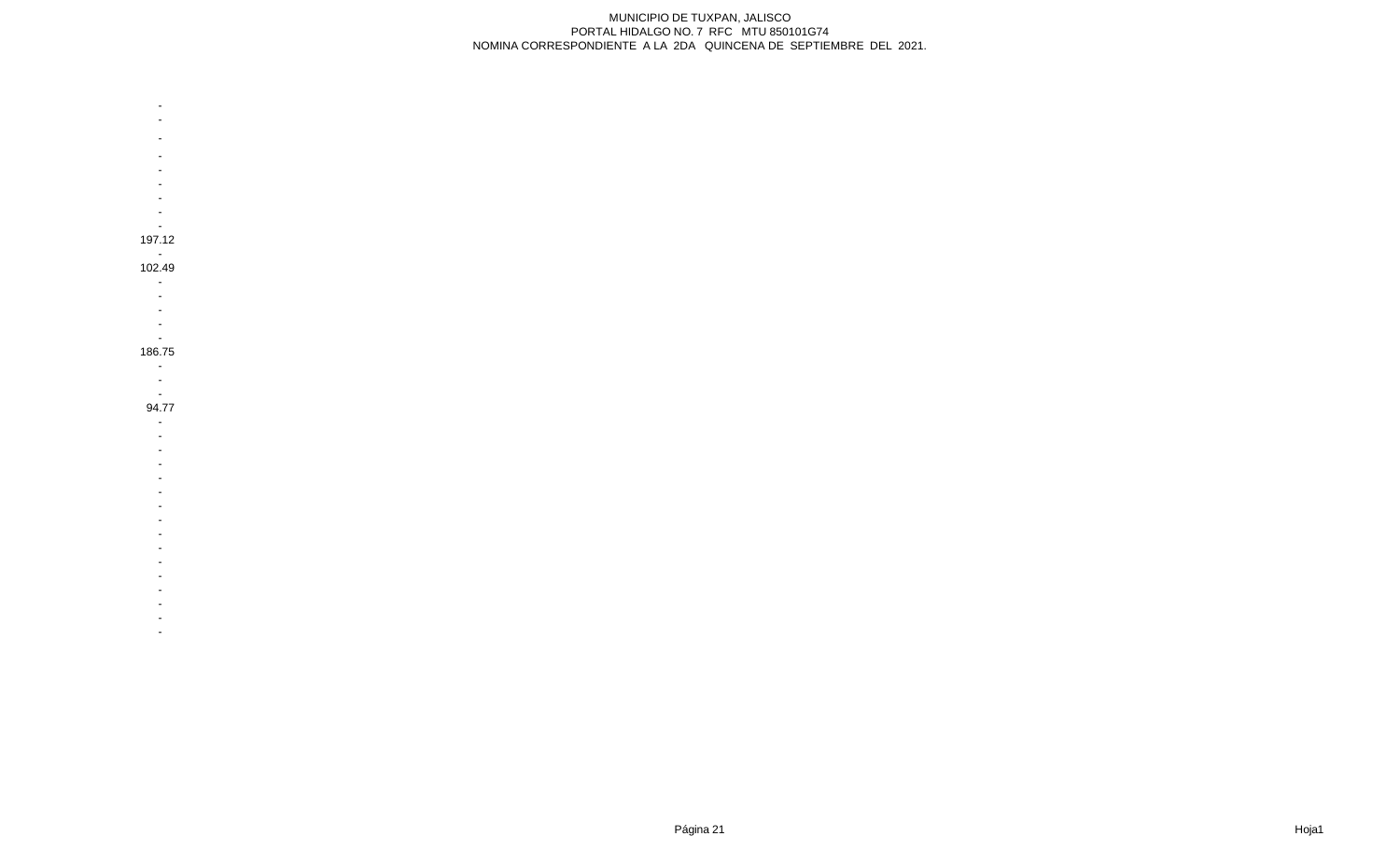### - 1990 - 1991<br>1991 - 1992 - 1992 118.88

- 1990 - 1991<br>1991 - 1992 - 1992 - 100 pm

- 1990 - 1991<br>1991 - 1992 - 1992

- 1990 - 1991<br>1991 - 1992 - 1992 - 1990 - 1991<br>1991 - 1992 - 1992 - 100 pm - 1990 - 1991<br>1991 - 1992 - 1992 - 1990 - 1991<br>1991 - 1992 - 1992 - 1990 - 1991<br>1991 - 1992 - 1992 - 1990 - 1991<br>1991 - 1992 - 1992 - 100 pm - 100 pm - 100 pm - 1990 - 1990 -- 1990 - 1991<br>1991 - 1992 - 1992 - 1990 - 1991<br>1991 - 1992 - 1992 - 1990 - 1991<br>1991 - 1992 - 1992 - 1990 - 1991<br>1991 - 1992 - 1992 - 1990 - 1991<br>1991 - 1992 - 1992 - 1990 - 1991<br>1991 - 1992 - 1992 - 100 pm - 100 pm - 1990 - 1990 -

## - 1990 - 1990<br>1990 - 1990 - 1990 - 1990 - 1990 - 1990 - 1990 - 1990 - 1990 - 1990 - 1990 - 1990 - 1990 - 1990 - 1990 - 1990

# - 1990 - 1990<br>1990 - 1990 - 1990 - 1990 - 1990 - 1990 - 1990 - 1990 - 1990 - 1990 - 1990 - 1990 - 1990 - 1990 - 1990 - 1990

# - 1990 - 1990 - 1991<br>1991 - 1992 - 1992 - 1992 - 1992 - 1992 - 1992 - 1992 - 1992 - 1992 - 1992 - 1992 - 1992 - 1992 - 1992 - 1992<br>1992 - 1992 - 1992 - 1992 - 1992 - 1992 - 1992 - 1992 - 1992 - 1992 - 1992 - 1992 - 1992 -

### - 1990 - 1990 - 1991<br>1991 - 1992 - 1992 - 1992 - 1992 - 1992 - 1992 - 1992 - 1992 - 1992 - 1992 - 1992 - 1992 - 1992 - 1992 - 1992<br>1992 - 1992 - 1992 - 1992 - 1992 - 1992 - 1992 - 1992 - 1992 - 1992 - 1992 - 1992 - 1992 - - 1990 - 1990 -

- 1990 - 1990<br>1990 - 1990 - 1990 - 1990 - 1990 - 1990 - 1990 - 1990 - 1990 - 1990 - 1990 - 1990 - 1990 - 1990 - 1990 - 1990

# - 1990 - 1990<br>1990 - 1990 - 1990 - 1990 - 1990 - 1990 - 1990 - 1990 - 1990 - 1990 - 1990 - 1990 - 1990 - 1990 - 1990 - 1990

- 1990 - 1990<br>1990 - 1990 - 1990 - 1990 - 1990 - 1990 - 1990 - 1990 - 1990 - 1990 - 1990 - 1990 - 1990 - 1990 - 1990 - 1990

- 1990 - 1990<br>1990 - 1990 - 1990 - 1990 - 1990 - 1990 - 1990 - 1990 - 1990 - 1990 - 1990 - 1990 - 1990 - 1990 - 1990 - 1990

- 1990 - 1990<br>1990 - 1990 - 1990 - 1990 - 1990 - 1990 - 1990 - 1990 - 1990 - 1990 - 1990 - 1990 - 1990 - 1990 - 1990 - 1990

- 1990 - 1990 - 1991<br>1991 - 1992 - 1992 - 1992 - 1992 - 1992 - 1992 - 1992 - 1992 - 1992 - 1992 - 1992 - 1992 - 1992 - 1992 - 1992<br>1992 - 1992 - 1992 - 1992 - 1992 - 1992 - 1992 - 1992 - 1992 - 1992 - 1992 - 1992 - 1992 -

- 1990 - 1990 - 1991<br>1991 - 1992 - 1992 - 1992 - 1992 - 1992 - 1992 - 1992 - 1992 - 1992 - 1992 - 1992 - 1992 - 1992 - 1992 - 1992<br>1992 - 1992 - 1992 - 1992 - 1992 - 1992 - 1992 - 1992 - 1992 - 1992 - 1992 - 1992 - 1992 -

- 1990 - 1990 -- 1990 - 1990<br>1990 - 1990 - 1990 - 1990 - 1990 - 1990 - 1990 - 1990 - 1990 - 1990 - 1990 - 1990 - 1990 - 1990 - 1990 - 1990

Página 22 horachadh ann an t-Iomraid ann an t-Iomraid ann an t-Iomraid ann an t-Iomraid ann an t-Iomraid ann an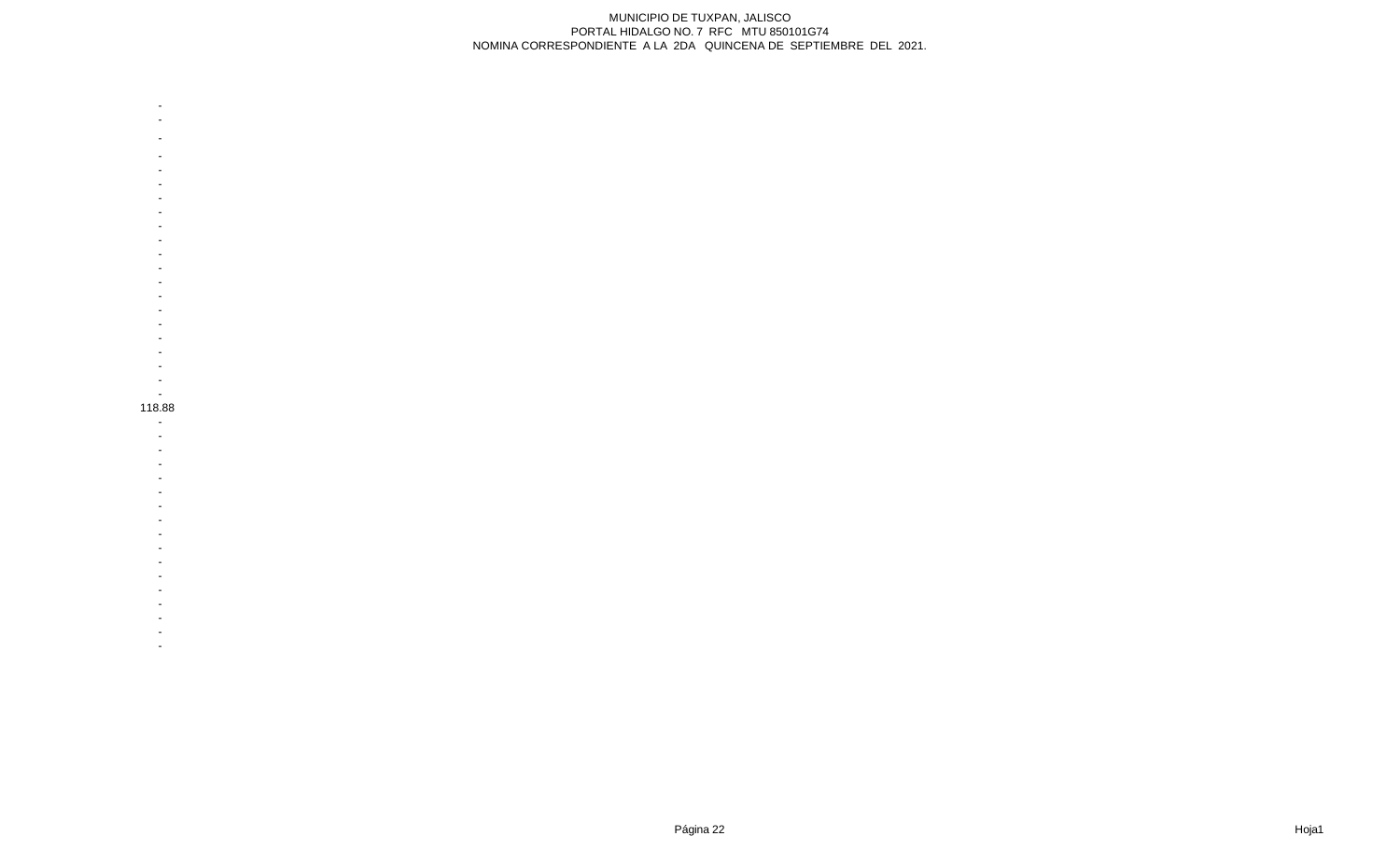### - 1990 - 1990<br>1990 - 1990 - 1990 - 1990 - 1990 - 1990 - 1990 - 1990 - 1990 - 1990 - 1990 - 1990 - 1990 - 1990 - 1990 - 1990 #¡REF! #¡REF!

### -

-

- 1990 - 1990<br>1990 - 1990 - 1990 - 1990 - 1990 - 1990 - 1990 - 1990 - 1990 - 1990 - 1990 - 1990 - 1990 - 1990 - 1990 - 1990 - 1990 - 1990 - 1991<br>1991 - 1992 - 1992 - 1992 - 1992 - 1992 - 1992 - 1992 - 1992 - 1992 - 1992 - 1992 - 1992 - 1992 - 1992 - 1992<br>1992 - 1992 - 1992 - 1992 - 1992 - 1992 - 1992 - 1992 - 1992 - 1992 - 1992 - 1992 - 1992 - - 1990 - 1990<br>1990 - 1990 - 1990 - 1990 - 1990 - 1990 - 1990 - 1990 - 1990 - 1990 - 1990 - 1990 - 1990 - 1990 - 1990 - 1990 - 1990 - 1990<br>1990 - 1990 - 1990 - 1990 - 1990 - 1990 - 1990 - 1990 - 1990 - 1990 - 1990 - 1990 - 1990 - 1990 - 1990 - 1990 - 1990 - 1990<br>1990 - 1990 - 1990 - 1990 - 1990 - 1990 - 1990 - 1990 - 1990 - 1990 - 1990 - 1990 - 1990 - 1990 - 1990 - 1990 - 1990 - 1990 - 1991<br>1991 - 1992 - 1992 - 1992 - 1992 - 1992 - 1992 - 1992 - 1992 - 1992 - 1992 - 1992 - 1992 - 1992 - 1992 - 1992<br>1992 - 1992 - 1992 - 1992 - 1992 - 1992 - 1992 - 1992 - 1992 - 1992 - 1992 - 1992 - 1992 - - 1990 - 1990 - 1991<br>1991 - 1992 - 1992 - 1992 - 1992 - 1992 - 1992 - 1992 - 1992 - 1992 - 1992 - 1992 - 1992 - 1992 - 1992 - 1992<br>1992 - 1992 - 1992 - 1992 - 1992 - 1992 - 1992 - 1992 - 1992 - 1992 - 1992 - 1992 - 1992 - - 1990 - 1990 -- 1990 - 1990 -- 1990 - 1990<br>1990 - 1990 - 1990 - 1990 - 1990 - 1990 - 1990 - 1990 - 1990 - 1990 - 1990 - 1990 - 1990 - 1990 - 1990 - 1990 - 1990 - 1990<br>1990 - 1990 - 1990 - 1990 - 1990 - 1990 - 1990 - 1990 - 1990 - 1990 - 1990 - 1990 - 1990 - 1990 - 1990 - 1990 - 1990 - 1990<br>1990 - 1990 - 1990 - 1990 - 1990 - 1990 - 1990 - 1990 - 1990 - 1990 - 1990 - 1990 - 1990 - 1990 - 1990 - 1990 - 1990 - 1990<br>1990 - 1990 - 1990 - 1990 - 1990 - 1990 - 1990 - 1990 - 1990 - 1990 - 1990 - 1990 - 1990 - 1990 - 1990 - 1990 - 1990 - 1990<br>1990 - 1990 - 1990 - 1990 - 1990 - 1990 - 1990 - 1990 - 1990 - 1990 - 1990 - 1990 - 1990 - 1990 - 1990 - 1990 - 1990 - 1990<br>1990 - 1990 - 1990 - 1990 - 1990 - 1990 - 1990 - 1990 - 1990 - 1990 - 1990 - 1990 - 1990 - 1990 - 1990 - 1990 - 1990 - 1990 - 1991<br>1991 - 1992 - 1992 - 1992 - 1992 - 1992 - 1992 - 1992 - 1992 - 1992 - 1992 - 1992 - 1992 - 1992 - 1992 - 1992<br>1992 - 1992 - 1992 - 1992 - 1992 - 1992 - 1992 - 1992 - 1992 - 1992 - 1992 - 1992 - 1992 - - 1990 - 1990 - 1991<br>1991 - 1992 - 1992 - 1992 - 1992 - 1992 - 1992 - 1992 - 1992 - 1992 - 1992 - 1992 - 1992 - 1992 - 1992 - 1992<br>1992 - 1992 - 1992 - 1992 - 1992 - 1992 - 1992 - 1992 - 1992 - 1992 - 1992 - 1992 - 1992 - - 1990 - 1990 -- 1990 - 1990<br>1990 - 1990 - 1990 - 1990 - 1990 - 1990 - 1990 - 1990 - 1990 - 1990 - 1990 - 1990 - 1990 - 1990 - 1990 - 1990 - 1990 - 1990<br>1990 - 1990 - 1990 - 1990 - 1990 - 1990 - 1990 - 1990 - 1990 - 1990 - 1990 - 1990 - 1990 - 1990 - 1990 - 1990 - 1990 - 1990<br>1990 - 1990 - 1990 - 1990 - 1990 - 1990 - 1990 - 1990 - 1990 - 1990 - 1990 - 1990 - 1990 - 1990 - 1990 - 1990 - 1990 - 1990<br>1990 - 1990 - 1990 - 1990 - 1990 - 1990 - 1990 - 1990 - 1990 - 1990 - 1990 - 1990 - 1990 - 1990 - 1990 - 1990 - 1990 - 1990 - 1991<br>1991 - 1992 - 1992 - 1992 - 1992 - 1992 - 1992 - 1992 - 1992 - 1992 - 1992 - 1992 - 1992 - 1992 - 1992 - 1992<br>1992 - 1992 - 1992 - 1992 - 1992 - 1992 - 1992 - 1992 - 1992 - 1992 - 1992 - 1992 - 1992 - - 1990 - 1990 -- 1990 - 1990 -- 1990 - 1990<br>1990 - 1990 - 1990 - 1990 - 1990 - 1990 - 1990 - 1990 - 1990 - 1990 - 1990 - 1990 - 1990 - 1990 - 1990 - 1990 - 1990 - 1990<br>1990 - 1990 - 1990 - 1990 - 1990 - 1990 - 1990 - 1990 - 1990 - 1990 - 1990 - 1990 - 1990 - 1990 - 1990 - 1990 - 1990 - 1990<br>1990 - 1990 - 1990 - 1990 - 1990 - 1990 - 1990 - 1990 - 1990 - 1990 - 1990 - 1990 - 1990 - 1990 - 1990 - 1990 - 1990 - 1990<br>1990 - 1990 - 1990 - 1990 - 1990 - 1990 - 1990 - 1990 - 1990 - 1990 - 1990 - 1990 - 1990 - 1990 - 1990 - 1990 - 1990 - 1990<br>1990 - 1990 - 1990 - 1990 - 1990 - 1990 - 1990 - 1990 - 1990 - 1990 - 1990 - 1990 - 1990 - 1990 - 1990 - 1990 - 1990 - 1990 - 1991<br>1991 - 1992 - 1992 - 1992 - 1992 - 1992 - 1992 - 1992 - 1992 - 1992 - 1992 - 1992 - 1992 - 1992 - 1992 - 1992<br>1992 - 1992 - 1992 - 1992 - 1992 - 1992 - 1992 - 1992 - 1992 - 1992 - 1992 - 1992 - 1992 - - 1990 - 1990 - 1991<br>1991 - 1992 - 1992 - 1992 - 1992 - 1992 - 1992 - 1992 - 1992 - 1992 - 1992 - 1992 - 1992 - 1992 - 1992 - 1992<br>1992 - 1992 - 1992 - 1992 - 1992 - 1992 - 1992 - 1992 - 1992 - 1992 - 1992 - 1992 - 1992 - - 1990 - 1990 - 1991<br>1991 - 1992 - 1992 - 1992 - 1992 - 1992 - 1992 - 1992 - 1992 - 1992 - 1992 - 1992 - 1992 - 1992 - 1992 - 1992<br>1992 - 1992 - 1992 - 1992 - 1992 - 1992 - 1992 - 1992 - 1992 - 1992 - 1992 - 1992 - 1992 - - 1990 - 1990 -- 1990 - 1990<br>1990 - 1990 - 1990 - 1990 - 1990 - 1990 - 1990 - 1990 - 1990 - 1990 - 1990 - 1990 - 1990 - 1990 - 1990 - 1990 - 1990 - 1991<br>1991 - 1992 - 1992 - 1990 - 1991<br>1991 - 1992 - 1992

### $#$ ¡REF!

- -
- -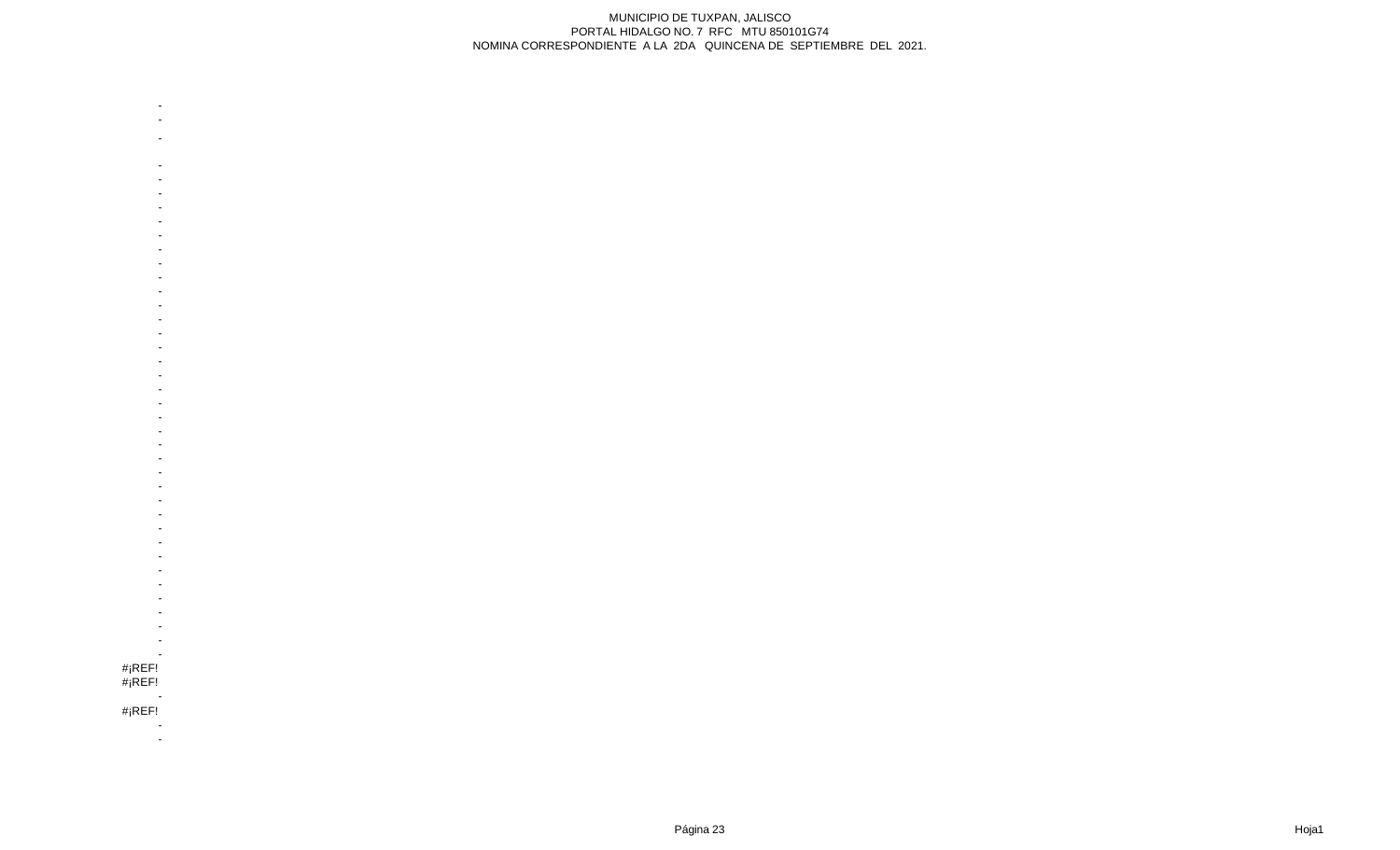- 1990 - 1991<br>1991 - 1992 - 1992 - 1990 - 1991<br>1991 - 1992 - 1992 - 100 pm - 1990 - 1991<br>1991 - 1992 - 1992 - 1990 - 1991<br>1991 - 1992 - 1992 - 1990 - 1991<br>1991 - 1992 - 1992 - 1990 - 1991<br>1991 - 1992 - 1992 - 100 pm - 100 pm - 100 pm - 1990 - 1990 -- 1990 - 1991<br>1991 - 1992 - 1992 - 1990 - 1991<br>1991 - 1992 - 1992 - 1990 - 1991<br>1991 - 1992 - 1992 - 1990 - 1991<br>1991 - 1992 - 1992 - 1990 - 1991<br>1991 - 1992 - 1992 - 1990 - 1990<br>1991 - 1991 - 1992 - 1990 - 1990 - 1990<br>1990 - 1990 - 1990 - 1990 - 1990 - 1990 - 1990 - 1990 - 1990 - 1990 - 1990 - 1990 - 1990 - 1990 - 1990 - 1990 - 1990 - 1990 - 1990<br>1990 - 1990 - 1990 - 1990 - 1990 - 1990 - 1990 - 1990 - 1990 - 1990 - 1990 - 1990 - 1990 - 1990 - 1990 - 1990 - 1990 - 1990 -- 1990 - 1990<br>1991 - 1991 - 1992 - 1990 - 1990<br>1991 - 1991 - 1992 - 1990 - 1990<br>1991 - 1991 - 1992 - 1990 - 1990<br>1991 - 1991 - 1992 - 1990 - 1990<br>1991 - 1991 - 1992 - 1990 - 1990 - 1990<br>1990 - 1990 - 1990 - 1990 - 1990 - 1990 - 1990 - 1990 - 1990 - 1990 - 1990 - 1990 - 1990 - 1990 - 1990 - 1990 - 1990 - 1990 - 1990<br>1990 - 1990 - 1990 - 1990 - 1990 - 1990 - 1990 - 1990 - 1990 - 1990 - 1990 - 1990 - 1990 - 1990 - 1990 - 1990 - 1990 - 1990 - 1990<br>1990 - 1990 - 1990 - 1990 - 1990 - 1990 - 1990 - 1990 - 1990 - 1990 - 1990 - 1990 - 1990 - 1990 - 1990 - 1990 - 1990 - 1990 -- 1990 - 1990<br>1991 - 1991 - 1992 - 1990 - 1990<br>1991 - 1991 - 1992 - 1990 - 1990<br>1991 - 1991 - 1992 - 1990 - 1990<br>1991 - 1991 - 1992 - 1990 - 1990<br>1991 - 1991 - 1992 - 1990 - 1990<br>1991 - 1991 - 1992 - 1990 - 1990 - 1990<br>1990 - 1990 - 1990 - 1990 - 1990 - 1990 - 1990 - 1990 - 1990 - 1990 - 1990 - 1990 - 1990 - 1990 - 1990 - 1990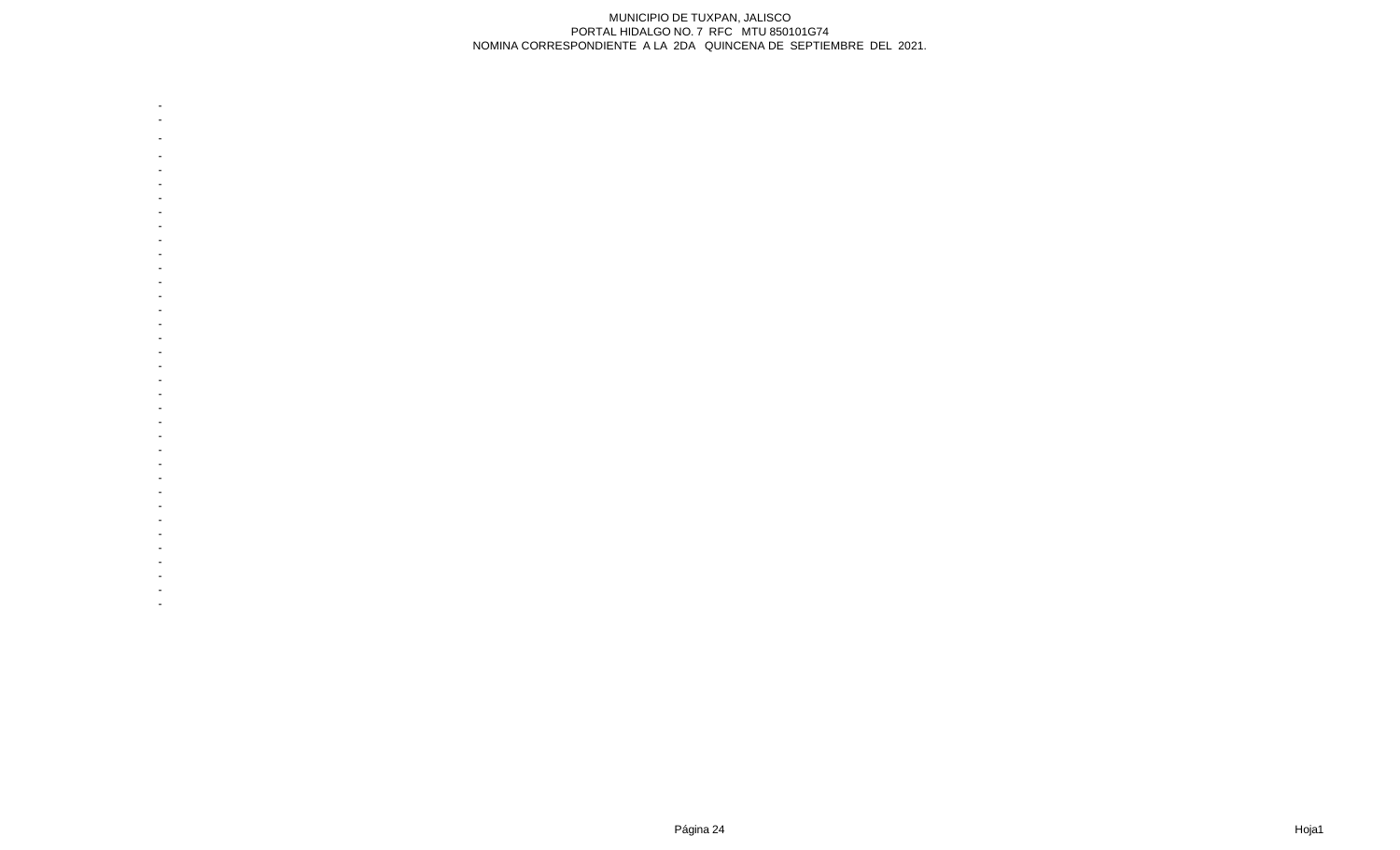- 1990 - 1990<br>1991 - 1991 - 1992 - 1990 - 1990<br>1991 - 1991 - 1992 - 1990 - 1990 - 1990<br>1990 - 1990 - 1990 - 1990 - 1990 - 1990 - 1990 - 1990 - 1990 - 1990 - 1990 - 1990 - 1990 - 1990 - 1990 - 1990 - 1990 - 1990<br>1991 - 1991 - 1992 - 1990 - 1990<br>1991 - 1991 - 1992 - 1990 - 1990<br>1991 - 1991 - 1992 - 1990 - 1990<br>1991 - 1991 - 1992 - 1990 - 1990 - 1990<br>1990 - 1990 - 1990 - 1990 - 1990 - 1990 - 1990 - 1990 - 1990 - 1990 - 1990 - 1990 - 1990 - 1990 - 1990 - 1990 - 1990 - 1990 - 1991<br>1991 - 1992 - 1992 - 1992 - 1992 - 1992 - 1992 - 1992 - 1992 - 1992 - 1992 - 1992 - 1992 - 1992 - 1992 - 1992<br>1992 - 1992 - 1992 - 1992 - 1992 - 1992 - 1992 - 1992 - 1992 - 1992 - 1992 - 1992 - 1992 - - 1990 - 1990 - 1991<br>1991 - 1992 - 1992 - 1992 - 1992 - 1992 - 1992 - 1992 - 1992 - 1992 - 1992 - 1992 - 1992 - 1992 - 1992 - 1992<br>1992 - 1992 - 1992 - 1992 - 1992 - 1992 - 1992 - 1992 - 1992 - 1992 - 1992 - 1992 - 1992 - - 1990 - 1990 -- 1990 - 1990<br>1990 - 1990 - 1990 - 1990 - 1990 - 1990 - 1990 - 1990 - 1990 - 1990 - 1990 - 1990 - 1990 - 1990 - 1990 - 1990 - 1990 - 1990<br>1990 - 1990 - 1990 - 1990 - 1990 - 1990 - 1990 - 1990 - 1990 - 1990 - 1990 - 1990 - 1990 - 1990 - 1990 - 1990 - 1990 - 1990<br>1990 - 1990 - 1990 - 1990 - 1990 - 1990 - 1990 - 1990 - 1990 - 1990 - 1990 - 1990 - 1990 - 1990 - 1990 - 1990 - 1990 - 1990<br>1990 - 1990 - 1990 - 1990 - 1990 - 1990 - 1990 - 1990 - 1990 - 1990 - 1990 - 1990 - 1990 - 1990 - 1990 - 1990 - 1990 - 1990<br>1990 - 1990 - 1990 - 1990 - 1990 - 1990 - 1990 - 1990 - 1990 - 1990 - 1990 - 1990 - 1990 - 1990 - 1990 - 1990 - 1990 - 1990<br>1990 - 1990 - 1990 - 1990 - 1990 - 1990 - 1990 - 1990 - 1990 - 1990 - 1990 - 1990 - 1990 - 1990 - 1990 - 1990 - 1990 - 1990 - 1991<br>1991 - 1992 - 1992 - 1992 - 1992 - 1992 - 1992 - 1992 - 1992 - 1992 - 1992 - 1992 - 1992 - 1992 - 1992 - 1992<br>1992 - 1992 - 1992 - 1992 - 1992 - 1992 - 1992 - 1992 - 1992 - 1992 - 1992 - 1992 - 1992 - - 1990 - 1990 - 1991<br>1991 - 1992 - 1992 - 1992 - 1992 - 1992 - 1992 - 1992 - 1992 - 1992 - 1992 - 1992 - 1992 - 1992 - 1992 - 1992<br>1992 - 1992 - 1992 - 1992 - 1992 - 1992 - 1992 - 1992 - 1992 - 1992 - 1992 - 1992 - 1992 - - 1990 - 1990 -- 1990 - 1990<br>1990 - 1990 - 1990 - 1990 - 1990 - 1990 - 1990 - 1990 - 1990 - 1990 - 1990 - 1990 - 1990 - 1990 - 1990 - 1990 - 1990 - 1991<br>1991 - 1992 - 1992 - 1990 - 1991<br>1991 - 1992 - 1992 - 1990 - 1991<br>1991 - 1992 - 1992 - 1990 - 1991<br>1991 - 1992 - 1992 - 100 pm - 100 pm - 100 pm - 1990 - 1990 -- 1990 - 1991<br>1991 - 1992 - 1992 - 1990 - 1991<br>1991 - 1992 - 1992 - 1990 - 1991<br>1991 - 1992 - 1992 - 1990 - 1991<br>1991 - 1992 - 1992 - 1990 - 1991<br>1991 - 1992 - 1992 - 1990 - 1991<br>1991 - 1992 - 1992 - 1990 - 1990 - 1991<br>1991 - 1992 - 1992 - 1992 - 1992 - 1992 - 1992 - 1992 - 1992 - 1992 - 1992 - 1992 - 1992 - 1992 - 1992 - 1992<br>1992 - 1992 - 1992 - 1992 - 1992 - 1992 - 1992 - 1992 - 1992 - 1992 - 1992 - 1992 - 1992 - - 1990 - 1990 - 1991<br>1991 - 1992 - 1992 - 1992 - 1992 - 1992 - 1992 - 1992 - 1992 - 1992 - 1992 - 1992 - 1992 - 1992 - 1992 - 1992<br>1992 - 1992 - 1992 - 1992 - 1992 - 1992 - 1992 - 1992 - 1992 - 1992 - 1992 - 1992 - 1992 - - 1990 - 1990 -- 1990 - 1990<br>1990 - 1990 - 1990 - 1990 - 1990 - 1990 - 1990 - 1990 - 1990 - 1990 - 1990 - 1990 - 1990 - 1990 - 1990 - 1990 - 1990 - 1990<br>1990 - 1990 - 1990 - 1990 - 1990 - 1990 - 1990 - 1990 - 1990 - 1990 - 1990 - 1990 - 1990 - 1990 - 1990 - 1990 - 1990 - 1990<br>1990 - 1990 - 1990 - 1990 - 1990 - 1990 - 1990 - 1990 - 1990 - 1990 - 1990 - 1990 - 1990 - 1990 - 1990 - 1990 - 1990 - 1990<br>1990 - 1990 - 1990 - 1990 - 1990 - 1990 - 1990 - 1990 - 1990 - 1990 - 1990 - 1990 - 1990 - 1990 - 1990 - 1990 - 1990 - 1990<br>1990 - 1990 - 1990 - 1990 - 1990 - 1990 - 1990 - 1990 - 1990 - 1990 - 1990 - 1990 - 1990 - 1990 - 1990 - 1990 - 1990 - 1990<br>1990 - 1990 - 1990 - 1990 - 1990 - 1990 - 1990 - 1990 - 1990 - 1990 - 1990 - 1990 - 1990 - 1990 - 1990 - 1990

-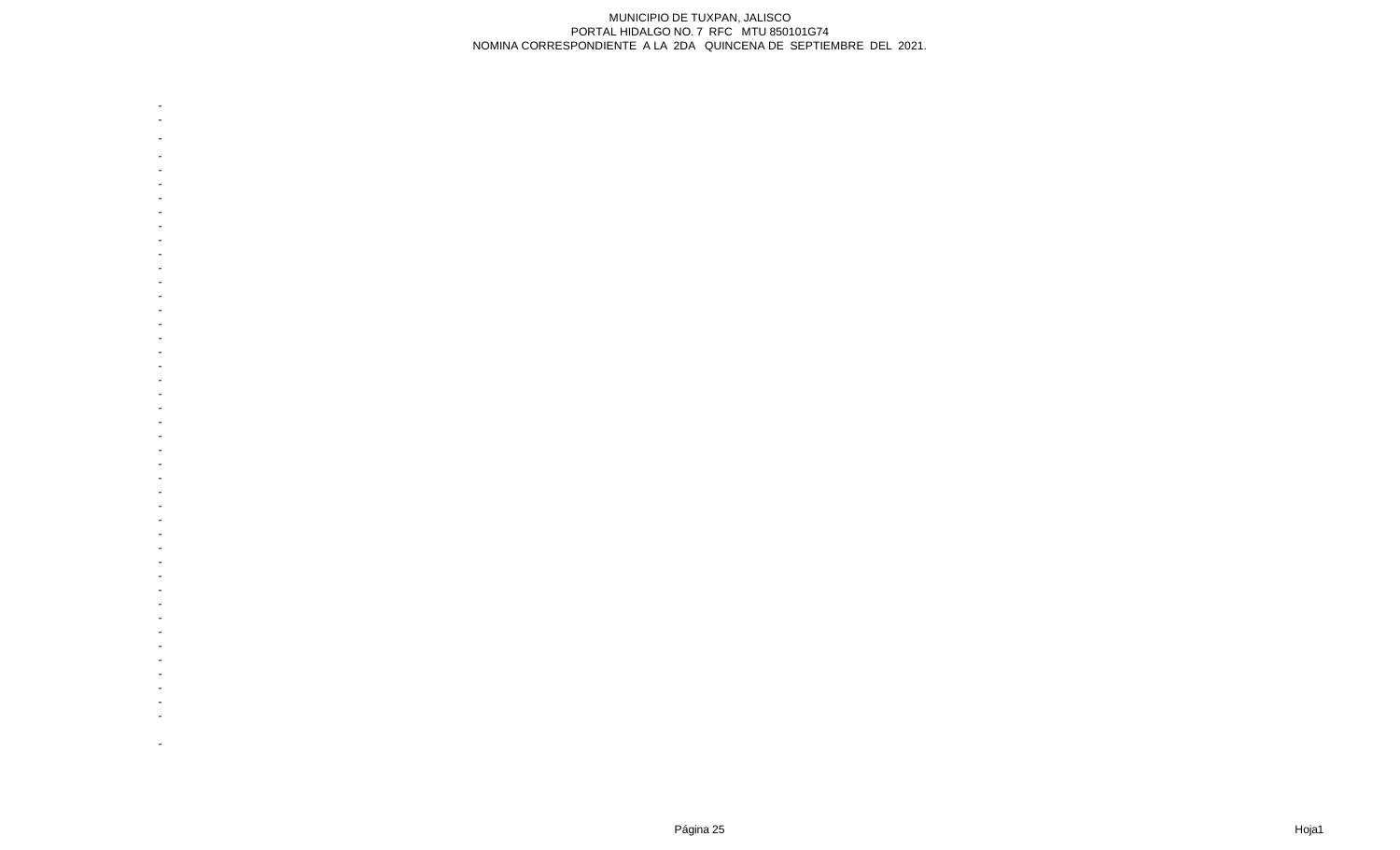- 1990 - 1990<br>1990 - 1990 - 1990 - 1990 - 1990 - 1990 - 1990 - 1990 - 1990 - 1990 - 1990 - 1990 - 1990 - 1990 - 1990 - 1990 - 1990 - 1990<br>1990 - 1990 - 1990 - 1990 - 1990 - 1990 - 1990 - 1990 - 1990 - 1990 - 1990 - 1990 - 1990 - 1990 - 1990 - 1990 - 1990 - 1990 - 1991<br>1991 - 1992 - 1992 - 1992 - 1992 - 1992 - 1992 - 1992 - 1992 - 1992 - 1992 - 1992 - 1992 - 1992 - 1992 - 1992<br>1992 - 1992 - 1992 - 1992 - 1992 - 1992 - 1992 - 1992 - 1992 - 1992 - 1992 - 1992 - 1992 - - 1990 - 1990<br>1990 - 1990 - 1990 - 1990 - 1990 - 1990 - 1990 - 1990 - 1990 - 1990 - 1990 - 1990 - 1990 - 1990 - 1990 - 1990 - 1990 - 1990<br>1990 - 1990 - 1990 - 1990 - 1990 - 1990 - 1990 - 1990 - 1990 - 1990 - 1990 - 1990 - 1990 - 1990 - 1990 - 1990 - 1990 - 1990<br>1990 - 1990 - 1990 - 1990 - 1990 - 1990 - 1990 - 1990 - 1990 - 1990 - 1990 - 1990 - 1990 - 1990 - 1990 - 1990 - 1990 - 1990<br>1990 - 1990 - 1990 - 1990 - 1990 - 1990 - 1990 - 1990 - 1990 - 1990 - 1990 - 1990 - 1990 - 1990 - 1990 - 1990 - 1990 - 1990 - 1991<br>1991 - 1992 - 1992 - 1992 - 1992 - 1992 - 1992 - 1992 - 1992 - 1992 - 1992 - 1992 - 1992 - 1992 - 1992 - 1992<br>1992 - 1992 - 1992 - 1992 - 1992 - 1992 - 1992 - 1992 - 1992 - 1992 - 1992 - 1992 - 1992 - - 1990 - 1990 - 1991<br>1991 - 1992 - 1992 - 1992 - 1992 - 1992 - 1992 - 1992 - 1992 - 1992 - 1992 - 1992 - 1992 - 1992 - 1992 - 1992<br>1992 - 1992 - 1992 - 1992 - 1992 - 1992 - 1992 - 1992 - 1992 - 1992 - 1992 - 1992 - 1992 - - 1990 - 1990 - 1991<br>1991 - 1992 - 1992 - 1992 - 1992 - 1992 - 1992 - 1992 - 1992 - 1992 - 1992 - 1992 - 1992 - 1992 - 1992 - 1992<br>1992 - 1992 - 1992 - 1992 - 1992 - 1992 - 1992 - 1992 - 1992 - 1992 - 1992 - 1992 - 1992 - - 1990 - 1990 -- 1990 - 1990<br>1990 - 1990 - 1990 - 1990 - 1990 - 1990 - 1990 - 1990 - 1990 - 1990 - 1990 - 1990 - 1990 - 1990 - 1990 - 1990 - 1990 - 1990<br>1990 - 1990 - 1990 - 1990 - 1990 - 1990 - 1990 - 1990 - 1990 - 1990 - 1990 - 1990 - 1990 - 1990 - 1990 - 1990 - 1990 - 1990<br>1990 - 1990 - 1990 - 1990 - 1990 - 1990 - 1990 - 1990 - 1990 - 1990 - 1990 - 1990 - 1990 - 1990 - 1990 - 1990 - 1990 - 1990<br>1990 - 1990 - 1990 - 1990 - 1990 - 1990 - 1990 - 1990 - 1990 - 1990 - 1990 - 1990 - 1990 - 1990 - 1990 - 1990 - 1990 - 1990<br>1990 - 1990 - 1990 - 1990 - 1990 - 1990 - 1990 - 1990 - 1990 - 1990 - 1990 - 1990 - 1990 - 1990 - 1990 - 1990 - 1990 - 1990<br>1990 - 1990 - 1990 - 1990 - 1990 - 1990 - 1990 - 1990 - 1990 - 1990 - 1990 - 1990 - 1990 - 1990 - 1990 - 1990 - 1990 - 1990 - 1991<br>1991 - 1992 - 1992 - 1992 - 1992 - 1992 - 1992 - 1992 - 1992 - 1992 - 1992 - 1992 - 1992 - 1992 - 1992 - 1992<br>1992 - 1992 - 1992 - 1992 - 1992 - 1992 - 1992 - 1992 - 1992 - 1992 - 1992 - 1992 - 1992 - - 1990 - 1990 - 1991<br>1991 - 1992 - 1992 - 1992 - 1992 - 1992 - 1992 - 1992 - 1992 - 1992 - 1992 - 1992 - 1992 - 1992 - 1992 - 1992<br>1992 - 1992 - 1992 - 1992 - 1992 - 1992 - 1992 - 1992 - 1992 - 1992 - 1992 - 1992 - 1992 - - 1990 - 1990 -- 1990 - 1990<br>1990 - 1990 - 1990 - 1990 - 1990 - 1990 - 1990 - 1990 - 1990 - 1990 - 1990 - 1990 - 1990 - 1990 - 1990 - 1990 - 1990 - 1990<br>1990 - 1990 - 1990 - 1990 - 1990 - 1990 - 1990 - 1990 - 1990 - 1990 - 1990 - 1990 - 1990 - 1990 - 1990 - 1990 - 1990 - 1990<br>1990 - 1990 - 1990 - 1990 - 1990 - 1990 - 1990 - 1990 - 1990 - 1990 - 1990 - 1990 - 1990 - 1990 - 1990 - 1990 - 1990 - 1990<br>1990 - 1990 - 1990 - 1990 - 1990 - 1990 - 1990 - 1990 - 1990 - 1990 - 1990 - 1990 - 1990 - 1990 - 1990 - 1990 - 1990 - 1990<br>1990 - 1990 - 1990 - 1990 - 1990 - 1990 - 1990 - 1990 - 1990 - 1990 - 1990 - 1990 - 1990 - 1990 - 1990 - 1990 - 100 pm - 100 pm - 100 pm - 1990 - 1990 -- 1990 - 1991<br>1991 - 1992 - 1992 - 1990 - 1991<br>1991 - 1992 - 1992 - 1990 - 1991<br>1991 - 1992 - 1992 - 1990 - 1991<br>1991 - 1992 - 1992 - 1990 - 1991<br>1991 - 1992 - 1992 - 1990 - 1991<br>1991 - 1992 - 1992 - 100 pm - 100 pm - 1990 - 1990 -- 1990 - 1991<br>1991 - 1992 - 1992 - 1990 - 1990<br>1990 - 1990 - 1990 - 1990 - 1990 - 1990 - 1990 - 1990 - 1990 - 1990 - 1990 - 1990 - 1990 - 1990 - 1990 - 1990 - 1990 - 1990<br>1990 - 1990 - 1990 - 1990 - 1990 - 1990 - 1990 - 1990 - 1990 - 1990 - 1990 - 1990 - 1990 - 1990 - 1990 - 1990 - 1990 - 1990<br>1990 - 1990 - 1990 - 1990 - 1990 - 1990 - 1990 - 1990 - 1990 - 1990 - 1990 - 1990 - 1990 - 1990 - 1990 - 1990 - 1990 - 1990<br>1990 - 1990 - 1990 - 1990 - 1990 - 1990 - 1990 - 1990 - 1990 - 1990 - 1990 - 1990 - 1990 - 1990 - 1990 - 1990 - 1990 - 1990<br>1990 - 1990 - 1990 - 1990 - 1990 - 1990 - 1990 - 1990 - 1990 - 1990 - 1990 - 1990 - 1990 - 1990 - 1990 - 1990

-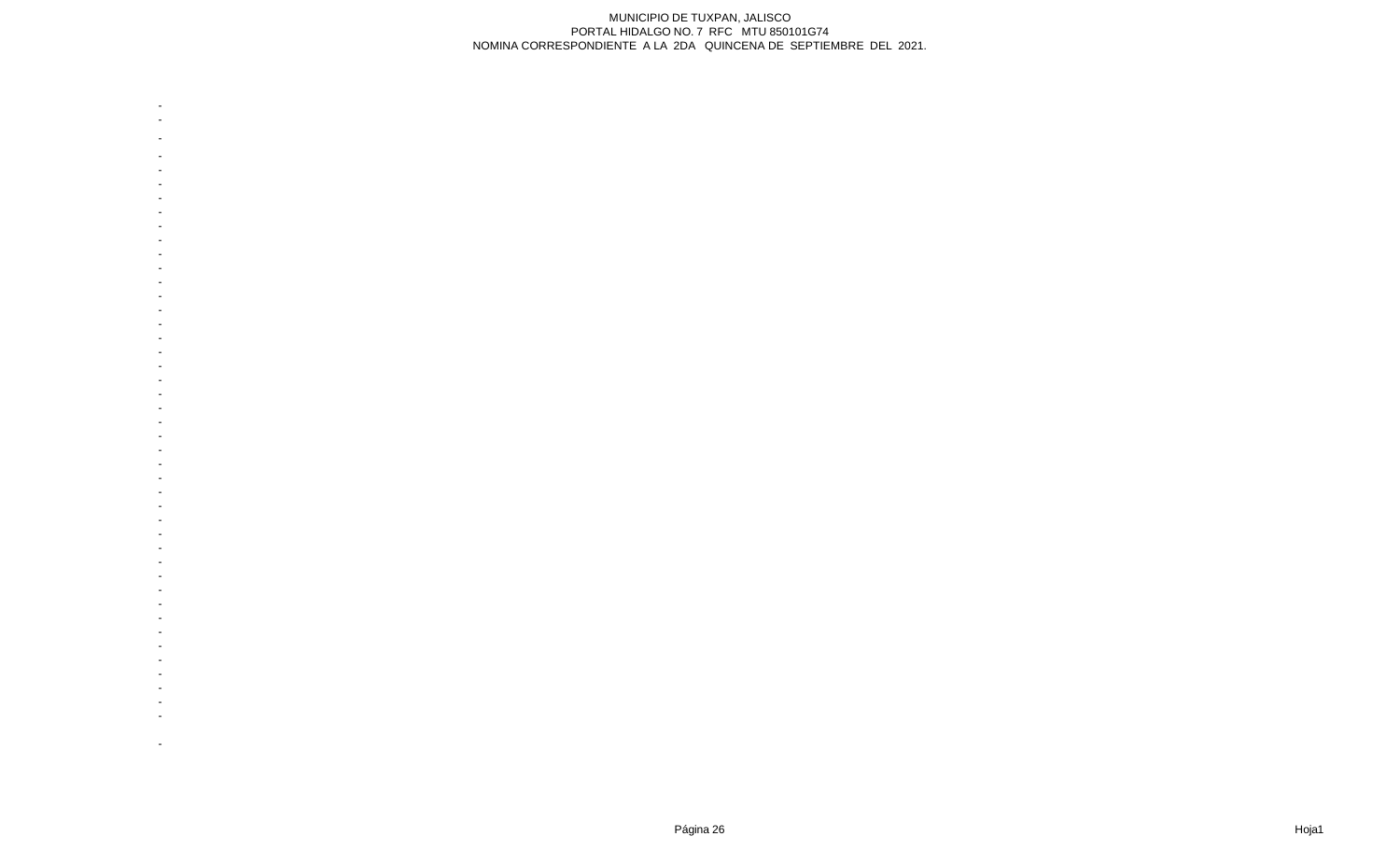- 1990 1990<br>1990 1990 1990 1990 1990 1990 1990 1990 1990 1990 1990 1990 1990 1990 1990 1990
- 1990 1990<br>1990 1990 1990 1990 1990 1990 1990 1990 1990 1990 1990 1990 1990 1990 1990 1990
- 1990 1990<br>1990 1990 1990 1990 1990 1990 1990 1990 1990 1990 1990 1990 1990 1990 1990 1990
	-
- 1990 1990<br>1990 1990 1990 1990 1990 1990 1990 1990 1990 1990 1990 1990 1990 1990 1990 1990
- 1990 1990 1991<br>1991 1992 1992 1992 1992 1992 1992 1992 1992 1992 1992 1992 1992 1992 1992 1992<br>1992 1992 1992 1992 1992 1992 1992 1992 1992 1992 1992 1992 1992
	-
	-
- 1990 1990 1991<br>1991 1992 1992 1992 1992 1992 1992 1992 1992 1992 1992 1992 1992 1992 1992 1992<br>1992 1992 1992 1992 1992 1992 1992 1992 1992 1992 1992 1992 1992
	-
- 1990 1990 -
- 1990 1990 -

- 1990 - 1990<br>1990 - 1990 - 1990 - 1990 - 1990 - 1990 - 1990 - 1990 - 1990 - 1990 - 1990 - 1990 - 1990 - 1990 - 1990 - 1990 - 1990 - 1990<br>1990 - 1990 - 1990 - 1990 - 1990 - 1990 - 1990 - 1990 - 1990 - 1990 - 1990 - 1990 - 1990 - 1990 - 1990 - 1990 - 1990 - 1990 - 1991<br>1991 - 1992 - 1992 - 1992 - 1992 - 1992 - 1992 - 1992 - 1992 - 1992 - 1992 - 1992 - 1992 - 1992 - 1992 - 1992<br>1992 - 1992 - 1992 - 1992 - 1992 - 1992 - 1992 - 1992 - 1992 - 1992 - 1992 - 1992 - 1992 - - 1990 - 1990<br>1990 - 1990 - 1990 - 1990 - 1990 - 1990 - 1990 - 1990 - 1990 - 1990 - 1990 - 1990 - 1990 - 1990 - 1990 - 1990 - 1990 - 1990<br>1990 - 1990 - 1990 - 1990 - 1990 - 1990 - 1990 - 1990 - 1990 - 1990 - 1990 - 1990 - 1990 - 1990 - 1990 - 1990 - 1990 - 1990<br>1990 - 1990 - 1990 - 1990 - 1990 - 1990 - 1990 - 1990 - 1990 - 1990 - 1990 - 1990 - 1990 - 1990 - 1990 - 1990 - 1990 - 1990<br>1990 - 1990 - 1990 - 1990 - 1990 - 1990 - 1990 - 1990 - 1990 - 1990 - 1990 - 1990 - 1990 - 1990 - 1990 - 1990 - 1990 - 1990 - 1991<br>1991 - 1992 - 1992 - 1992 - 1992 - 1992 - 1992 - 1992 - 1992 - 1992 - 1992 - 1992 - 1992 - 1992 - 1992 - 1992<br>1992 - 1992 - 1992 - 1992 - 1992 - 1992 - 1992 - 1992 - 1992 - 1992 - 1992 - 1992 - 1992 - - 1990 - 1990 - 1991<br>1991 - 1992 - 1992 - 1992 - 1992 - 1992 - 1992 - 1992 - 1992 - 1992 - 1992 - 1992 - 1992 - 1992 - 1992 - 1992<br>1992 - 1992 - 1992 - 1992 - 1992 - 1992 - 1992 - 1992 - 1992 - 1992 - 1992 - 1992 - 1992 - - 1990 - 1990 - 1991<br>1991 - 1992 - 1992 - 1992 - 1992 - 1992 - 1992 - 1992 - 1992 - 1992 - 1992 - 1992 - 1992 - 1992 - 1992 - 1992<br>1992 - 1992 - 1992 - 1992 - 1992 - 1992 - 1992 - 1992 - 1992 - 1992 - 1992 - 1992 - 1992 - - 1990 - 1990 -- 1990 - 1990<br>1990 - 1990 - 1990 - 1990 - 1990 - 1990 - 1990 - 1990 - 1990 - 1990 - 1990 - 1990 - 1990 - 1990 - 1990 - 1990 - 1990 - 1990<br>1990 - 1990 - 1990 - 1990 - 1990 - 1990 - 1990 - 1990 - 1990 - 1990 - 1990 - 1990 - 1990 - 1990 - 1990 - 1990 - 1990 - 1990<br>1990 - 1990 - 1990 - 1990 - 1990 - 1990 - 1990 - 1990 - 1990 - 1990 - 1990 - 1990 - 1990 - 1990 - 1990 - 1990 - 1990 - 1990<br>1990 - 1990 - 1990 - 1990 - 1990 - 1990 - 1990 - 1990 - 1990 - 1990 - 1990 - 1990 - 1990 - 1990 - 1990 - 1990 - 1990 - 1990<br>1990 - 1990 - 1990 - 1990 - 1990 - 1990 - 1990 - 1990 - 1990 - 1990 - 1990 - 1990 - 1990 - 1990 - 1990 - 1990 - 1990 - 1990<br>1990 - 1990 - 1990 - 1990 - 1990 - 1990 - 1990 - 1990 - 1990 - 1990 - 1990 - 1990 - 1990 - 1990 - 1990 - 1990 - 1990 - 1990 - 1991<br>1991 - 1992 - 1992 - 1992 - 1992 - 1992 - 1992 - 1992 - 1992 - 1992 - 1992 - 1992 - 1992 - 1992 - 1992 - 1992<br>1992 - 1992 - 1992 - 1992 - 1992 - 1992 - 1992 - 1992 - 1992 - 1992 - 1992 - 1992 - 1992 - - 1990 - 1990 - 1991<br>1991 - 1992 - 1992 - 1992 - 1992 - 1992 - 1992 - 1992 - 1992 - 1992 - 1992 - 1992 - 1992 - 1992 - 1992 - 1992<br>1992 - 1992 - 1992 - 1992 - 1992 - 1992 - 1992 - 1992 - 1992 - 1992 - 1992 - 1992 - 1992 - - 1990 - 1990 -- 1990 - 1990<br>1990 - 1990 - 1990 - 1990 - 1990 - 1990 - 1990 - 1990 - 1990 - 1990 - 1990 - 1990 - 1990 - 1990 - 1990 - 1990 - 1990 - 1990<br>1990 - 1990 - 1990 - 1990 - 1990 - 1990 - 1990 - 1990 - 1990 - 1990 - 1990 - 1990 - 1990 - 1990 - 1990 - 1990 - 1990 - 1990<br>1990 - 1990 - 1990 - 1990 - 1990 - 1990 - 1990 - 1990 - 1990 - 1990 - 1990 - 1990 - 1990 - 1990 - 1990 - 1990 - 1990 - 1990<br>1990 - 1990 - 1990 - 1990 - 1990 - 1990 - 1990 - 1990 - 1990 - 1990 - 1990 - 1990 - 1990 - 1990 - 1990 - 1990 - 1990 - 1990<br>1990 - 1990 - 1990 - 1990 - 1990 - 1990 - 1990 - 1990 - 1990 - 1990 - 1990 - 1990 - 1990 - 1990 - 1990 - 1990 - 1990 - 1990 - 1991<br>1991 - 1992 - 1992 - 1992 - 1992 - 1992 - 1992 - 1992 - 1992 - 1992 - 1992 - 1992 - 1992 - 1992 - 1992 - 1992<br>1992 - 1992 - 1992 - 1992 - 1992 - 1992 - 1992 - 1992 - 1992 - 1992 - 1992 - 1992 - 1992 - - 1990 - 1990 - 1991<br>1991 - 1992 - 1992 - 1992 - 1992 - 1992 - 1992 - 1992 - 1992 - 1992 - 1992 - 1992 - 1992 - 1992 - 1992 - 1992<br>1992 - 1992 - 1992 - 1992 - 1992 - 1992 - 1992 - 1992 - 1992 - 1992 - 1992 - 1992 - 1992 - - 1990 - 1990 - 1991<br>1991 - 1992 - 1992 - 1992 - 1992 - 1992 - 1992 - 1992 - 1992 - 1992 - 1992 - 1992 - 1992 - 1992 - 1992 - 1992<br>1992 - 1992 - 1992 - 1992 - 1992 - 1992 - 1992 - 1992 - 1992 - 1992 - 1992 - 1992 - 1992 - - 1990 - 1990 -- 1990 - 1990<br>1990 - 1990 - 1990 - 1990 - 1990 - 1990 - 1990 - 1990 - 1990 - 1990 - 1990 - 1990 - 1990 - 1990 - 1990 - 1990 - 1990 - 1990<br>1990 - 1990 - 1990 - 1990 - 1990 - 1990 - 1990 - 1990 - 1990 - 1990 - 1990 - 1990 - 1990 - 1990 - 1990 - 1990

- 
- 1990 1990<br>1990 1990 1990 1990 1990 1990 1990 1990 1990 1990 1990 1990 1990 1990 1990 1990
- 1990 1990<br>1990 1990 1990 1990 1990 1990 1990 1990 1990 1990 1990 1990 1990 1990 1990 1990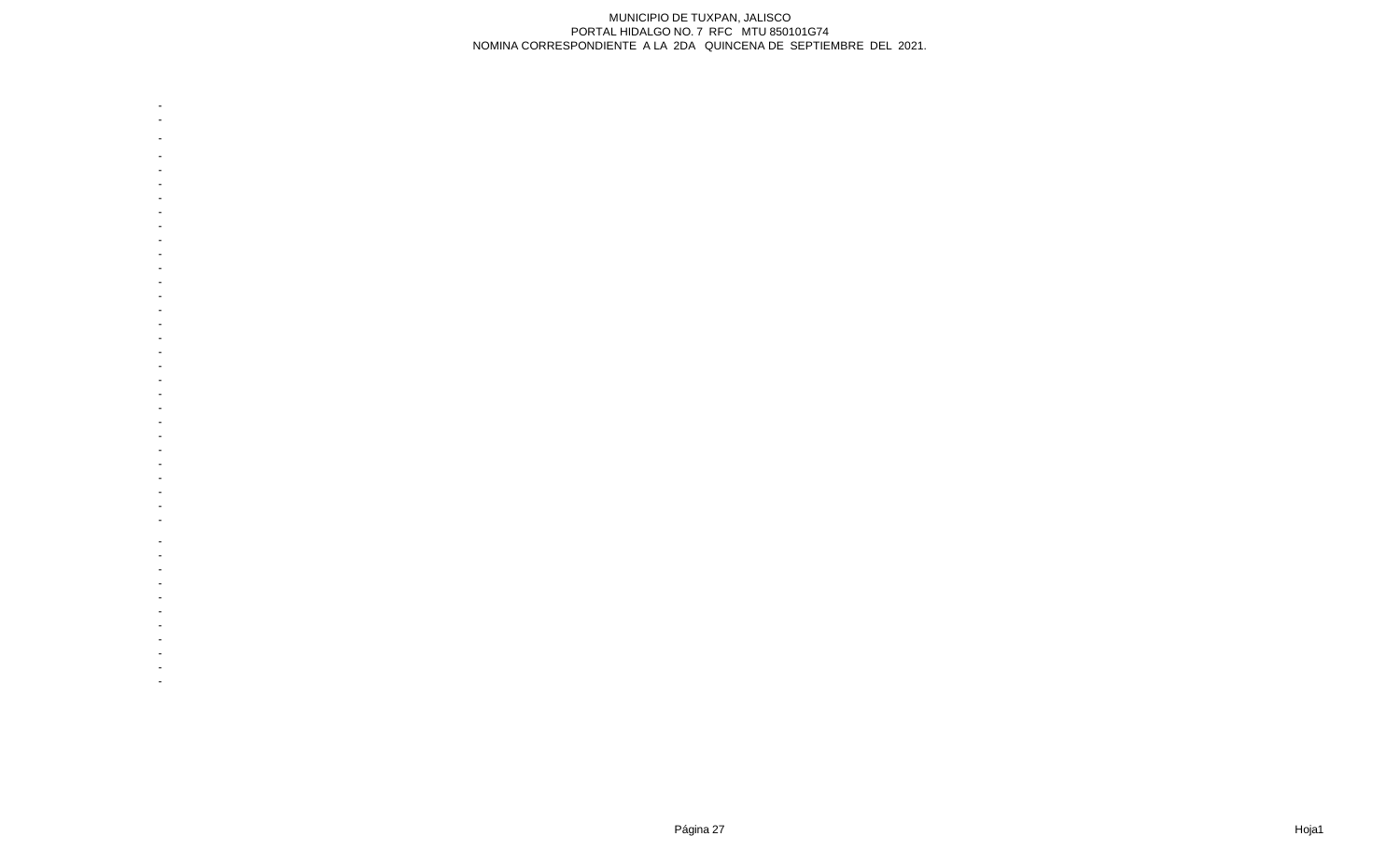- 1990 - 1990<br>1990 - 1990 - 1990 - 1990 - 1990 - 1990 - 1990 - 1990 - 1990 - 1990 - 1990 - 1990 - 1990 - 1990 - 1990 - 1990 - 1990 - 1990 - 1991<br>1991 - 1992 - 1992 - 1992 - 1992 - 1992 - 1992 - 1992 - 1992 - 1992 - 1992 - 1992 - 1992 - 1992 - 1992 - 1992<br>1992 - 1992 - 1992 - 1992 - 1992 - 1992 - 1992 - 1992 - 1992 - 1992 - 1992 - 1992 - 1992 - - 1990 - 1990<br>1990 - 1990 - 1990 - 1990 - 1990 - 1990 - 1990 - 1990 - 1990 - 1990 - 1990 - 1990 - 1990 - 1990 - 1990 - 1990 - 1990 - 1990<br>1990 - 1990 - 1990 - 1990 - 1990 - 1990 - 1990 - 1990 - 1990 - 1990 - 1990 - 1990 - 1990 - 1990 - 1990 - 1990 - 1990 - 1990<br>1990 - 1990 - 1990 - 1990 - 1990 - 1990 - 1990 - 1990 - 1990 - 1990 - 1990 - 1990 - 1990 - 1990 - 1990 - 1990 - 1990 - 1990<br>1990 - 1990 - 1990 - 1990 - 1990 - 1990 - 1990 - 1990 - 1990 - 1990 - 1990 - 1990 - 1990 - 1990 - 1990 - 1990 - 1990 - 1990<br>1990 - 1990 - 1990 - 1990 - 1990 - 1990 - 1990 - 1990 - 1990 - 1990 - 1990 - 1990 - 1990 - 1990 - 1990 - 1990 - 1990 - 1990 - 1991<br>1991 - 1992 - 1992 - 1992 - 1992 - 1992 - 1992 - 1992 - 1992 - 1992 - 1992 - 1992 - 1992 - 1992 - 1992 - 1992<br>1992 - 1992 - 1992 - 1992 - 1992 - 1992 - 1992 - 1992 - 1992 - 1992 - 1992 - 1992 - 1992 - - 1990 - 1990 - 1991<br>1991 - 1992 - 1992 - 1992 - 1992 - 1992 - 1992 - 1992 - 1992 - 1992 - 1992 - 1992 - 1992 - 1992 - 1992 - 1992<br>1992 - 1992 - 1992 - 1992 - 1992 - 1992 - 1992 - 1992 - 1992 - 1992 - 1992 - 1992 - 1992 - - 1990 - 1990 - 1991<br>1991 - 1992 - 1992 - 1992 - 1992 - 1992 - 1992 - 1992 - 1992 - 1992 - 1992 - 1992 - 1992 - 1992 - 1992 - 1992<br>1992 - 1992 - 1992 - 1992 - 1992 - 1992 - 1992 - 1992 - 1992 - 1992 - 1992 - 1992 - 1992 - - 1990 - 1990 -- 1990 - 1990<br>1991 - 1991 - 1992 - 1990 - 1990<br>1991 - 1991 - 1992 - 1990 - 1990<br>1991 - 1991 - 1992 - 1990 - 1990<br>1991 - 1991 - 1992 - 1990 - 1990<br>1991 - 1991 - 1992 - 1990 - 1990<br>1991 - 1991 - 1992 - 1990 - 1990 - 1990<br>1990 - 1990 - 1990 - 1990 - 1990 - 1990 - 1990 - 1990 - 1990 - 1990 - 1990 - 1990 - 1990 - 1990 - 1990 - 1990 - 1990 - 1990 - 1990<br>1990 - 1990 - 1990 - 1990 - 1990 - 1990 - 1990 - 1990 - 1990 - 1990 - 1990 - 1990 - 1990 - 1990 - 1990 - 1990 - 1990 - 1990 -- 1990 - 1990<br>1991 - 1991 - 1992 - 1990 - 1990<br>1991 - 1991 - 1992 - 1990 - 1990<br>1991 - 1991 - 1992 - 1990 - 1990 - 1990<br>1990 - 1990 - 1990 - 1990 - 1990 - 1990 - 1990 - 1990 - 1990 - 1990 - 1990 - 1990 - 1990 - 1990 - 1990 - 1990 - 1990 - 1990 - 1990<br>1990 - 1990 - 1990 - 1990 - 1990 - 1990 - 1990 - 1990 - 1990 - 1990 - 1990 - 1990 - 1990 - 1990 - 1990 - 1990 - 1990 - 1990 -- 1990 - 1990<br>1991 - 1991 - 1992 - 1990 - 1990<br>1991 - 1991 - 1992 - 1990 - 1990<br>1991 - 1991 - 1992 - 1990 - 1990<br>1991 - 1991 - 1992 - 1990 - 1990<br>1991 - 1991 - 1992 - 1990 - 1990<br>1991 - 1991 - 1992 - 1990 - 1990 - 1990<br>1990 - 1990 - 1990 - 1990 - 1990 - 1990 - 1990 - 1990 - 1990 - 1990 - 1990 - 1990 - 1990 - 1990 - 1990 - 1990 - 1990 - 1990 - 1990<br>1990 - 1990 - 1990 - 1990 - 1990 - 1990 - 1990 - 1990 - 1990 - 1990 - 1990 - 1990 - 1990 - 1990 - 1990 - 1990 - 1990 - 1990 -- 1990 - 1990 -- 1990 - 1990<br>1991 - 1991 - 1992 - 1990 - 1991<br>1991 - 1992 - 1992 - 1990 - 1991<br>1991 - 1992 - 1992 - 1990 - 1991<br>1991 - 1992 - 1992 - 1990 - 1991<br>1991 - 1992 - 1992 - 100 pm - 100 pm - 1990 - 1990 -- 1990 - 1990 -